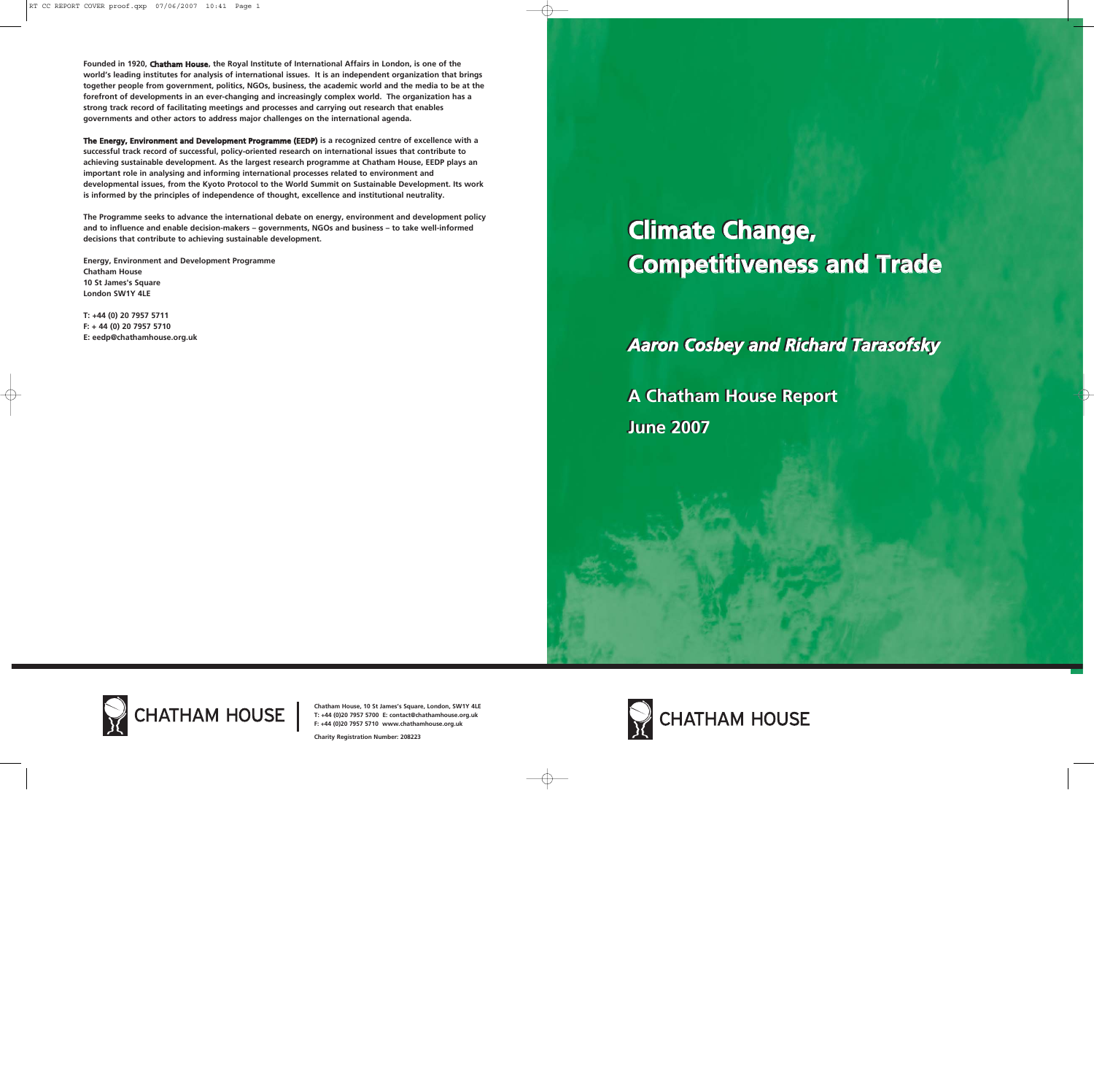## **Climate Change, Competitiveness and Trade**

*Aaron Cosbey and Richard Tarasofsky*

**A Chatham House Report**

**May 2007**

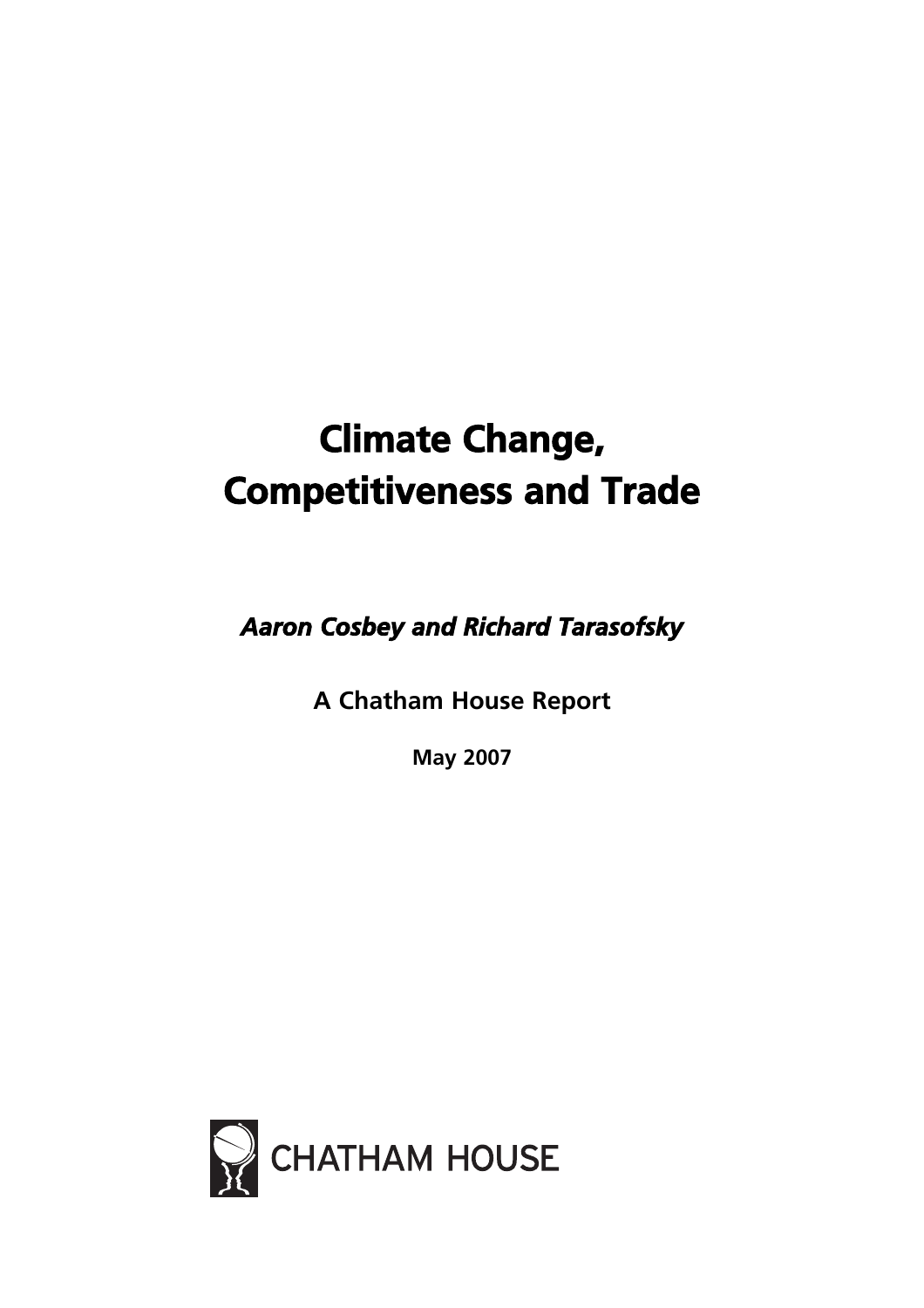**Chatham House (The Royal Institute of International Affairs) is an independent body which promotes the rigorous study of international questions and does not express opinions of its own. The opinions expressed in this publication are the responsibility of the authors.**

**© The Royal Institute of International Affairs, 2007**

**All rights reserved. No part of this publication may be reproduced or transmitted in any form or by any means, electronic or mechanical including photocopying, recording or any information storage or retrieval system, without the prior written permission of the copyright holder. Please direct all enquiries to the publishers.**

**ISBN-13: 978 1 86203 183 8**

**Typesetting by Matt Link**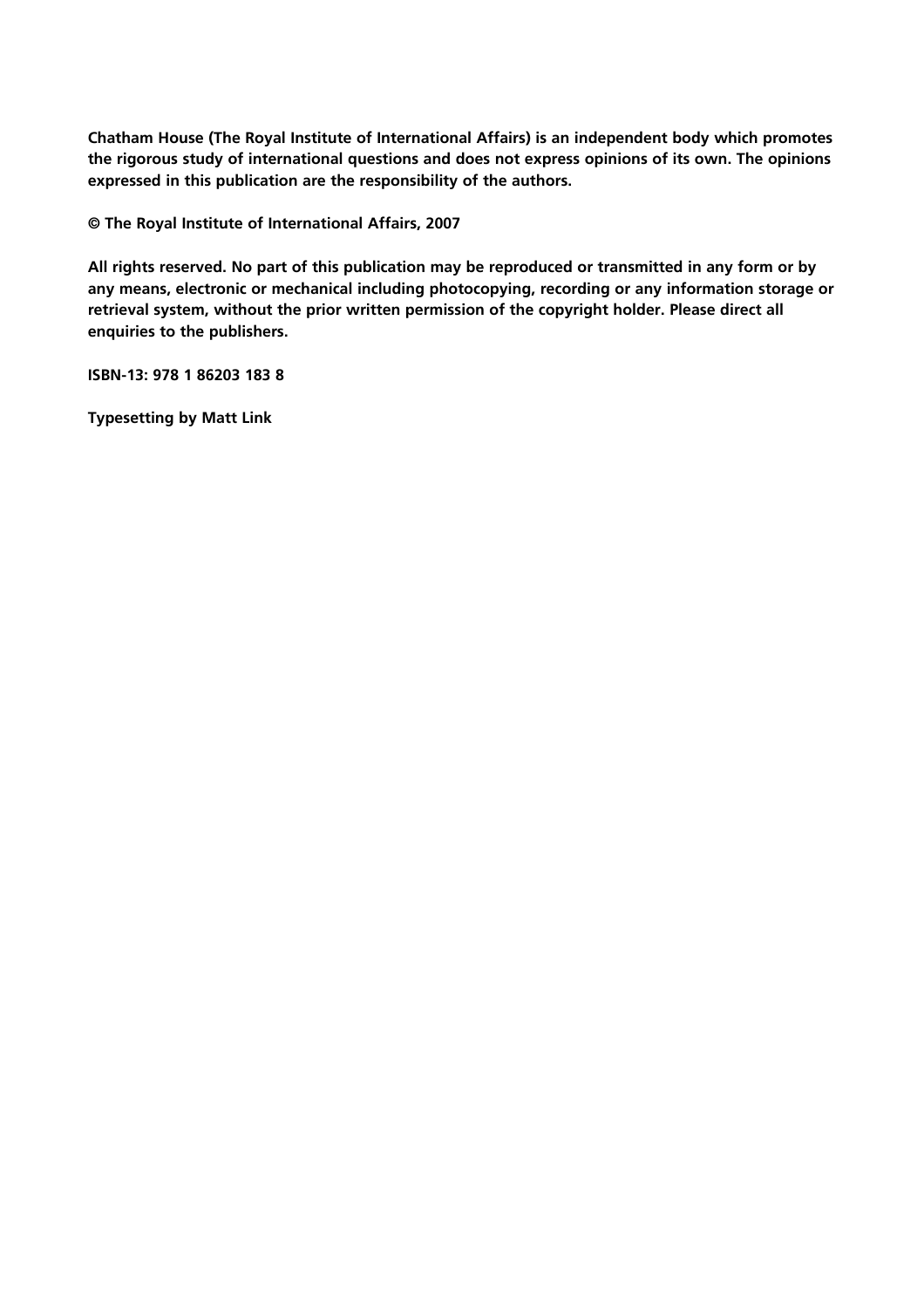#### **Contents**

| 1. |                                                                  |  |
|----|------------------------------------------------------------------|--|
| 2. | Competitiveness and Climate Change: A Survey of the Issues3      |  |
|    |                                                                  |  |
|    |                                                                  |  |
|    |                                                                  |  |
|    |                                                                  |  |
| 3. | The Kyoto Protocol and the WTO: Implications for Policy-makers13 |  |
|    | The wider debate about the WTO/MEA interface 14                  |  |
|    |                                                                  |  |
|    | Trade measures aimed at non-Parties of MEAs15                    |  |
|    |                                                                  |  |
|    |                                                                  |  |
|    | Specific issues in the WTO-Kyoto Protocol relationship17         |  |
|    |                                                                  |  |
|    |                                                                  |  |
|    |                                                                  |  |
|    |                                                                  |  |
|    |                                                                  |  |
|    |                                                                  |  |
|    | Government procurement policies in support of the                |  |
|    |                                                                  |  |
|    |                                                                  |  |
|    |                                                                  |  |
|    | Incentives to implement Kyoto through use of the Generalized     |  |
|    |                                                                  |  |
|    |                                                                  |  |
|    |                                                                  |  |
|    |                                                                  |  |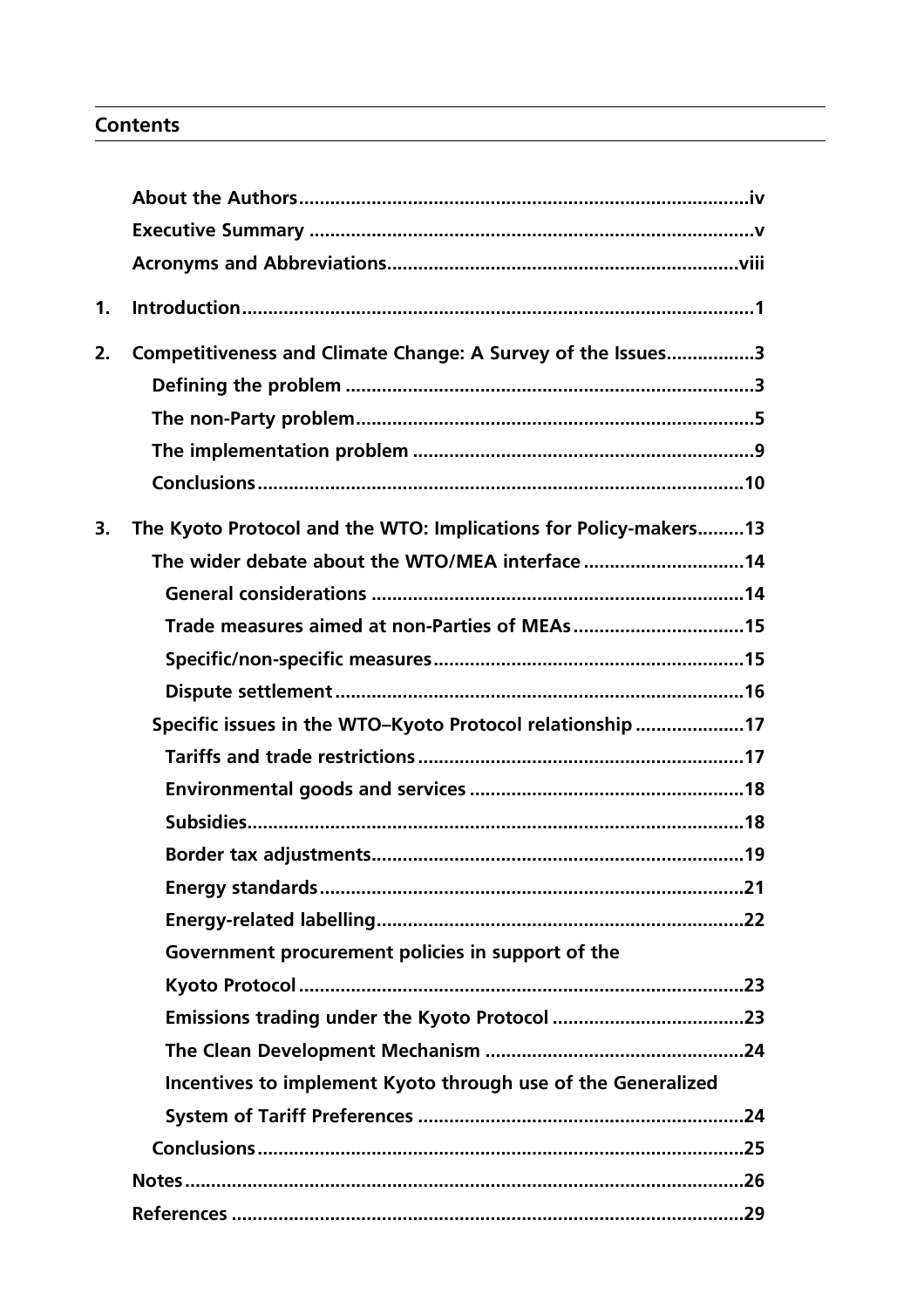#### **ABOUT THE AUTHORS**

**Aaron Cosbey is a development economist with 15 years of experience in the area of trade and sustainable development, and an abiding interest in the intersection of the trade and climate change regimes. He is Associate and Senior Advisor with the International Institute for Sustainable Development (Winnipeg, Canada), where he works in the Trade & Investment and Climate Change & Energy programmes. He has advised numerous governments and intergovernmental organizations, and published widely on both trade and climate change topics.**

**Richard Tarasofsky heads the Energy, Environment and Development Programme at Chatham House. He trained as an international lawyer and for the past 16 years has worked with international organizations, governments and NGOs on sustainable development issues. He has published extensively on the interface between trade and environment since 1993.**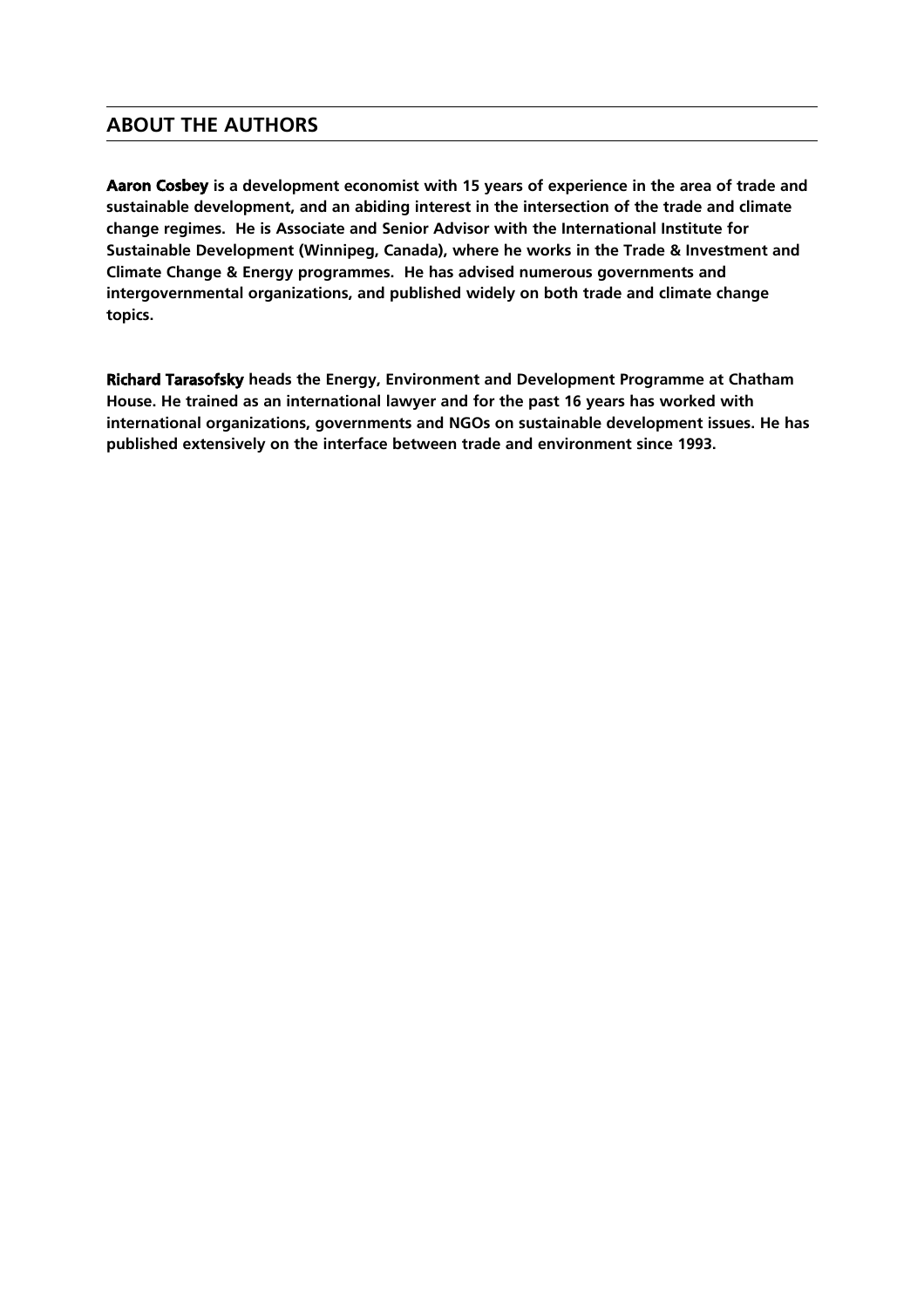#### **EXECUTIVE SUMMARY**

**This report considers the implications of the Kyoto Protocol on competitiveness and addresses the WTO-compatibility of measures to offset competitive losses.** 

**From the outset the Kyoto Protocol and the United Nations Framework Convention on Climate Change have had to contend with perceived tension between effective action to slow climate change and maintenance of competitiveness. This report explores the nature of the concerns over competitiveness, trying to dissect them in a meaningful way and assess the need for concern. It employs a definition of competitiveness that applies as between firms, as opposed to any general notion of the competitiveness of nations.**

**Two types of competitiveness concerns are identified and addressed. The first – the 'non-Party problem' – is that implementation may create an uneven playing field, with firms and sectors from non-Parties enjoying an unfair advantage because they are not subject to carbon constraints. The second – the 'implementation problem' – is that Parties may create unfair competitive advantages for domestic industry by the manner in which they implement their Kyoto commitments.**

**Surveying the literature for insight on the non-Party problem, the report finds a rich body of work on the influence of environmental regulatory policy on investment and production decisions. The overall picture painted by that work is that there are competitiveness impacts associated with environmental regulation, but that in most (though not all) cases they are moderate. Sectoral characteristics matter; for example, it matters how energy-intensive the sector is, what the state of technology is, and to what extent firms are able to pass along cost increases to customers. The form of regulation also matters.**

**The EU's Emissions Trading Scheme is used as an obvious case study for the implementation problem. The report finds that there may be potential for significant impact in the longer term, under more ambitious targets, and in those sectors where higher electricity prices can be passed on from utilities (steel being a possible example). But even then the unevenness of the playing field among EU countries is likely to be relatively low, and along the lines of existing differentials driven by the traditional constituent ingredients of comparative advantage. At least in the medium term, the implementation problem seems constitute a lesser cause for concern than the non-Party problem.**

**The section on competitiveness concludes with a brief look at those factors that might render a firm more or less vulnerable to negative competitiveness impacts. The question is posed at three levels: firm, sector and nation. At the firm level, ability to innovate is key. At the sectoral level, energy intensity, opportunities for abatement and ability to pass along cost increases are highlighted. At the national level – where there may be the greatest potential for government policy to address impacts – the scope and distribution of burdens are important, as is the final form of the regulation. A number of complementary policies are also considered, including those aimed at competitiveness more broadly. In the final analysis, the most effective action at the national level may be contribution to the conclusion of a multilaterally agreed framework for long-term action.**

**The second main section of the report considers the relationship between the Kyoto Protocol and the WTO. Their present provisions do not contain any specific trade measures, but some of**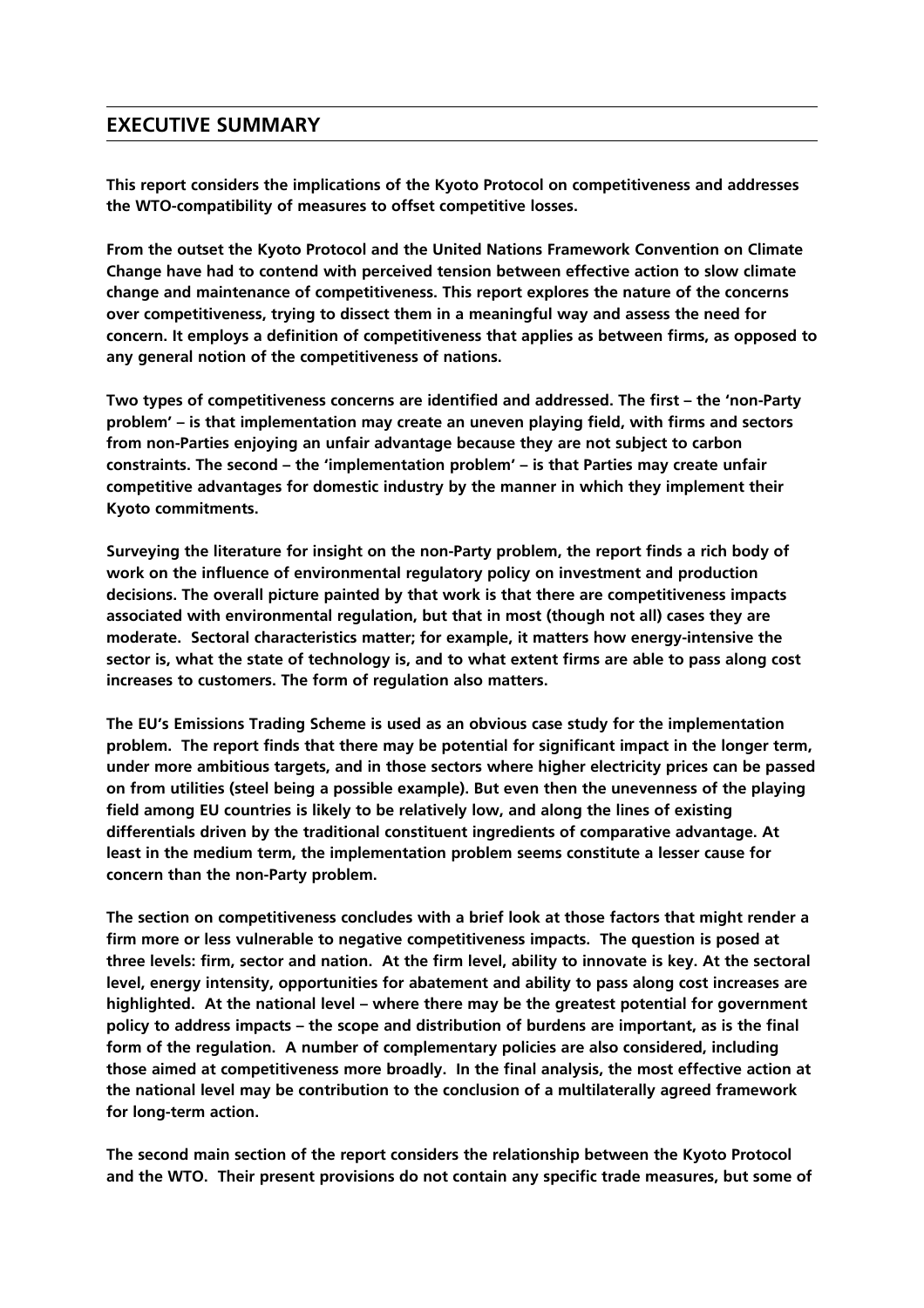**the measures taken to implement the Protocol could overlap with WTO rules. The temptation to use more overt trade measures to offset competitiveness losses will grow as Parties consider more stringent targets under future commitment periods or successors to the Protocol.** 

**This section begins by looking at the wider debate about the WTO/MEA interface. This interface has been considered by the WTO and scholars since 1995, and although the debate has become more refined, a definitive or political accommodation has yet to be agreed. The most important aspects that relate to the relationship between the Kyoto Protocol and the WTO are:** 

**(a) trade measures aimed at non-Parties to the Protocol;** 

**(b) trade measures taken by Parties to the Protocol to achieve its aims, but which are not specified in the text; and** 

**(c) which dispute settlement body should prevail – the WTO's or the Protocol's.** 

**There are a number of specific points of interface between the Kyoto Protocol and the WTO.** 

**• The use of tariff or other trade restrictions to induce compliance with the Protocol. Such moves would be difficult to justify under present WTO law, but could be strengthened by more explicit provision for this possibility in future versions of the Protocol.** 

**• The WTO negotiations on 'environmental goods and services', which are meant to lead to greater market access, may have implications for meeting Kyoto objectives. In principle, these could include low- carbon goods and services, but these negotiations are currently bogged down over definitional issues.** 

**• The use of subsidies to achieve Kyoto Protocol objectives may be permitted under the WTO Subsidies Agreement, but there are a few areas where policy-makers need to be careful. A particularly complex set of WTO rules may be triggered for subsidies over biofuels, which brings in the WTO Agreement on Agriculture.** 

**• Border tax adjustments to offset competitiveness losses from carbon taxes may be attractive to some countries. At present, it is difficult to draw firm conclusions from the relevant agreements or WTO case law as to whether such adjustments are consistent with WTO rules.** 

**• Energy standards can be useful instruments in meeting the terms of the Kyoto Protocol; the WTO Agreement on Technical Barriers to Trade (TBT) presumes that if such standards are adopted multilaterally, they will be compatible. Even if they are adopted unilaterally, however, the TBT Agreement will have an impact on their design and procedure of adoption, though not on their ultimate effectiveness.** 

**• Energy-related ecolabelling can be an important market instrument for promoting goods and services that contribute to fulfilling the Protocol. The TBT Agreement will be relevant to governments and non-governmental bodies seeking to establish such schemes. Some controversy exists as to how far the WTO permits such labels to contain rules relating to how the product is made, as opposed to the physical characteristics of the product itself.** 

**• Government procurement is another important tool that governments can use to influence the market for goods and services that help achieve the Protocol's objectives. The WTO Agreement on Government Procurement contains some disciplines, but in the main most procurement programmes relating to the Protocol ought to be in compliance.** 

**• Emissions trading, which is a central instrument in the EU and is being considered in other parts of the world, is one of the Protocol's 'flexible mechanisms'. There may be WTOcompatibility issues arising from the way such permits are allocated.** 

**• The Clean Development Mechanism, another 'flexible mechanism', should not run afoul of the WTO agreements on investment and services. So long as the conditions attached to**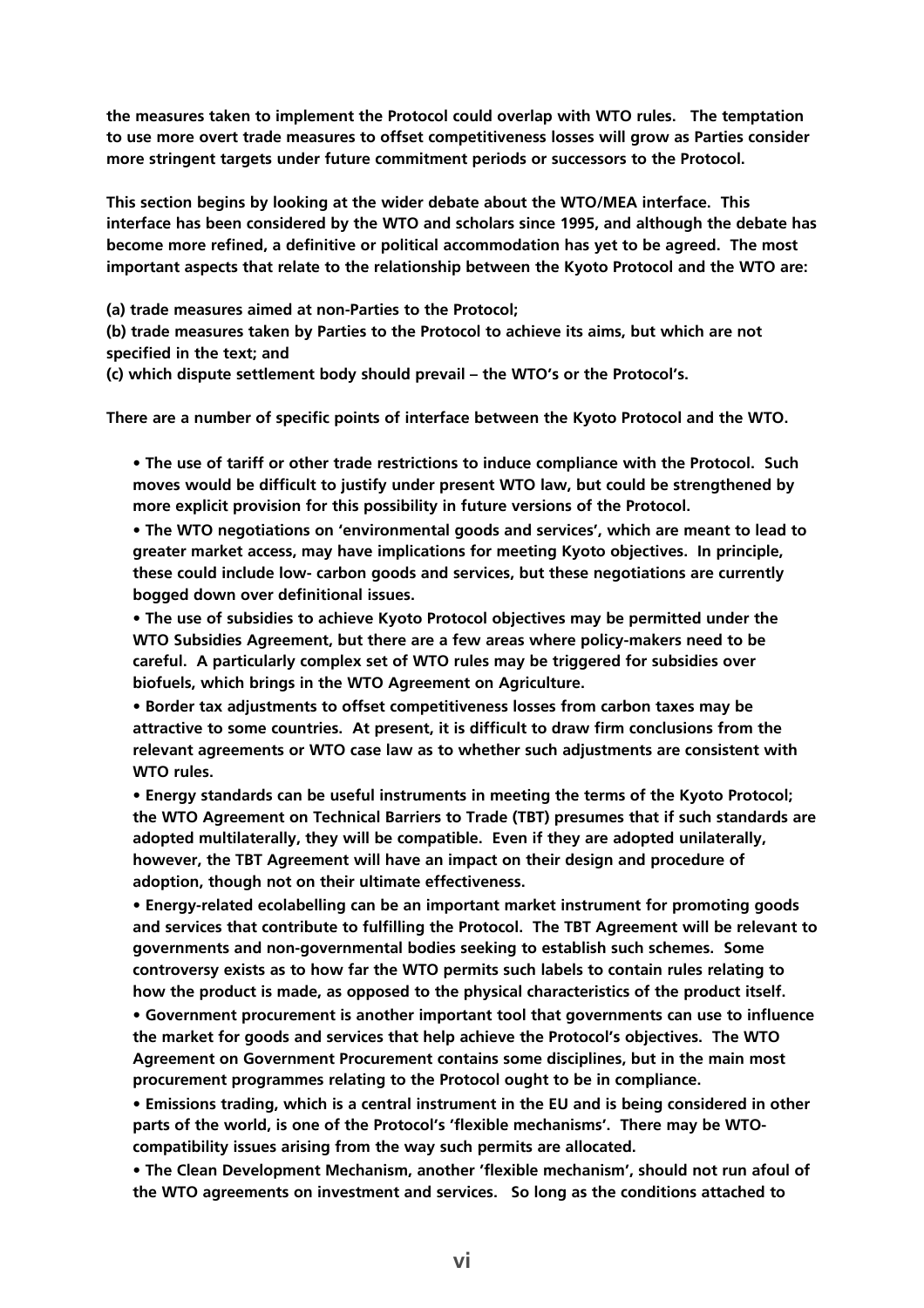**such investments relate only to whether the project is granted CDM status under the Protocol, and not whether the investment is to be allowed or not, then there should be no contradiction with WTO rules.** 

**• Tariff preferences for developing countries in pursuit of the Protocol's ends can have an impact and, subject to certain conditions, ought to meet the WTO's requirements.** 

**Ultimately, most of the issues around the interface between the Protocol and the WTO relate more to the design of the measures, rather than signifying that a measure is** *ab initio* **in conflict with the WTO. This suggests that policy-makers should take care in selecting measures to implement the Protocol, while keeping the relevant WTO rules in mind. The report concludes with suggestions on how Parties to the Protocol and WTO members, acting collectively, can make the relationship between the two more stable.**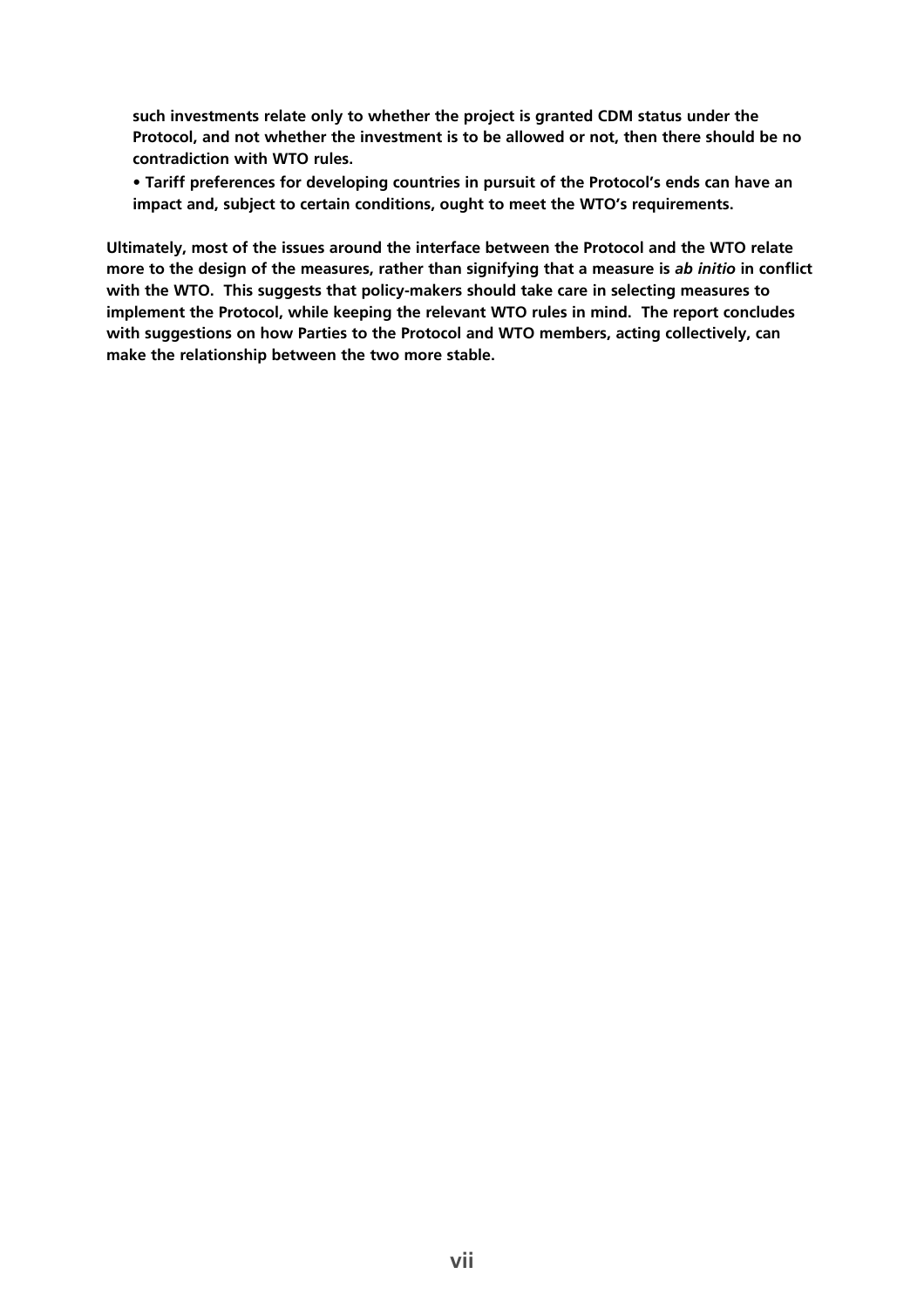## **ACRONYMS AND ABBREVIATIONS**

| AGP           | <b>Agreement on Public Procurement</b>                       |
|---------------|--------------------------------------------------------------|
| <b>APEC</b>   | <b>Asia-Pacific Economic Cooperation</b>                     |
| <b>BTAs</b>   | <b>Border Tax Adjustments</b>                                |
| <b>CDM</b>    | <b>Clean Development Mechanism</b>                           |
| <b>CDM</b>    | <b>Clean Development Mechanism</b>                           |
| <b>CTE</b>    | <b>Committee on Trade and Environment</b>                    |
| <b>ETS</b>    | <b>Emissions Trading System</b>                              |
| <b>ETS</b>    | <b>Emissions Trading Scheme</b>                              |
| <b>GATS</b>   | <b>General Agreement on Trade in Services</b>                |
| <b>GATT</b>   | <b>General Agreement on Tariffs and Trade</b>                |
| <b>GSP</b>    | <b>Generalized System of Tariff Preferences (EU)</b>         |
| <b>IISD</b>   | <b>International Institute for Sustainable Development</b>   |
| <b>MDGs</b>   | <b>Millennium Development Goals</b>                          |
| <b>MEAs</b>   | <b>Multilateral Environmental Agreements</b>                 |
| <b>MFN</b>    | <b>Most Favoured Nation (status)</b>                         |
| <b>NAPs</b>   | <b>National Allocation Plans</b>                             |
| <b>OECD</b>   | <b>Organisation for Economic Cooperation and Development</b> |
| <b>PPMs</b>   | <b>Processes and Production Methods</b>                      |
| R&D           | <b>Research and Development</b>                              |
| <b>SMEs</b>   | <b>Small and Medium-sized Enterprises</b>                    |
| <b>TBT</b>    | (Agreement on) Technical Barriers to Trade                   |
| <b>TRIMs</b>  | <b>Trade Related Investment Measures</b>                     |
| <b>UNFCCC</b> | <b>United Nations Framework Convention on Climate Change</b> |
| <b>WTO</b>    | <b>World Trade Organization</b>                              |
|               |                                                              |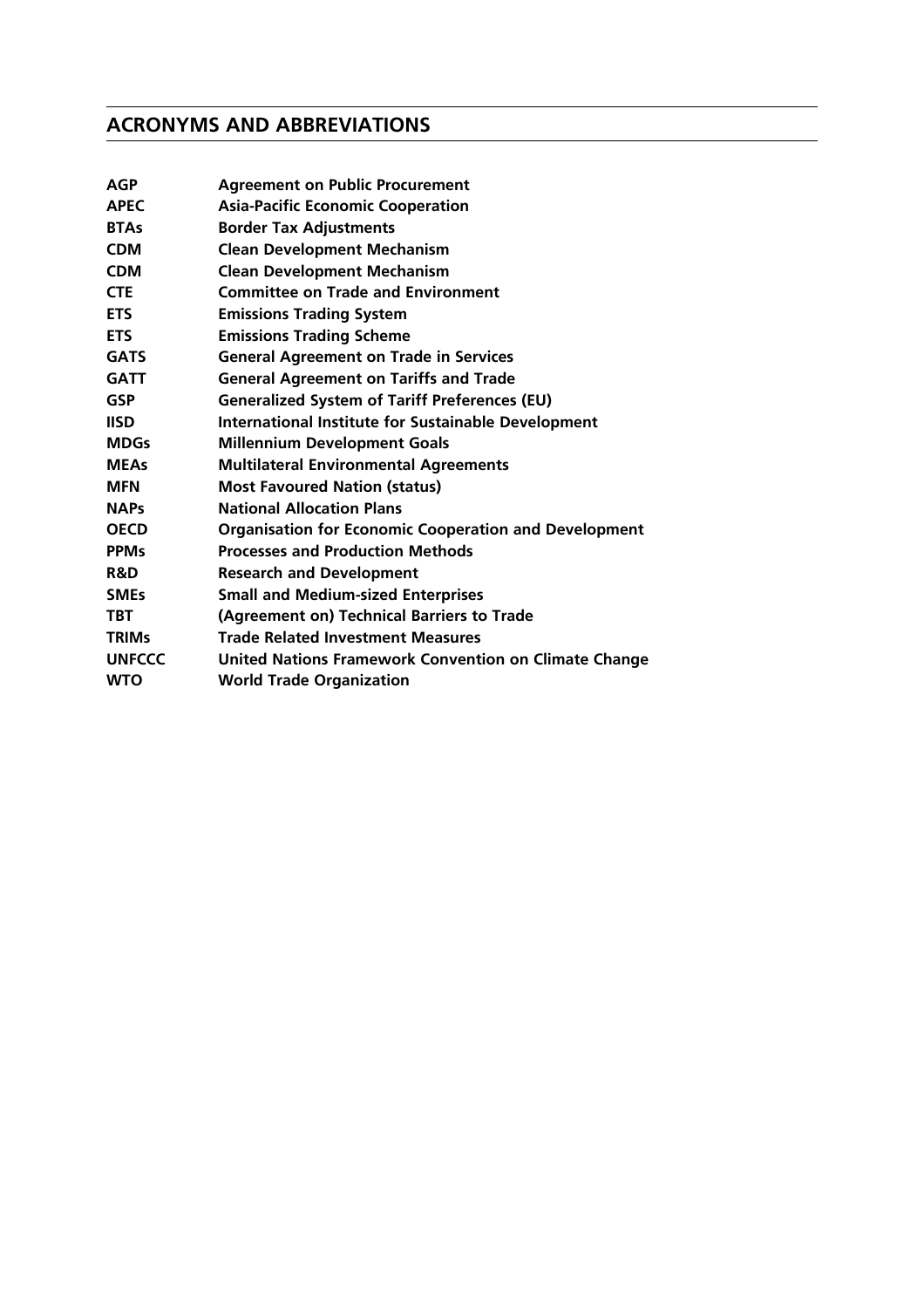## **1 INTRODUCTION**

**Since the middle of 2006, climate change has soared to the top of the political agenda around the world. There are a number of factors for this, but one of the most significant was the release of the Stern Review on the economics of climate change. That Review made the persuasive argument that the costs of addressing climate change grow significantly, the longer one waits to act. While this argument provides sustenance to those politicians who are willing to assume a leadership role – acting now to avert problems that will manifest themselves far beyond their political horizons – it also confirms that there is no getting away from the reality that such action will entail some costs.** 

**This report seeks to provide a basis for thinking about how to minimize these costs. It is often claimed that the economic costs of taking action on climate change will disrupt a country's economic competitiveness, especially since major economic powers, such as the United States and China, have not subjected themselves to mandatory emissions reduction targets. In other words, in an uneven playing field, there is a great disincentive to assuming the leadership role described above. This concern is one that plays out daily in domestic politics and which has stubbornly dogged international negotiations.** 

**For example, the Confederation of British Industries has stated:**

*Competitive distortions will arise if companies from one country face different climate burdens to their competitors in other countries. This could lead to relocation of industries or production from countries facing environmental constraints to those with lower or no constraints, resulting in significant 'carbon leakage'. Constraints and restrictions applied on a specific region of the world can affect its competitiveness in the global market, resulting in a loss of jobs and GDP, while failing to achieve significant climate change benefit.***<sup>1</sup>**

**But how real are such concerns and what can be done about them? This study seeks to identify ways in which decision-makers can frame these issues in a constructive manner. The task is far from straightforward. Can a workable definition of 'competitiveness' be identified for this context? And how can the competitiveness impacts – adverse or positive – of measures such as taxes, tradable permits or subsidies be determined? Since these questions are very much the subject of debate it follows, then, that the measures taken by governments to mitigate, or offset, negative impacts are also controversial. Competitiveness concerns have often led to suggestions that trade measures be used to help offset a country's competitive imbalances with respect to free riders. For example, France has stated that countries not signing up the Kyoto Protocol should be subject to special import taxes.2 But can trade measures be designed to address climate change concerns?** 

**In addition to the free-rider problem, concerns about competitiveness also arise in the context of implementation, from the manner in which governments choose to meet their Kyoto commitments. Choices about what measures to deploy can have profound impacts on a country's domestic firms. Much of the debate about the allocation of permits under the European Union's emissions trading scheme has been about this. Negative consequences for competitiveness might be reduced through flanking measures, which again brings us back to trade policy. Can such measures also have the effect of favouring or protecting domestic producers that pursue these ends? More broadly, what kinds of trade-related positive incentives are available? International trade law has a number of rules that are relevant to whether such actions are permissible, but it does not answer all the possible questions.**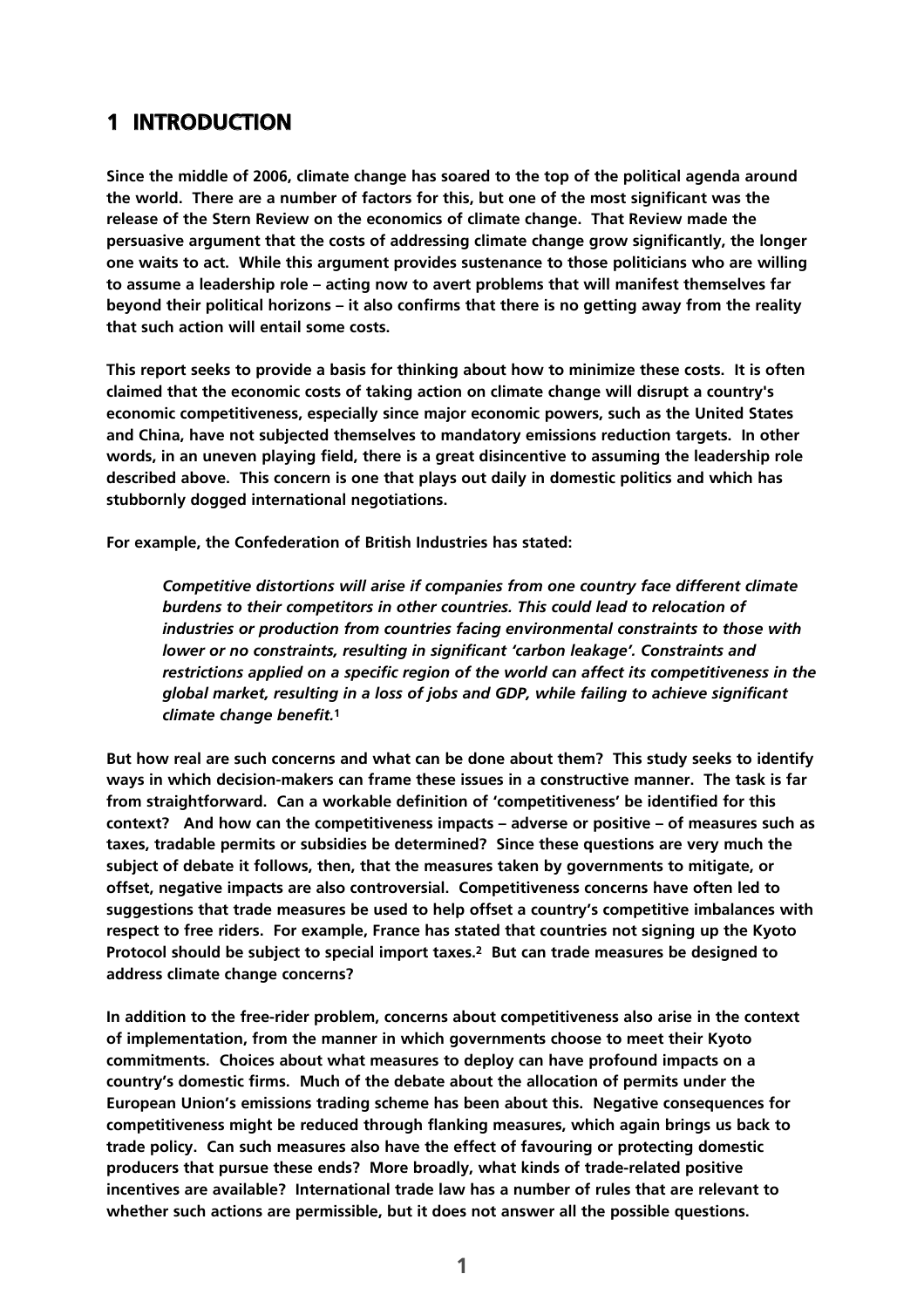**Indeed, the trade and investment agenda that emerges from the Kyoto Protocol is so broad that the interface with the World Trade Organization (WTO) regime is still not fully clear in respect of some critical issues, such as the use of energy standards, subsidies and which treaty prevails in the event of conflict. Some issues, such as those relating to accelerated market access for certain products, are mainly within the realm of political decisions. Others problems, such as the role of border tax adjustments, seem to be mainly technical or legal in nature. Given this complexity, what are the options available to governments to act, collectively and individually, to minimize clashes between their Kyoto and WTO obligations? To what extent ought this action to occur within the framework of these treaties?** 

**In 2005, Chatham House and the International Institute for Sustainable Development (IISD) teamed up to examine all of these issues. An initial study was enriched by two expert workshops – one was held in London, at Chatham House, and the other in Montreal, at COP-11. The paper that follows is the result of those efforts. The authors are grateful to all participants for the constructive comments made at these events, although responsibility for any errors remains with the authors alone. Gratitude is also expressed to the Canadian Department of Foreign Affairs and the United Kingdom's Department for Trade and Industry for their financial support.**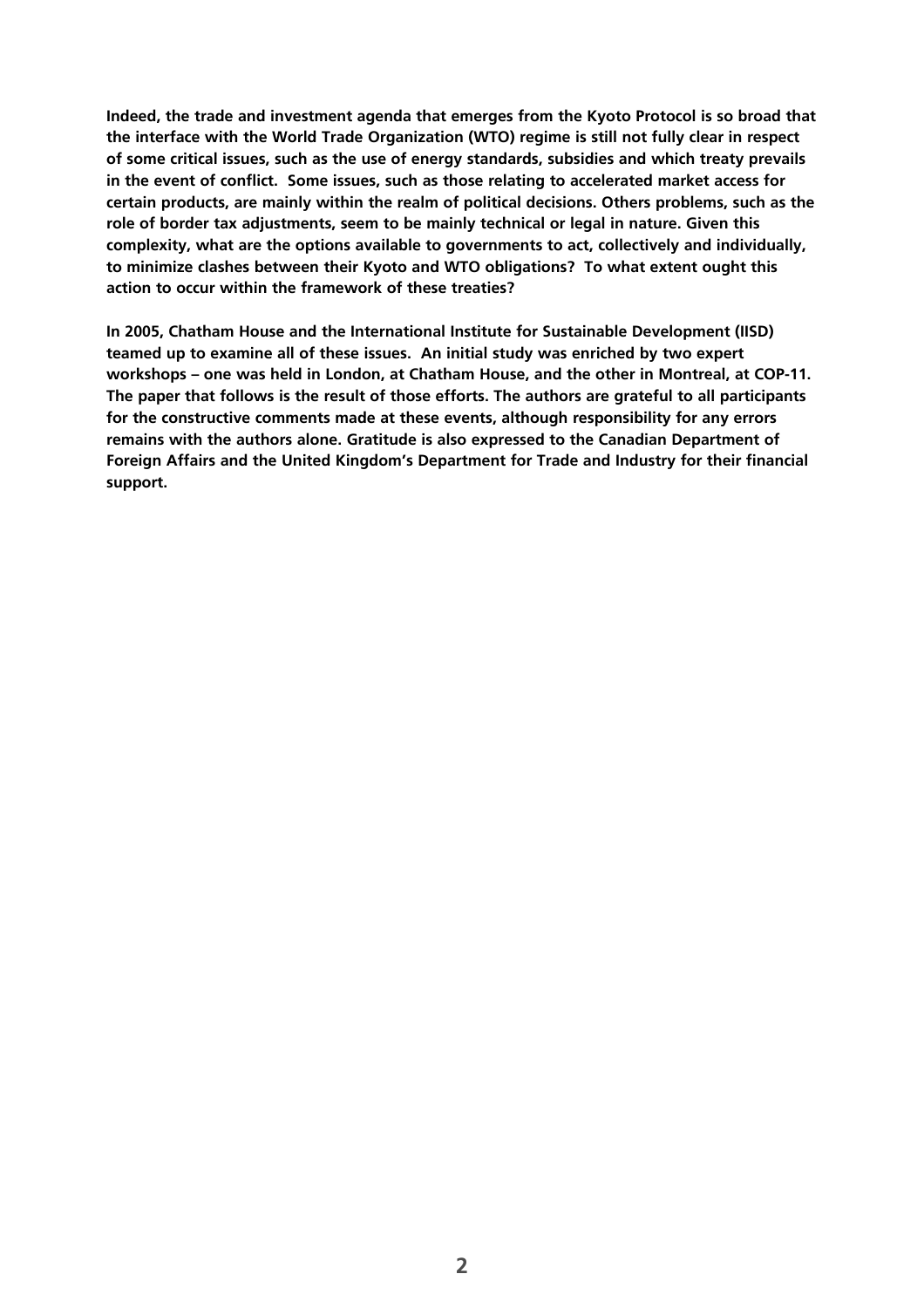## **2 COMPETITIVENESS AND CLIMATE CHANGE: A SURVEY OF THE ISSUES**

**From the outset the Kyoto Protocol and the UNFCCC have had to contend with perceived tension between effective action to slow climate change, and maintenance of competitiveness. Competitiveness concerns were the explicit prime motivation for the withdrawal of the US from the Kyoto process. Competitiveness concerns have since plagued Canada, the largest trading partner of the United States and the bearer of relatively difficult emissions targets. They have also figured large in the climate-related policy debates in the EU where, for example, they effectively scuttled the EC's 1992 proposed Directive on Carbon Tax, and have continued to dog the elaboration and implementation of the EU's Emissions Trading Scheme (ETS).**

**This chapter explores the nature of the concerns over competitiveness, trying to dissect them in a meaningful way and assess the need for concern. It begins by defining the problem, and then surveys the literature for relevant insights, going beyond the climate change research to the rich body of work on environmental regulations and industrial location. It concludes with lessons that should inform the elaboration of any future international regime to address climate change.**

#### **Defining the problem**

**As a first-order task, we should define what we mean by competitiveness. Too often the term is applied to nation-states as if they were in some sort of grand contest one against the other. A recent literature survey on competitiveness and regulation, using fairly standard language, defines international competitiveness at the country level as 'the success with which a country … competes against overseas counterparts' (SQW Ltd, 2006). Krugman (1994) and others, however, have argued convincingly that competitiveness at the level of the nation-state has little meaning, as distinct from simple productivity.**

**Krugman argues this case by showing that over the last half-century standards of living in major economies have been almost entirely determined by domestic productivity, as opposed to terms of trade (the relative prices of imports and exports for an economy – an indicator of how productive a country's firms are** *relative to those of other countries***). He explains this by noting that the overwhelming majority of production in those economies is for domestic consumption, and not for international markets. More fundamentally, he notes that the economic success of one country does not necessarily come at the expense of others; there is no zero-sum contest between nations, played out in trade flows and investment. Productivity growth in China, for example, means cheaper inputs for OECD manufacturers, cheaper consumer goods, and stronger Chinese demand for OECD exports.**

**A more useful and legitimate use of the concept of competitiveness is to consider it at the firm or sectoral level. Here it can be simply defined as capture of market share – a state that is maintained in a dynamic contest among firms. The question to be explored in this report is, then:** *how will the implementation of the Kyoto Protocol affect the competitiveness of the Parties' firms or sectors?* **Three scenarios are possible as manifestations of this type of concern:**

**• Regulated firms will simply migrate to jurisdictions where the regulations are less stringent (the pollution haven hypothesis);**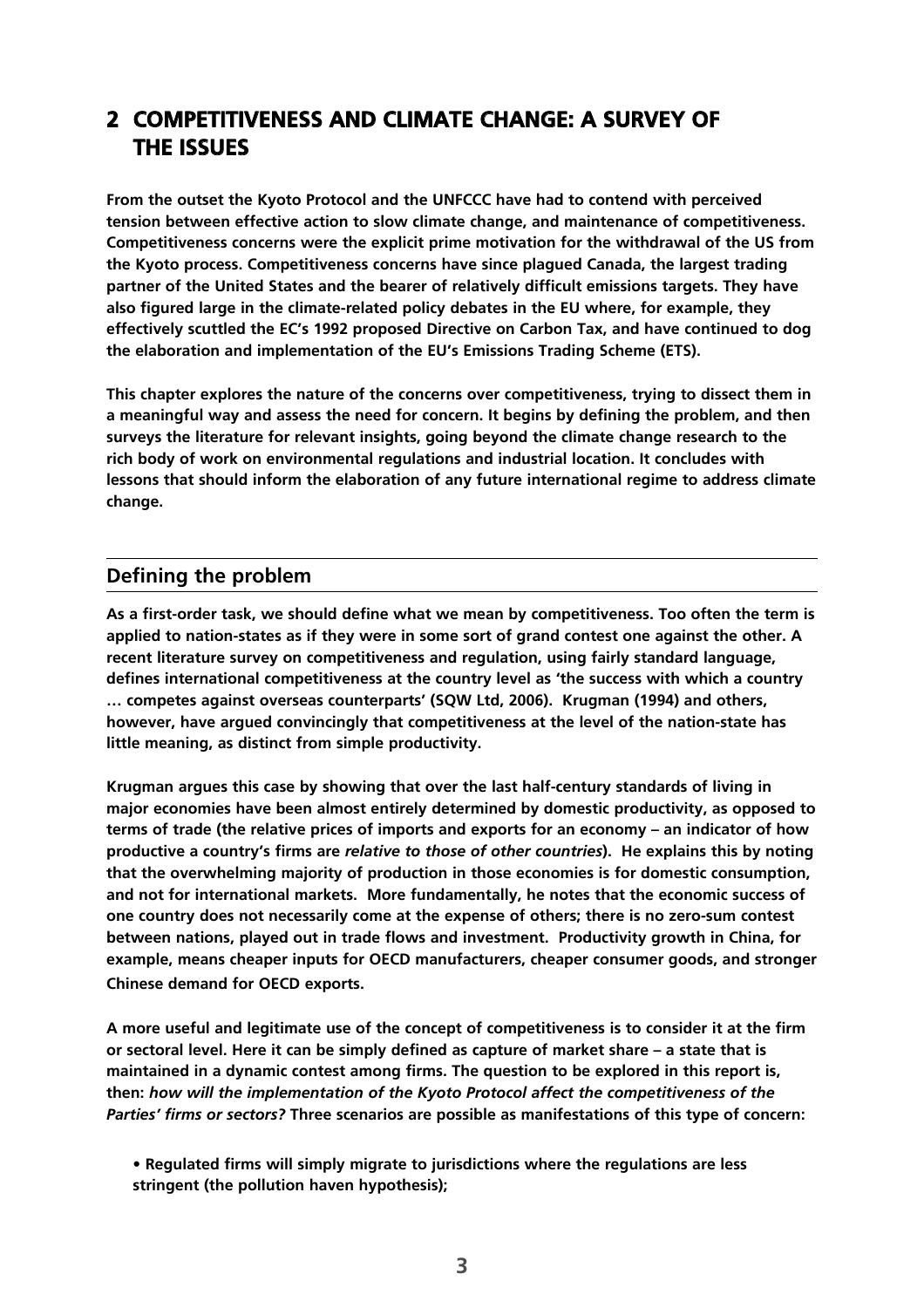**• New (greenfield) investment, either domestic or foreign, will tend to flow to those jurisdictions that are less stringently regulated;**

**• Firms that do not migrate away from stringently regulated jurisdictions will suffer a loss of market share (either domestic or international) to their less-regulated competitors.**

**In the climate change context these concerns are commonly characterized as concerns over potential** *leakage –* **the chain of events whereby greenhouse gas-producing activity simply shifts from a regulated jurisdiction to an unregulated one.**

**To argue that competitiveness needs to be considered at the firm or sectoral level is not to deny that it can be significantly affected by the actions of home states. Governments have an important role to play in fostering an environment in which domestic firms can successfully compete against their foreign counterparts, both in the proper elaboration of climate changerelated policies and more broadly in achieving such basic prerequisites as macroeconomic stability, and conducive legal and bureaucratic regimes. As such, though we will view competitiveness through a sectoral- or firm-level lens, any findings on competitiveness so defined are clearly relevant to government policy-making at the national level, and may have international-level implications as well.**

**Given such a framework for analysis, this report does not consider a number of costs and benefits that manifest at the national level, rather than at the sectoral or firm level. Most important, this analysis will not consider the side benefits that may accrue from measures designed to constrain carbon emissions, such as associated air quality effects. These sorts of benefits are significant; the recent Stern Review (2006) makes the case that such benefits – including energy security, health benefits from improved air quality, reduced consumer spending on energy, increased efficiency of production, increased innovation and reduced deforestation – will often outweigh the cost of mitigation actions.3 As such, policy-makers clearly need to consider such benefits when crafting climate change policies and policies in other related areas. But they are not a part of the competitiveness debates** *per se***. Calculating competitiveness impacts should thus be understood as only one part of a larger exercise of considering the social welfare costs and benefits of action on climate change.**

**Two types of competitiveness concerns are often expressed in the climate change context, and both will be explored below. The first, hereinafter referred to as the 'non-Party problem', is that implementation will create an uneven playing field, with firms and sectors from non-Parties enjoying an unfair advantage because they are not subject to carbon constraints. This argument is expressed most pointedly with respect to non-implementation of the Kyoto Protocol commitments by the US, and to the lack of quantitative commitments by large developing countries under Kyoto. In both cases the issue is the potential loss of competitiveness that might be suffered by implementing country firms and sectors.**

**The second problem, hereinafter the 'implementation problem', is that Parties may create unfair competitive advantages for domestic industry by the manner in which they implement their Kyoto commitments. This argument has been considered most prominently in the context of the EU, where a highly integrated market spans countries that have the flexibility to elaborate very different national plans for allocating their emissions reductions.**

**A third type of competitiveness problem is not dealt with in this report. Even under similar targets for action on climate change, and even given a harmonized approach to implementation, the firms of some countries will suffer more than those of other countries. A**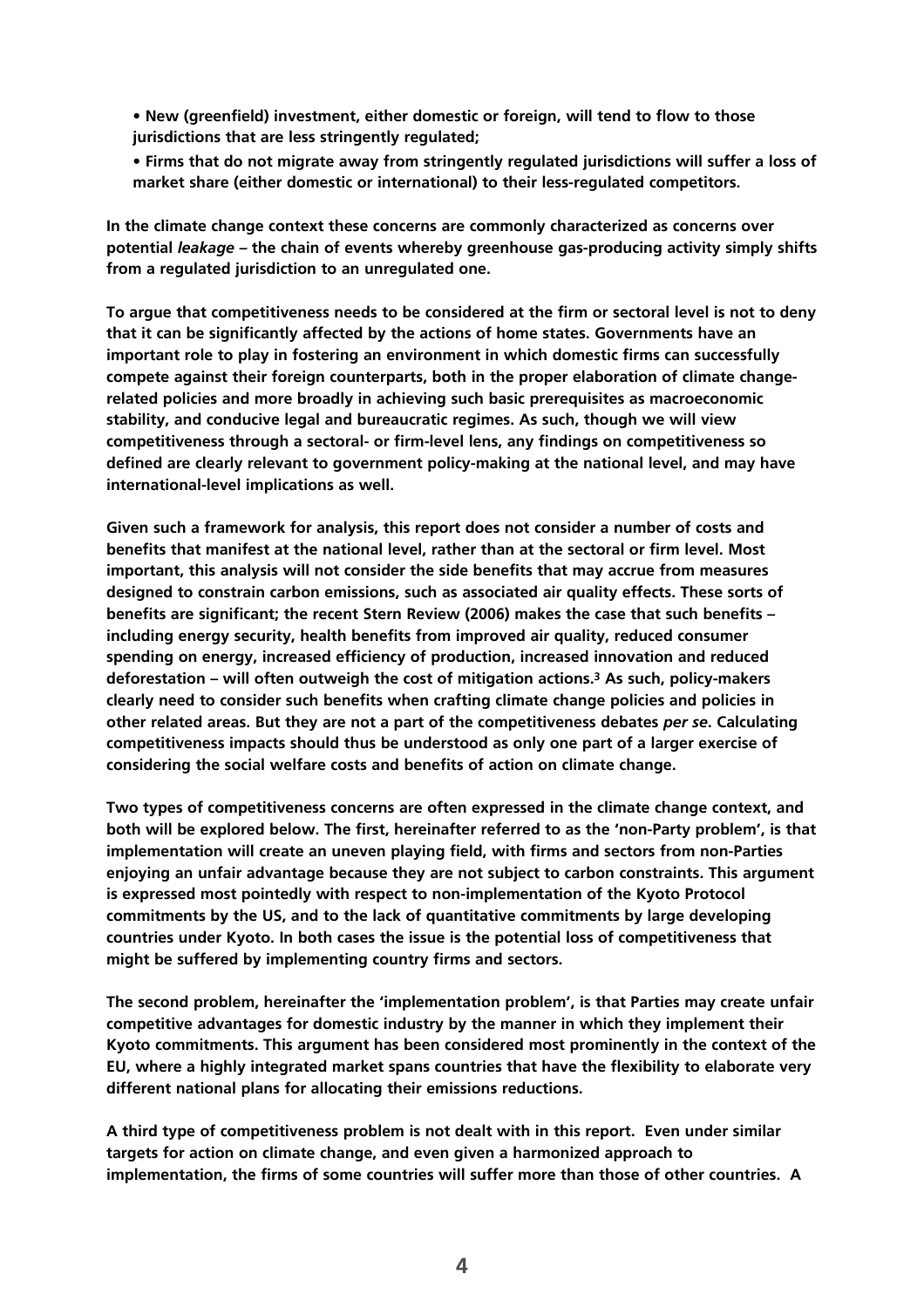**country that has in the past pursued aggressive targets for energy efficiency, or that has a preponderance of energy generated from clean sources, will have a much tougher time meeting a given target for emissions reduction than will a country with a large amount of 'low-hanging fruit' – that is, low-cost energy-efficiency or conservation opportunities. Other country-specific determinants of this sort might include the state of existing infrastructure, the functioning of financial markets, resource abundance, and so on. While many of these determinants are at least in part policy-dependent, this report does not consider what they are, or what sorts of policies might be employed to address the competitiveness problems to which they might give rise. As negotiations intensify on a post-2012 regime for addressing climate change, research on this aspect of competitiveness will be increasingly important.**

#### **The non-Party problem**

**The first type of competitiveness concern discussed above is highly intuitive. Since Annex B Parties are subject to Kyoto commitments, and their industrial and energy sectors have to make expensive adjustments, it seems likely that they will suffer a competitive disadvantage relative to the sectors of the non-Parties.**

**There has been considerable concern of this type in Canada, which seems a good case study given the fact that some 85% of Canada's trade is with the United States, which has indicated it will not ratify the Kyoto Protocol. This dynamic is amplified by the fact that Canada has a relatively difficult target (Cooper et al., 1999; Bernstein and Gore, 2001). Canadian Manufacturers and Exporters, an industry association, typifies the non-Party competitiveness concern in its arguments:**

*Kyoto compliance would result in higher operating and capital costs for Canadian manufacturers in relation to those incurred by their competitors operating in the United States, or in other countries like Mexico, Brazil, Indonesia, South Korea, China, and India … If costs are passed on to customers, Canadian industry risks losing market share in the United States (the destination for approximately 63% of Canada's total manufacturing output), within Canada, as well as in other countries.* **(Canadian Manufacturers and Exporters, 2003: 15)**

**The paper goes on to cite a number of sectors in which there would be such problems, including electricity, petroleum refining, steel, chemicals, automotive production and other manufacturing.**

**The studies on which these forecasts are based, however, pre-date the US pull-out from the Kyoto accord (and most of them assume as one scenario no international trading of permits – an assumption that yields strikingly high costs4). As such, there are two important effects they fail to capture. First, because they assume US participation in Kyoto they fail to actually consider the non-Party competitiveness issues, at least with respect to Canada's biggest trading partner. Second, they fail to account for the impacts of the US pull-out on the trading price of carbon, which according to some studies as much as quartered the expected prices (Nordhaus, 2001).**

**A wealth of subsequent research in the Canadian context searches for the economic impacts of Kyoto implementation.5 But almost all of it looks for national-level effects such as GDP impacts, whereas our focus is on competitiveness, which we have defined at the sectoral and firm level. And most of it shares the problems noted above: it pre-dates the US renunciation of Kyoto, and assumes emissions reductions through domestic measures only. As such, we have a paucity of analysis on which to draw in the Canadian context.**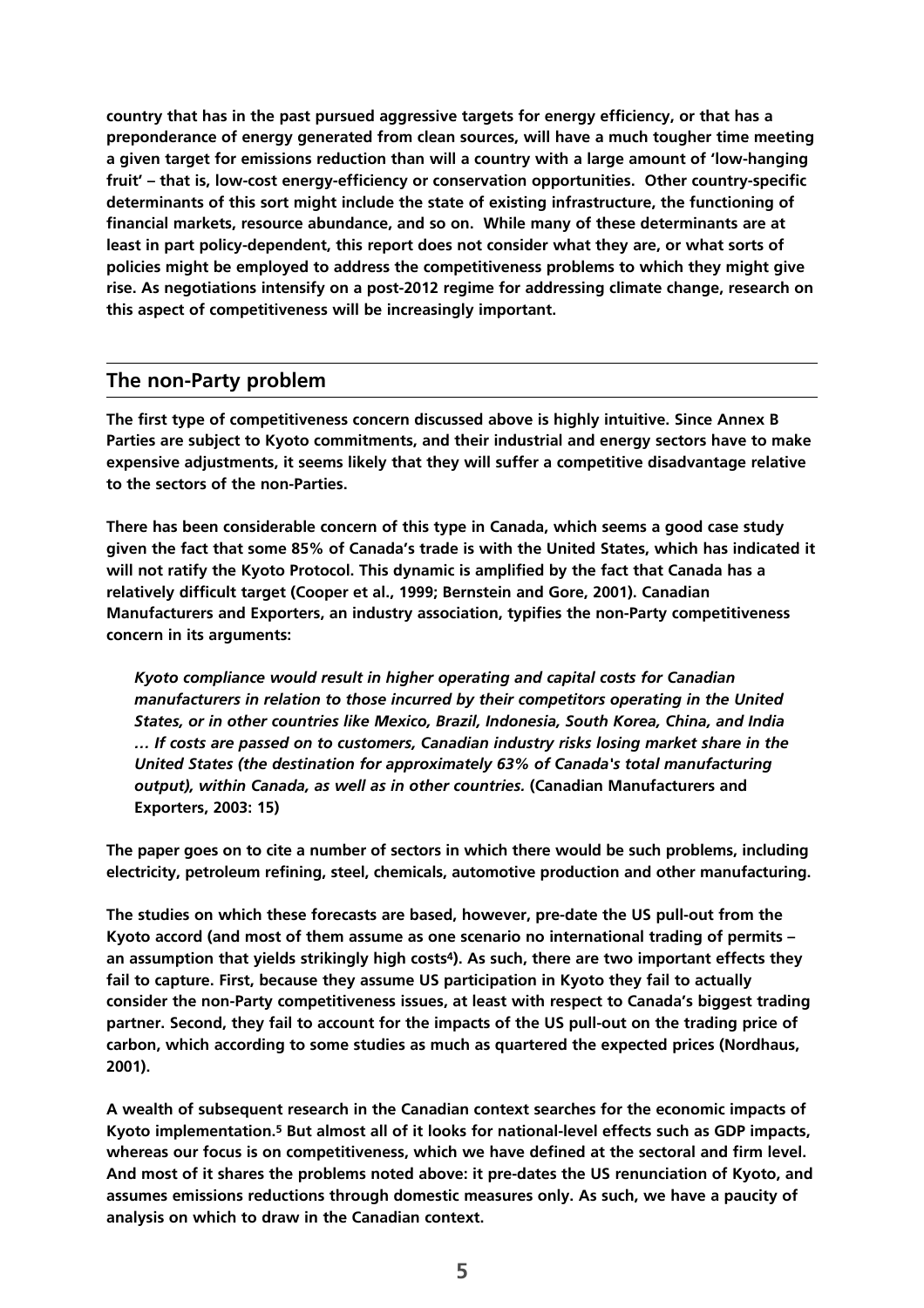**There have been several recent sectoral studies from the EU, assuming non-US ratification, that show minimal non-Party competitiveness impacts. Reinaud (2005) looked at the competitiveness effects of the EU's emissions trading scheme (ETS) on four vulnerable sectors: steel, pulp and paper, cement and aluminium.6 The study found little concern for leakage, except perhaps in the aluminium sector, which deals in a highly global market and faces high energy input costs.7 The overall result depends critically on the behaviour of the electricity markets in passing through costs to consumers. But the EU case is less acute than the Canadian case, given the generally higher transportation costs between the EU and non-EU countries, and the fact that the market between the EU and others is less integrated than in the North American case.8 As such, the lack of Canadian research represents a clear gap.**

**There is, however, a rich parallel body of work on which we can draw in seeking lessons with respect to the non-Party problem: the 'pollution haven' literature. This line of analysis focuses on a problematic number of often ill-defined hypotheses, but three of the questions commonly posed are of relevance to the present analysis:**

**1. Does stringent environmental regulation affect output? That is, do sectoral competitiveness impacts from environmental regulations reduce international market share? 2. Does stringent environmental regulation affect greenfield plant location or investment decisions?**

**3. Does stringent environmental regulation foster migration of regulated firms to countries that have less strict environmental standards (the classic pollution haven hypothesis)?9**

**A number of studies in the 1990s addressing all these questions seemed to dispel the fear that environmental regulations indeed had such effects.10 The studies typically found that environmental compliance costs were low (averaging only 2–3%, even though they ranged to much higher values in specific sectors), and were only one of many important considerations for firms considering relocating, or for greenfield investment decisions. Other determining factors include proximity to markets, natural resource input availability, labour costs, quality of human resources, political risks, macroeconomic stability, adequate legal regimes (including intellectual property rights, contract law, investment law, an independent judiciary), infrastructure (communications, energy, transportation) and other considerations. The verdict seemed to be that environmental costs were simply too small relative to these other factors to have much competitiveness impact.**

**More recent studies, however, have criticized the early work on fundamental methodological grounds. Several exhaustive surveys of the research11 detail the various problems with that body of work, including the following:**

**• Because most studies used cross-sectional data rather than panel data, they were unable to control for characteristics specific to particular sectors and countries – differences that might have explanatory power for the different investment and locational decisions (problem of unobserved heterogeneity). Such characteristics might include, for example, a link between dirty industries and natural resource use (meaning a reluctance to move away from those resources),12 or a sector's high transport costs (meaning manufacturing cannot move too far away from markets),13 and would result in underestimated pollution haven effects for those sectors.**

**• A related problem is that many studies aggregated industry figures to calculate overall responsiveness to environmental policies. To the extent this is done, it masks the presence of strong pollution haven effects in particular sectors, assuming a large number of other sectors with weak effects.**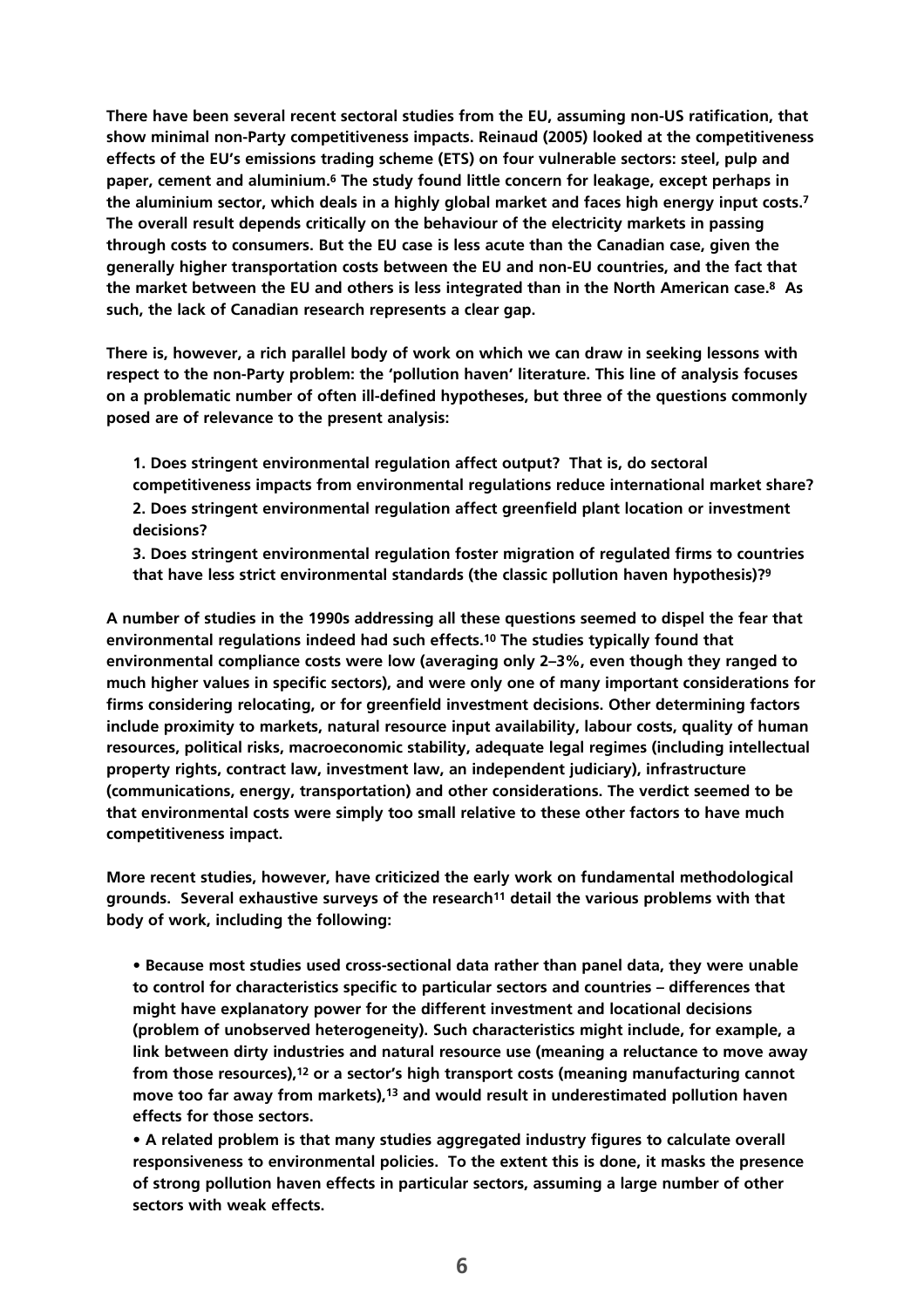**• Most studies assumed that environmental policy was exogenously determined. But if there is some way in which abatement costs are linked to environmental policy (e.g., policymakers set tougher standards for big polluters and more lenient standards for insignificant ones), then any pollution haven effect will be offset to some extent by these linkages, and will be underestimated (problem of endogeneity).**

**A rich body of work in the last ten years or so has corrected for these problems in various ways, and has consistently found a statistically significant pollution haven effect.14**

**On the first question – does environmental stringency affect terms of trade? – the few good studies to date (those correcting for the problems surveyed above) find that increases in compliance costs do affect trade patterns, with one analysis finding a rather improbable 30% increase in import penetration for every 1% increase in pollution abatement costs.15 SQW Ltd (2006) summarizes two studies that seem to show that trade effects will depend in part on the regulating country's factor endowments and on how intensively the industry uses that factor. For firms that intensively use a scarce factor of production (e.g. timber), even marginal tightening of environmental regulations will have an impact on market share. Firms that use that factor intensively in countries that have abundant stocks will not be so significantly affected by regulation.**

**On the second question – does environmental stringency affect greenfield plant location decisions? – the recent studies using panel data are in agreement that it can and does, particularly for heavily polluting firms.16 One study found that in the first 15 years after rules were introduced to more heavily regulate highly polluting US counties, those counties (relative to others) lost approximately 590,000 jobs, \$37 billion in capital stock and \$75 billion (1987\$) of output in pollution-intensive industries. All of these studies are based on US state- and countylevel variations in regulatory stringency, and subject to data availability.**

**On the third question – is the pollution haven effect strong enough to induce industrial migration? – most of the studies that have addressed this question have failed to account for other explanatory factors.17 A few recent studies that try to control for previous errors, however, seem to find little evidence of regulation-driven migration of industry (SQW Ltd, 2006). These studies seem to show that, at current levels, pollution abatement costs inherent in stringent regulations are not as significant as a host of other determining factors: access to markets (the primary driver in most studies), labour costs, access to resources and other such variables. This is not to say that regulatory costs are not influential at the margin, however.**

**The key lesson to be drawn from this body of work is that there are competitiveness impacts associated with environmental regulation, that in most cases they are moderate, but not in all cases. Several of the surveys cited above found that unobserved heterogeneity was a problem, as was aggregation of sectors. The key here is that sectoral characteristics matter when we consider the competitiveness impacts of environmental regulations. Along these same lines, a recent Carbon Trust analysis (2004) outlines three variables that together serve as a useful screen for assessing the competitiveness impacts of climate policy in any given sector:18**

**(1) Energy intensity: The more energy a sector uses in its production process, the more it will be vulnerable to price increases. Under any implementation scenario, energy prices will increase. In a sector such as aluminium, for example, where on average energy comprises about a third of the cost of production, the potential exposure is obvious.**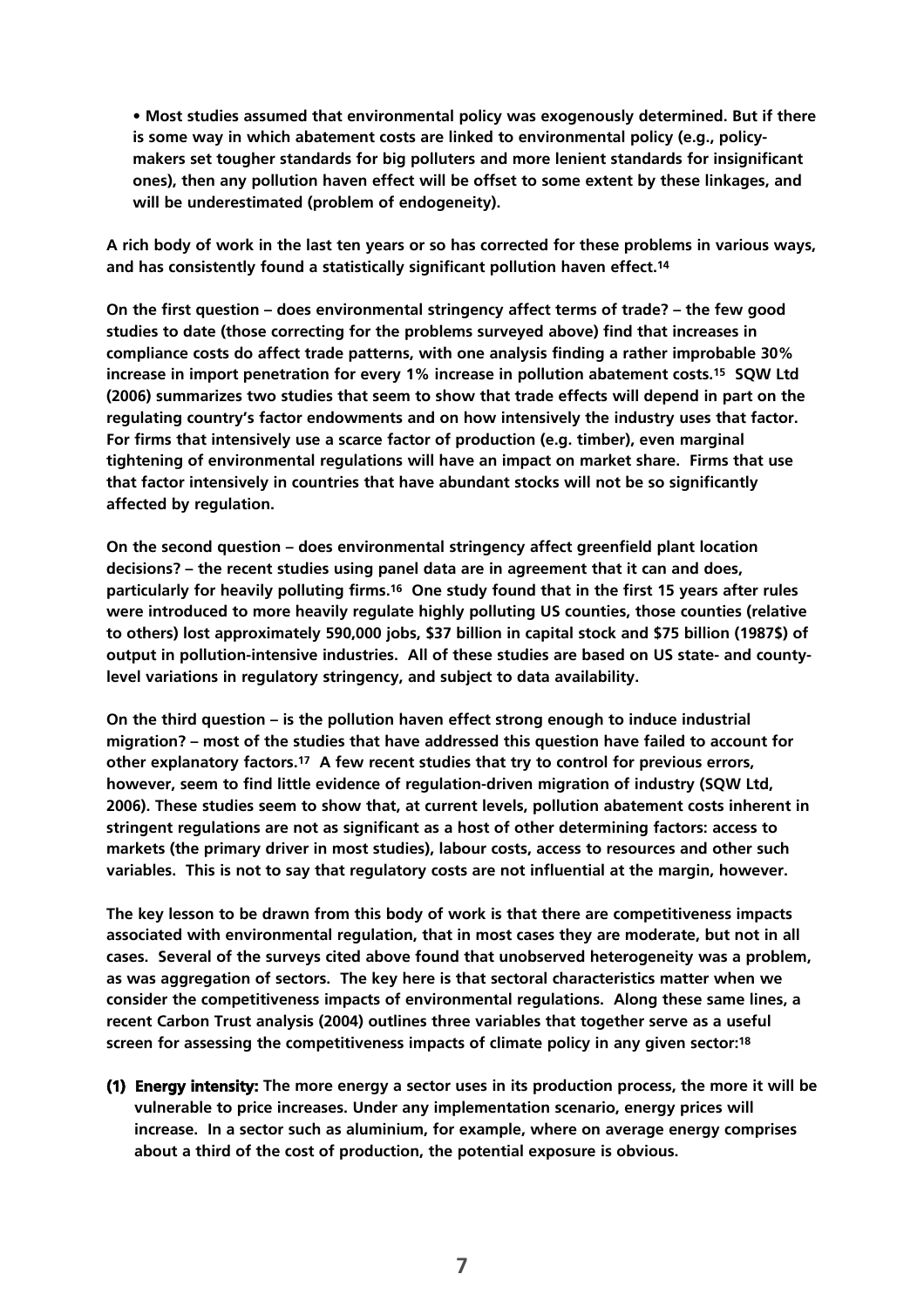- **(2) The ability to pass cost increases along to consumers as increased price of the sector's final product: This ability depends fundamentally on the availability of substitutes, either in the form of other goods that satisfy the same needs, or in the form of production from foreign firms in the same sector. So transport costs are important, as is the global nature of the product's market. At the firm level, as opposed to the sectoral level, the degree of domestic competition is also important; other things being equal, the more monopoly power, the better able a firm is to pass along cost increases in the form of increased prices. The nature of the good in question also matters; is it a luxury good of which consumers will buy more when prices decrease, or is it a staple that will be bought in relatively steady volumes regardless of price?**
- **(3) Opportunities for abatement: Firms or sectors in which there are ample unexploited lowcost opportunities for abatement obviously have an advantage over those where there is no 'low-hanging fruit' (either because it has already been harvested, or because the state of technology is not well advanced). Porter and von der Linde (1995), elaborating what has become known as the 'Porter hypothesis', argue that, at least in some sectors and some firms, these opportunities are potent enough for the net effect of tighter regulations to be actually positive in terms of competitiveness.**

**The Carbon Trust study looked at five sectors in the EU context to test for vulnerability according to this framework. They found minimal competitiveness impacts for the electricity sector, which could pass on cost increases, and only marginal impacts for cement, paper and steel. Aluminium, however, seemed particularly vulnerable, being a highly internationally traded sector with limited ability to pass along cost increases, and not being part of the ETS. Smale et al. (2006) looked at the same sectors and found profits in most, with small negative impacts in cement and steel and, again, high impacts for aluminium.**

**Similarly, Frontier Ltd (2006) surveyed the existing studies and concluded that the vulnerability to competitiveness impact as a result of the EU's ETS was determined by the extent to which a firm or sector was carbon- or electricity-intensive, and by the degree of international competition it faced (this latter determined the ability to pass along increased costs to consumers). It found aluminium to be vulnerable, with lesser vulnerability for iron and steel, and found mixed predictions for the cement sector.**

**Another potential influencing factor, highlighted by SQW Ltd (2006), is the form of regulation. Most studies concentrate on the stringency of environmental regulation, measured by such indicators as compliance costs. But there is a lack of studies that try to discern the impacts of regulatory form, which we would predict should heavily influence those costs. Theory tells us, for example, that generally the more flexibility a firm has in achieving an environmental goal, the more cost-effectively it can do so. This highlights an important argument, which is explored in greater detail below: policy matters. Competitiveness impacts are not simply a function of firm cost curves and the stringency of standards. They are determined in no small part by government policies, whether they be regulatory policies or broader environmental or economic policies.**

**In summary, the literature on pollution havens is instructive in demonstrating that competitiveness concerns are an issue in the non-Party context: that the cost of environmental regulations can matter for some firms and sectors, but not usually enough to induce leakage. For most firms and sectors the impacts are moderate, but for some – dictated by characteristics specific to the sector – impacts can be high enough to warrant concern.**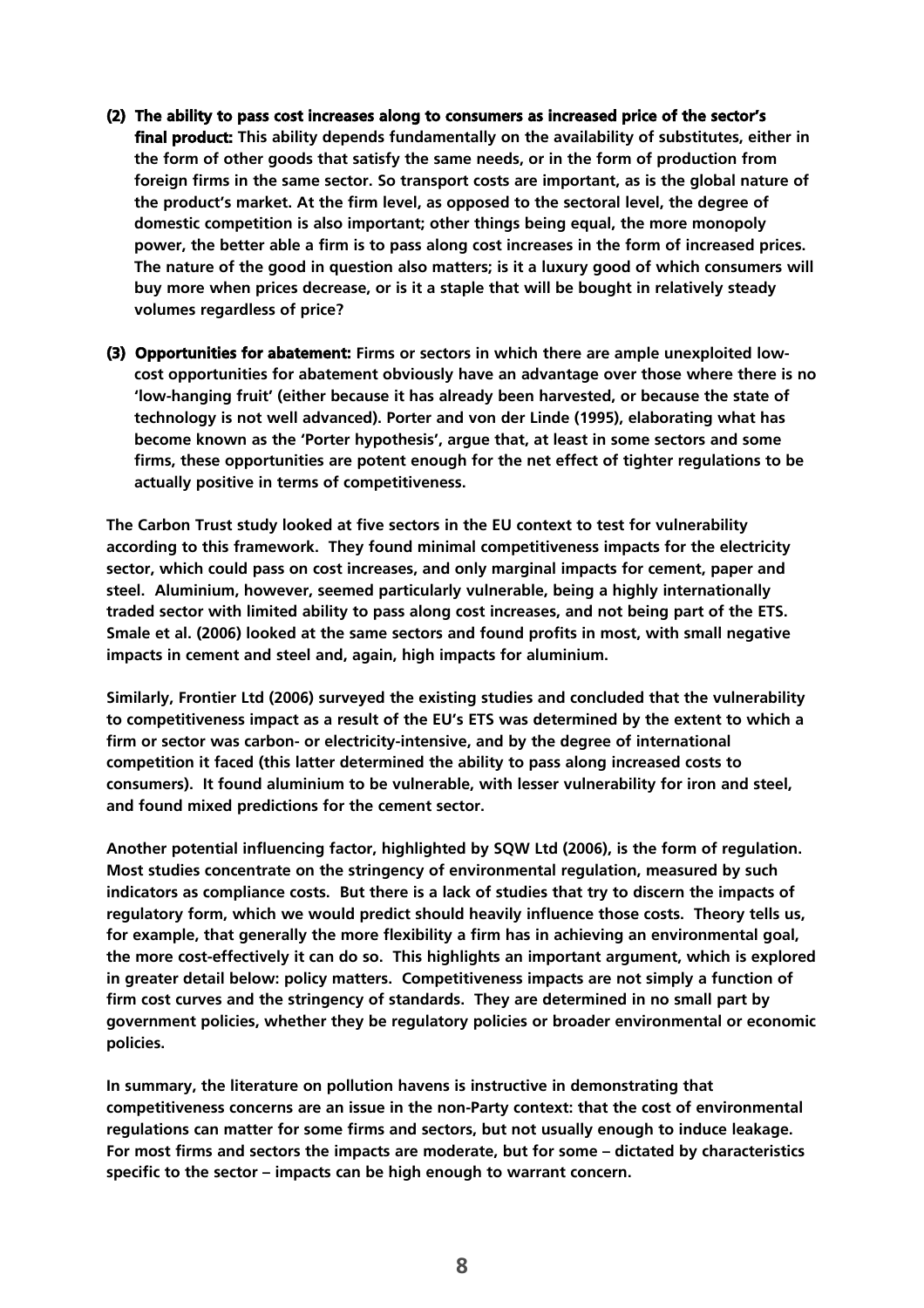**The policy implications of these findings are taken up below. First we turn to an analysis of a second type of competitiveness concern.**

#### **The implementation problem**

**Countries are generally at liberty to decide how to achieve their emissions reductions commitments, and it is feared that some might distribute the domestic-level obligations in a way that benefits particular sectors. If so, this might create shifts in competitive advantage among Annex B Party sectors.19**

**This concern has been expressed most clearly in the context of the EU, which is a tightly integrated economic community with relatively low costs of intra-union transportation. As such, in considering this aspect of competitiveness we use the EU and, in particular, the European ETS as a case study. There are, of course, many other forms of domestic implementation that may give rise to competitiveness concerns, including subsidies, taxes, standard-setting and government procurement. These are examined in greater depth in Chapter 3, with a view to clarifying how international trade law treats the various options.**

**Clearly while this type of competitiveness concern is distinct from the non-Party problem examined above, the empirical and theoretical research summarized there is relevant here as well. That is, from the results of that research we might expect to find that while overall impacts are real, they are moderate for most firms and sectors. We might also expect to find certain firms and sectors will potentially be exposed to significant competitiveness pressures – primarily those with high levels of international competition, high energy/carbon intensivity and few low-cost opportunities for abatement.**

**A recent study (Gilbert et al., 2004) details the areas in which the various EU member country National Allocation Plans (NAPs) differ in their implementation. These include basic definitions of covered installations, handling of new entrant reserves (specifically, the issue of free allocation to new entrants), the equity with which caps are allocated among sectors and other aspects that would affect operating costs differently across jurisdictions.**

**Carbon Trust (2004) looks at implementation in five sectors: electricity, cement, newsprint, steel and aluminium, paying attention to the implementation of differing NAPs, and looking in particular at the UK case. It notes that the national-level plans are being differently elaborated, showing that for most countries proposed allowances exceed current needs, even in sectors where carbon emissions are on a downward trend.**

**The study concludes that there exists potential for shifts in intra-EU competitiveness based on how the NAPs are elaborated. It notes that certain sectors, such as steel, are particularly sensitive to differing elaborations.20 First-order impacts are unlikely to be significant (in some sectors because long-term contracts with energy suppliers will cushion the shocks). But in the longer-term scenario there may be impacts, particularly if the electricity sector is successful in passing through a substantial portion of its cost increases as price increases.**

**This concern is certainly echoed in industry responses to the NAPs and the ETS, a process that has from the outset been fraught with tough negotiation and political pressures. The UK's chemical producers, for example, in commenting on the UK first phase draft allocation plan, which sought to achieve results even beyond those required, warned that 'industry's competitiveness compared with other EU member states could be compromised if they do not adopt such a stringent approach' (Chemical Industries Association, UK, 2004a). They further**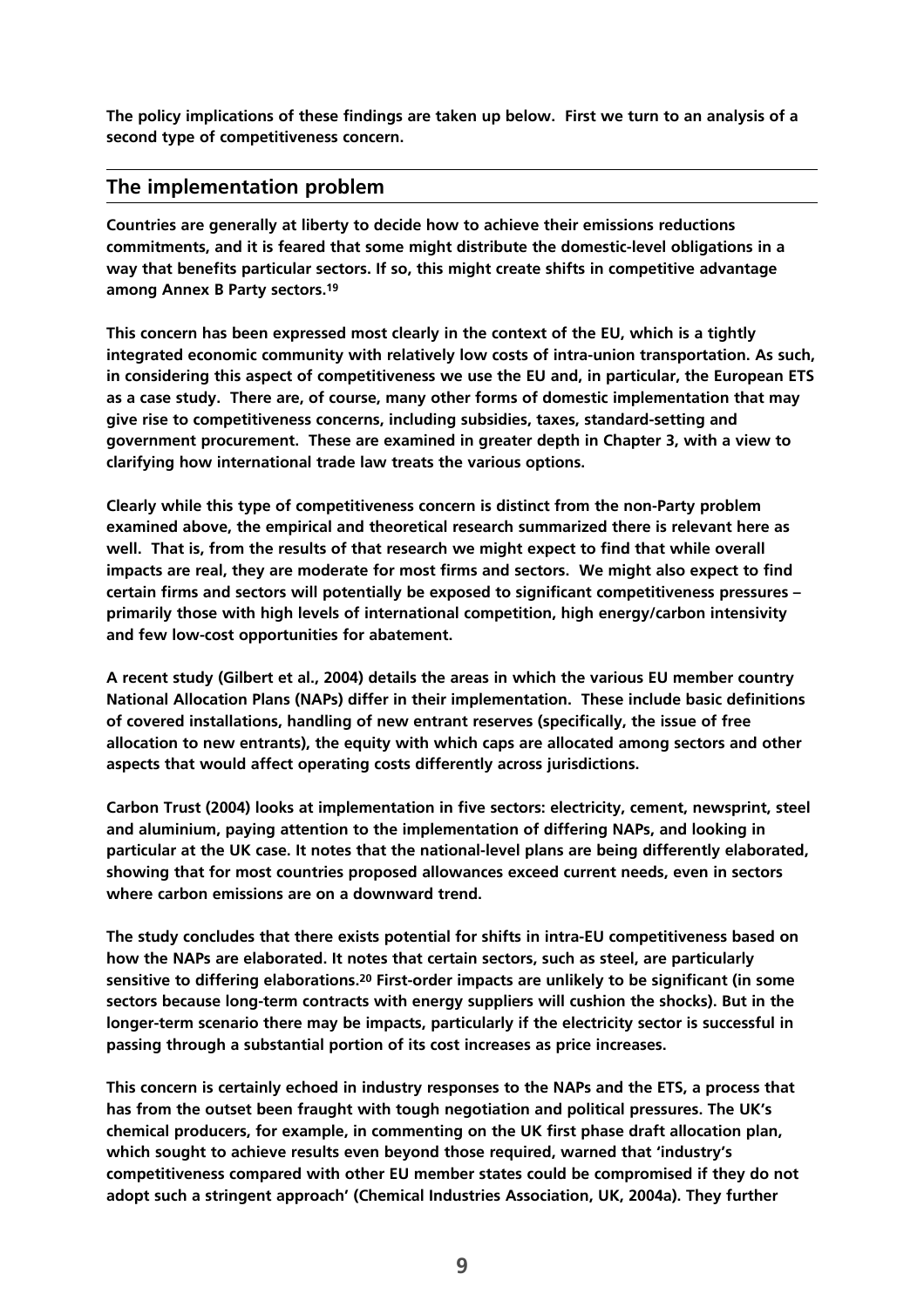**argued that the sector 'faces the prospect of a double blow, in terms of both emissions caps and energy prices, compared with its competitors elsewhere in Europe' (Chemical Industries Association, UK, 2004b). Similar concerns have been expressed by a number of different sector representatives in Member States.**

**Grubb and Neuhoff (2006), however, put the competitive pressures into perspective, estimating** that in the UK context, assuming a value for carbon of €15/tCO<sub>2</sub> and free allocation of permits, **a 5% differential in allocation for most sectors results in marginal changes in value added; for example, in the iron and steel, or refining and fuels, sectors the change would be just 0.25%. Only in the cement and electricity sectors might the change even approach 1%. And they note that 'this is also small compared with existing price differentials between different parts of Europe, because of transport costs, and tie-line constraints and losses, respectively' (p. 18).**

**The final constraint of established national targets will reduce the potential for strategic allocations of emissions rights in the national implementation of Kyoto responsibilities; any gain given to a particular sector will necessarily mean pain for others. And the potential for addressing implementation issues as they arise is likely to be greater in settings such as the EU where there is strong existing economic and policy integration – precisely in those contexts where the implementation competitiveness concerns are greatest.** 

**In the end, the implementation problem seems to have potential for significant impact, particularly in the longer term, under more ambitious targets, and in those sectors where higher electricity prices can be passed on from utilities (steel being a possible example). But even then the unevenness of the playing field among EU countries is likely to be relatively low, and along the lines of existing differentials driven by the traditional constituent ingredients of comparative advantage. At least in the medium term, the implementation problem seems to constitute a lesser cause for concern than the non-Party problem.**

**That said, there is certainly scope for useful harmonization of approaches in some areas. For example, there should probably be a common definition of a combustion installation, as well as a common approach to handling the new entrants' reserve. Such fine-tuning is likely in the works for the next allocation period, and will probably help to defuse some of the concerns that have been expressed over implementation and competitiveness.**

#### **Conclusions**

**The non-Party problem – and to a much lesser extent, the implementation problem – seems to be a legitimate concern, with potential to influence competitiveness of firms and sectors. As such, even aside from the economic implications for particular sectors, they are potential obstacles to the political acceptability of strong national action on climate change, and deserve significant attention from policy-makers. They may also give rise to demands to resort to various forms of trade measures, the implications of which are examined in Chapter 3.**

**That said, there seems to be reason to believe that the final impacts will not be large in most sectors, while a few sectors and firms will experience real problems. The non-Party problem also seems to create more cause for concern than does the implementation problem. From a policy perspective, it is useful to consider what factors might render a firm more or less vulnerable to negative competitiveness impacts. There are at least three levels at which this question might be posed: at the level of the firm, the sector and the nation. All are examined below.**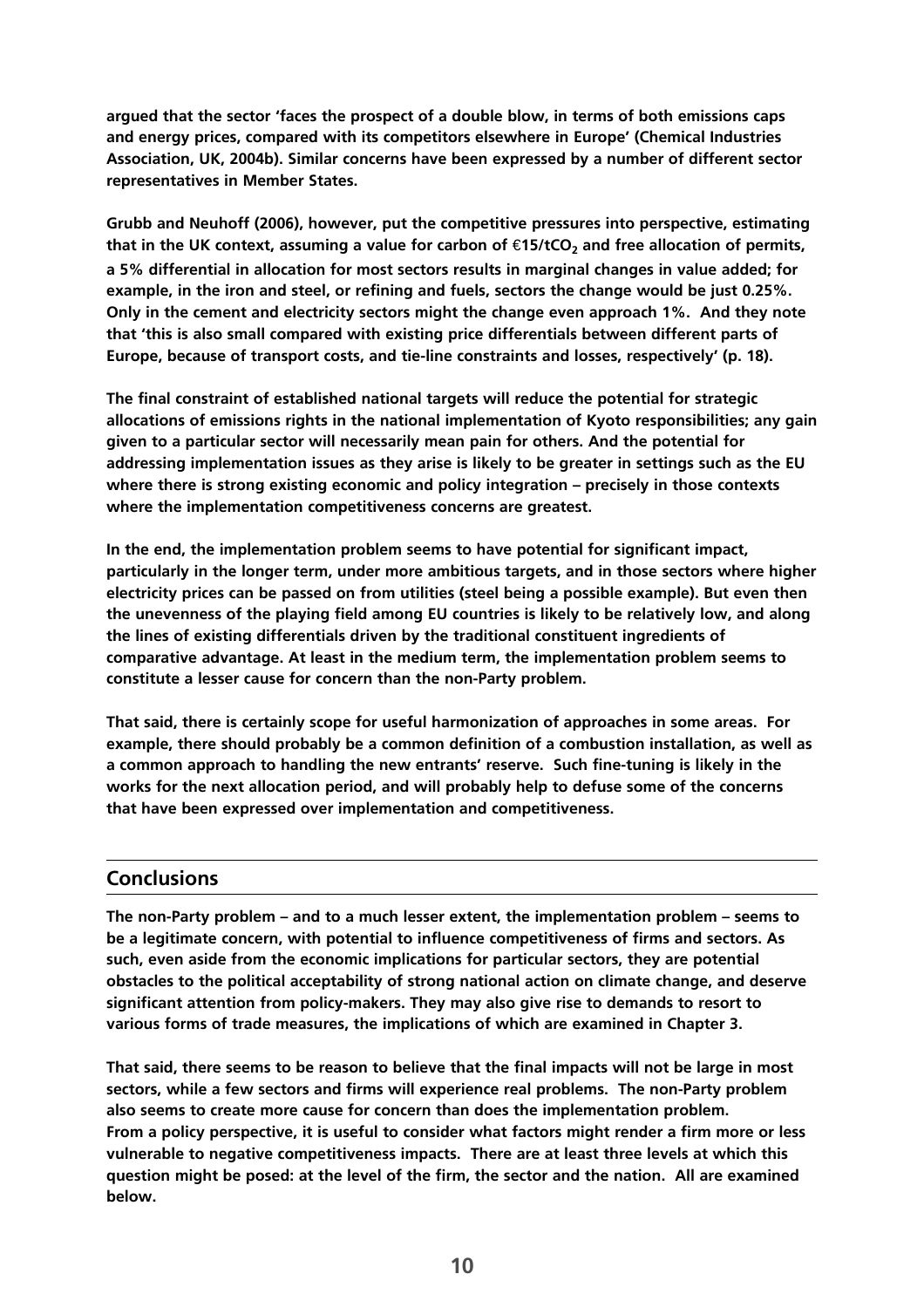#### **Firm-level factors:**

*Ability of firms to innovate.* **The ability of any firm to innovate in response to regulatory demands will be key in determining the final competitiveness impact it experiences. Those firms that are best placed in this context are probably good candidates for a strong Porter effect:** *increased* **competitiveness through regulatory stringency. Ability to innovate in turn is determined by such factors as the company culture (is it a learning firm?), management systems (are they aimed at continuous improvement?), R&D spending and employee incentives.**

**There is an entire body of literature devoted to understanding what allows some firms to innovate more successfully than others, and it is beyond the scope of this paper to pursue the question. But it is worth noting that there may be a role for national governments to assist firms, particularly small and medium-sized enterprises (SMEs), to better respond to regulatory pressure through innovation.** 

#### **Sector-level factors:21**

**These influences are discussed in greater detail above. Three factors are key here:**

*Energy intensity.* **Assuming that energy prices will increase under any realistic scenario for climate change action, this factor is obvious.** 

*The ability to pass along cost increases to consumers.* **If demand for the goods is elastic (meaning perhaps that there are close substitutes, or there are many foreign competitors to which consumers could turn), then the impacts are likely to be more significant, since firms will be unable to pass along cost increases to customers, fearing loss of market share.**

*Opportunities for abatement.* **Firms or sectors in which there are ample unexploited low-cost opportunities for abatement obviously have an advantage over those where there is no lowhanging fruit (either because it has already been harvested, or because the state of technology is not well advanced).** 

#### **National-level factors:**

**There are a number of factors determined at the national level that will shape the competitiveness impacts at the firm/sector level of any regulatory regime to address climate change:**

*The scope and distribution of burdens***. Any national-level target will be implemented by a plan to demand a certain amount of reductions from various sectors of industry, government and the public. The impacts in any given sector are obviously influenced by the extent to which it is expected to contribute to the effort under a national regime of action.**

**The analysis in this paper has indicated that there may be particularly vulnerable sectors that need special consideration at the national level. The first challenge is of course to do the requisite analysis to identify those sectors, and the root causes of their vulnerability. One policy option is then to lessen the burden on those sectors, or even exempt them from the scope of the regime altogether. Or policy-makers may decide to allow for restructuring, cognizant that the burden lifted from any exempted sector is then placed on those remaining within the scheme.**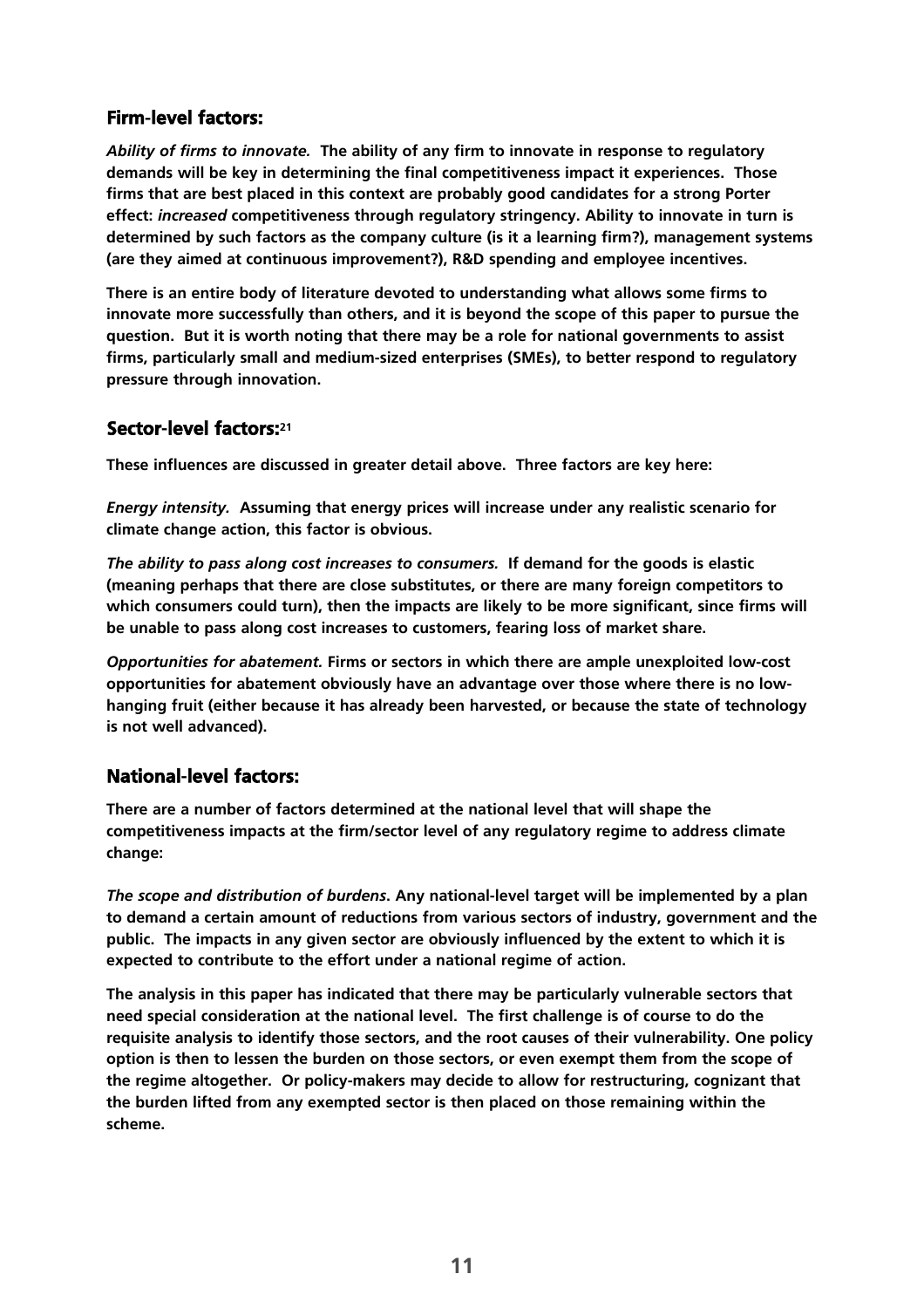*Form of regulation***. The regulatory manner in which any given target is achieved will also affect competitiveness impacts. Adequate lead time on any new regulations, and certainty of investment conditions, will reduce compliance costs. Flexibility in achieving abatement is also vitally important; results, rather than particular technological means, should be the specified goals, with firms devising for themselves the most cost-effective ways to meet them. Marketbased mechanisms in general are desirable on the criterion of cost-effectiveness, though they are not a panacea.**

*Complementary policies.* **There are a host of policies in areas related to climate change that will have positive or negative effects on the strength of competitiveness impacts that firms will feel under any given national target. Going back to the question of scope and distribution, any policies that effectively reduce the overall burden will lower competitiveness impacts felt by firms. For example, demand-side management policies that encourage consumer conservation will, to the extent that they are successful, lower the share of the burden to be shouldered by firms. The same sort of effect will prevail for policies aimed at promoting the use of renewable energy, policies for increasing availability of public transportation, public education policies, policies aimed at development and dissemination of new emission-lowering technologies, and so on.**

**In a broader vein, effective policies aimed at fostering competitiveness in general – outside the realm of energy policies – will also have positive impacts. There is a wealth of such policy tools: business development banks, export credit guarantees, training and education programmes, support for upgrading management systems, specialized support for SMEs, support for research and development, and so on.**

**Another option that has been repeatedly considered to address non-Party competitiveness concerns is the use of trade measures. Specifically, it has several times been proposed that a border tax adjustment be used to levy a charge on imports from countries that do not take serious action on climate change.22 A rebate to domestic producers on exports would complement this measure, aimed at levelling the playing field for domestic producers. This type of measure, and the broader gamut of trade law as it relates to climate change efforts, are considered in Chapter 3.**

**In the final analysis, one of the best ways to address competitiveness concerns is to achieve international agreement on an approach to combating climate change, ensuring broad participation in any international regime, and helping ensure that different modes of national implementation do not unfairly tilt the playing field in anyone's favour. This, of course, is more easily said than done, and efforts to get broad participation are dogged by a version of the old chicken-and-egg problem: broad participation would help ease competitiveness concerns, but it is difficult to achieve precisely because of those concerns. As such, any steps at the national and international level that might be taken to address competitiveness concerns will certainly contribute to building a stronger multilateral regime for addressing climate change.**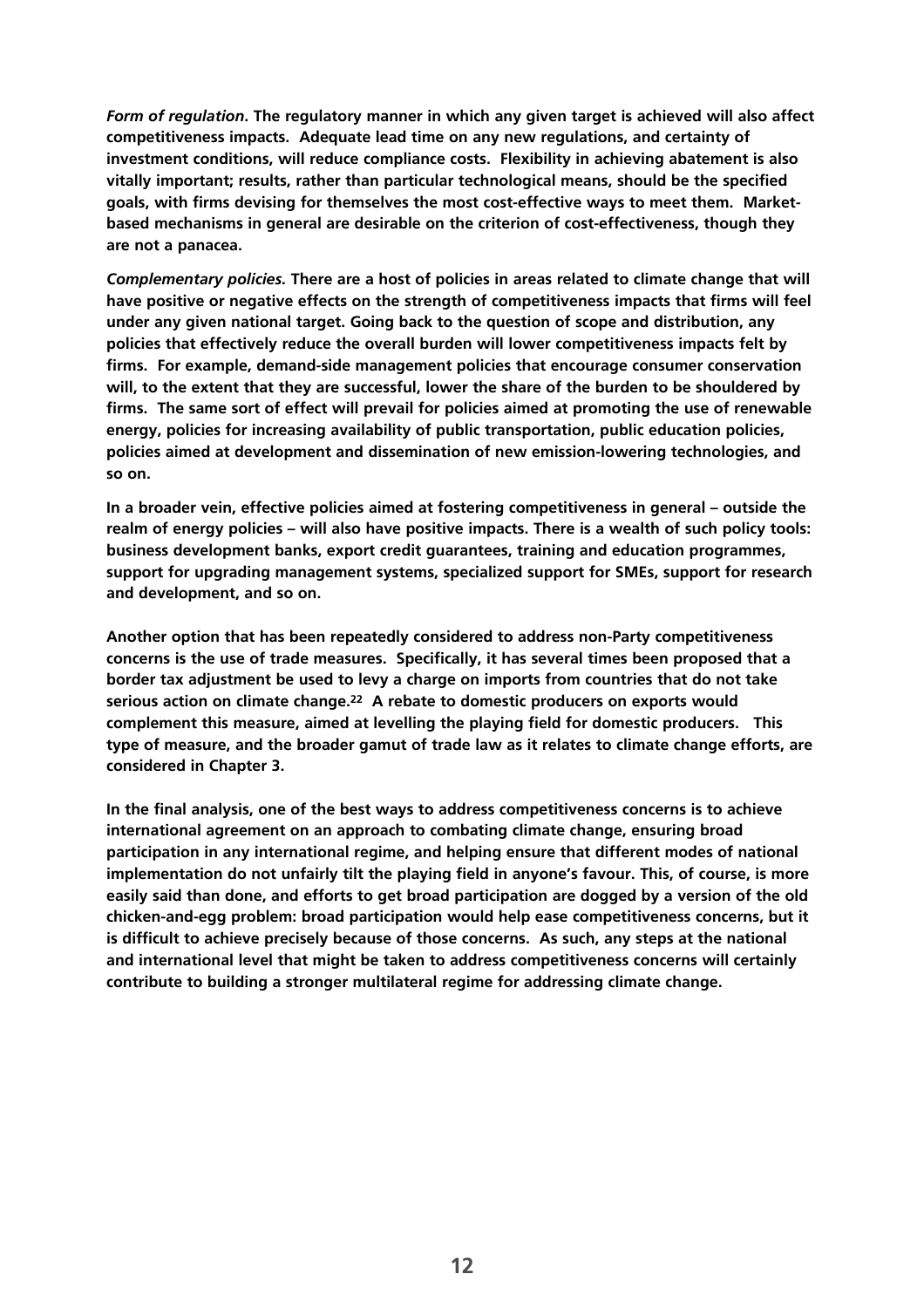## **3 THE KYOTO PROTOCOL AND THE WTO: IMPLICATIONS FOR POLICY-MAKERS**

**The interface between the Kyoto Protocol and the World Trade Organization is extremely complex. For example, it is arguable that the very objective of the WTO, to expand the 'production of and trade in goods and services',23 could result in increased pressure on the climate system. The relationship is also difficult to define because important aspects of the law emanating from the WTO and the Protocol are not yet fully clarified. Unlike some other environmental treaties – e.g. the Montreal Protocol on Substances that Deplete the Ozone Layer – the Kyoto Protocol does not contain explicit trade measures, with the exception of the emissions-trading system. However, a small but growing body of literature has been exploring the linkages between the two regimes; the general conclusion appears to be that Parties to the Protocol need to be aware of potential WTO problems in devising the implementation measures.24 At the same time, those Kyoto Parties that are also WTO Members have an important stake in ensuring that the negotiations in the WTO do not result in a limitation on the ability of Kyoto Parties to fully implement the Protocol.** 

**The relationship between the two treaties also has a wider political context. It is the existence of the WTO which helped bring the Kyoto Protocol into force. It has been widely reported that one of the demands that Russia made to the EU, in return for ratifying the Protocol, was for the EU to support its bid to accede to the WTO.25 Another, more subtle aspect is that a growing number of OPEC countries in the process of joining the WTO may have an impact on how the WTO deals with energy-related issues.26**

**From the outset of the UNFCCC, negotiators were aware of the potential impact of the treaty on the global project to liberalize trade. Although there is no explicit provision relating to WTO rules, as exists in some other treaties, such as the Cartagena Protocol on Biosafety, Article 3.4 of the Convention states:**

*The Parties should cooperate to promote a supportive and open international economic system that would lead to sustainable economic growth and development in all Parties, particularly developing country Parties, thus enabling them to better address the problems of climate change. Measures taken to combat climate change, including unilateral ones, should not constitute a means of arbitrary or unjustifiable discrimination or a disguised restriction on international trade.*

**Although the Convention did not contain any meaningful targets that could be the basis of trade measures, it did introduce at least one notion that does not sit entirely well with WTO norms: the precautionary principle. The precautionary principle is controversial because it increases the space available to countries to introduce unilateral trade restrictions in the absence of international consensus on their scientific justification. Discussions on the precautionary principle in the WTO have been very contentious because it could be used to justify trade restrictions that are not universally accepted (Shaw and Schwartz, 2005: 7). Another potentially problematic principle is that of 'common but differentiated responsibilities', embedded in the UNFCCC, which might possibly justify creating trade distinctions between developed and developing countries (Shaw and Schwartz, 2005: 10). However, this scenario has not yet occurred.**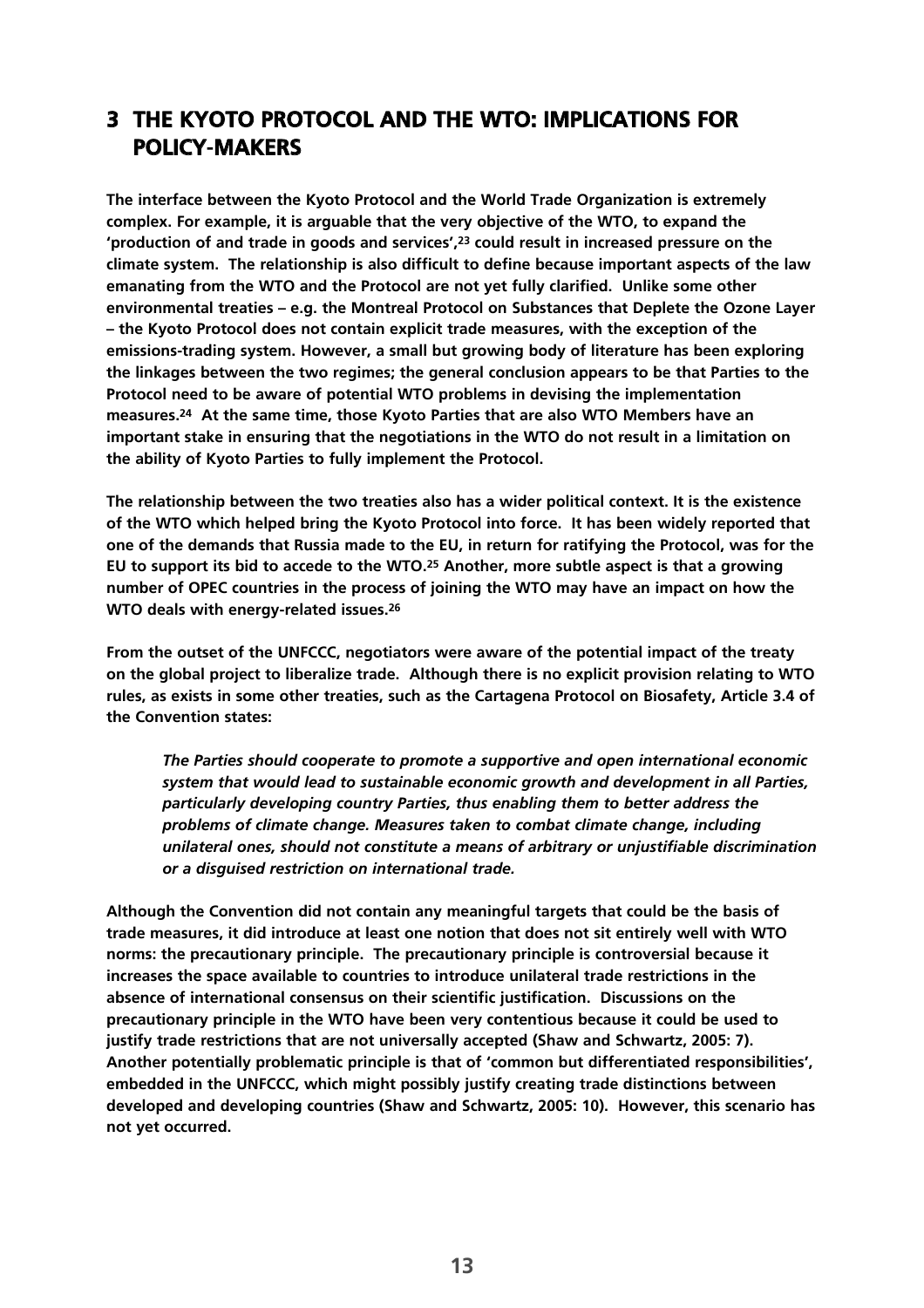**The Kyoto Protocol also seeks to avoid trade restraints. Article 2.3 states:**

*The Parties included in Annex I shall strive to implement policies and measures under this Article in such a way as to minimise adverse effects, including the adverse effects of climate change, effects on international trade, and social, environmental and economic impacts on other Parties, especially developing country Parties and in particular those identified in Article 4, paragraphs 8 and 9, of the Convention, taking into account Article 3 of the Convention. The Conference of the Parties serving as the meeting of the Parties to this Protocol may take further action, as appropriate, to promote the implementation of the provisions of this paragraph.*

**No trade restrictions are specifically provided for in the first commitment period. However, given that the intention is for subsequent commitment periods to be more robust, the Kyoto Parties may wish to include trade measures aimed at offsetting the competitiveness impacts of more ambitious targets.27**

**This chapter seeks to scope out the linkages between the two regimes. As there has never been a dispute involving a collision between the two, the aim of the chapter is to highlight potential issues in the context of existing law, recognizing that the state of the law is not static. It will locate these issues within the wider debates in the WTO and then drill down to specific instruments that relate to implementing the Kyoto regime, before ending with some questions and observations about the future.** 

#### **The wider debate about the WTO/MEA interface**

#### **General considerations**

**The relationship between WTO rules and Multilateral Environmental Agreements (MEAs) has been contentious since the beginning of the trade and environment policy debate in the early 1990s (Brack and Gray, 2003; Stilwell and Tarasofsky, 2001). The political process for discussing these issues within the WTO Committee on Trade and Environment, and certain specific negotiating tracks under the Doha Development Agenda, has been limited and is currently bogged down.** 

**More guidance has come from the WTO Dispute Settlement Mechanism, which has heard several cases involving environmental measures. Although none of these cases have directly involved an MEA measure, many of the legal principles appear to be applicable to MEA measures. In addition, MEAs have been used to assist in the interpretation of some WTO provisions relating to the environment. As a result, there is now greater understanding of the principle of 'national treatment' and the concept of 'likeness' in GATT Article III, as well as the scope of the General Exceptions provided for in Article XX. However, despite these important rulings, there is no doctrine of** *stare decisis* **(i.e. precedent) in the WTO, which means that the Appellate Body may adopt different approaches in the future.**

**The concept of 'likeness' in Article III has been very challenging for both the GATT and the WTO. After a series of disputes, the** *EC-Asbestos***<sup>28</sup> case confirmed that risks associated with the physical characteristics of a product are sufficient to distinguish two otherwise similar products. So too are consumer tastes and habits. This can be important to the extent that consumers are willing to distinguish between similar products on the basis of how 'climate friendly' they are.**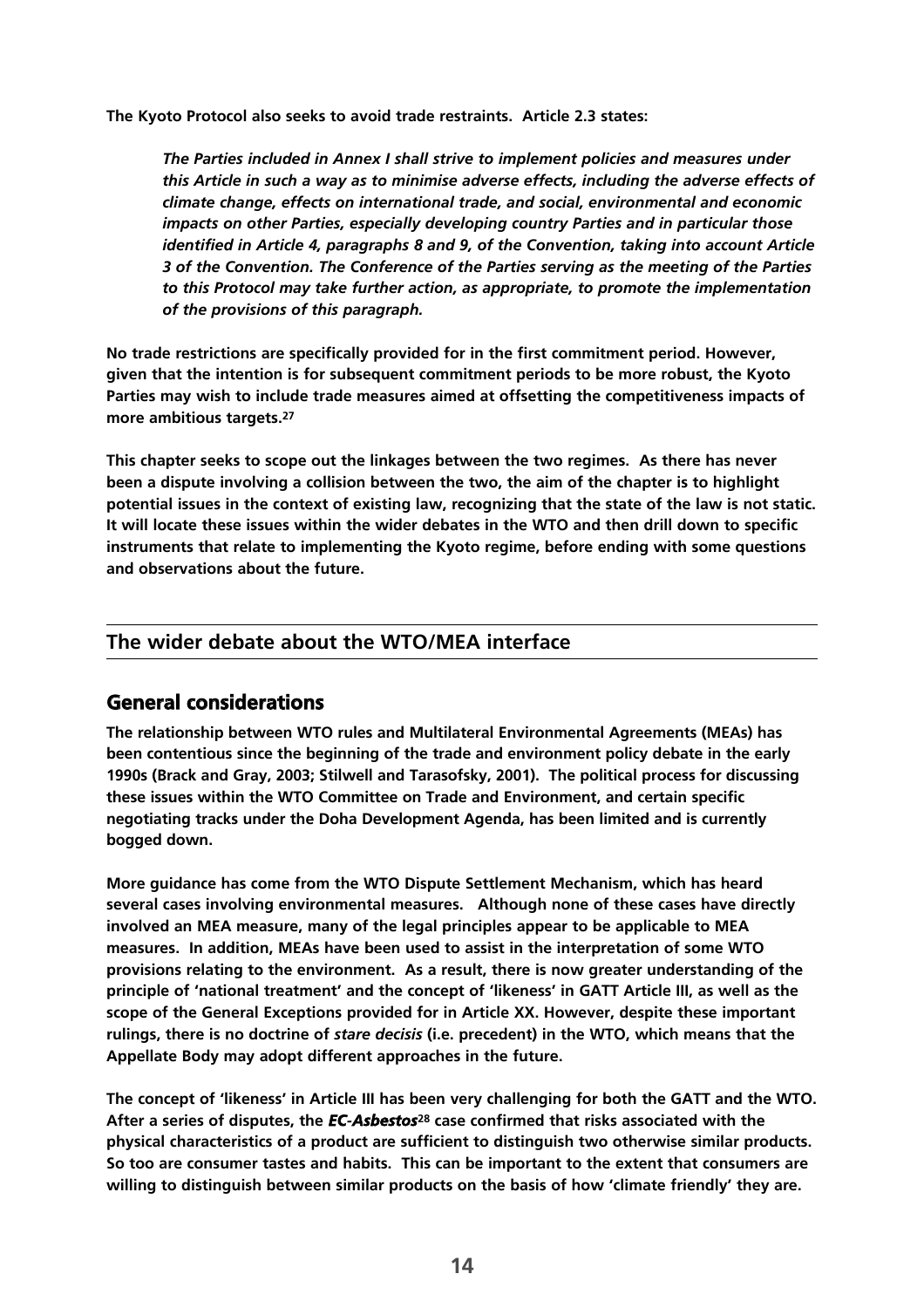**Even more significantly, the** *US-Shrimp I***<sup>29</sup> and** *US-Shrimp II***<sup>30</sup> cases have applied GATT Article XX in a manner that does allow states considerable policy space to develop trade measures for environmental reasons, within limits, to prevent abusive trade protectionism. These measures may be unilateral, and while states need to try to get multilateral consensus, there is no WTO requirement that these efforts succeed, so long as they are made in good faith. According to the** *Korea Beef***<sup>31</sup> and** *EC-Asbestos* **cases, Article XX(b) permits decision-makers to consider the public interest in determining whether a measure is 'necessary' to protect human, animal and plant life or health. This too increases the policy space available to states to take trade measures for environmental purposes. Furthermore, in the** *US-Shrimp I* **case, MEAs and other bodies of law were used to interpret relevant WTO provisions. Therefore, it would appear that WTO jurisprudence would permit trade-related measures aimed at climate stabilization, under certain conditions.**

#### **Trade measures aimed at non-Parties of MEAs**

**At present, the Kyoto Protocol contains no specific provisions aimed at non-Parties. However, given that the United States – the world's largest emitter of greenhouse gases – is not a Party to the Protocol, an important future consideration is the extent to which the WTO allows Kyoto Protocol Parties to take trade measures aimed at non-Parties. This technique is applied in other MEAs, to prevent free-riding and create an incentive for non-Parties to join the regime.32 Some WTO Members have expressed concern about this,33 but this aspect of the debate is not under negotiation in the Doha Round.** 

**From a legal point of view, this is a challenging problem because by not participating in an MEA with trade measures, the MEA non-Party has not consented to altering its WTO obligations to conform with the MEA. This is not to say that the flexibilities just noted above would not apply to trade measures affecting MEA non-Parties – they would – but there may also be a higher legal hurdle than in the case of a dispute over trade measures between MEA Parties.**

## **Specific/non-specific measures**

**Another crucial distinction arising out of the Doha Agenda is between 'specific' and 'nonspecific' measures. The present Doha negotiation mandate only covers 'specific' trade measures. 'Non-specific' measures are taken individually by Parties in order to achieve the objectives of the MEA. They can occur in cases where the MEA in question contains obligations of result – e.g. Kyoto Protocol – which allow Parties the discretion to select the precise policies and measures they take to fulfil those obligations. A further scenario is where a Party takes unilateral trade measures to enforce the substance of a treaty against other Parties or non-Parties. So far, no Kyoto Party has developed trade measures to implement the treaty.** 

**At present, the negotiations on this issue in the WTO are stalled on fundamental definitional issues. Switzerland has used examples from the Kyoto Protocol to argue in the WTO for a broad interpretation of 'specific trade obligations':**

*One example is the Kyoto Protocol which has as its objective to reduce emissions of greenhouse gases. The measures to be taken to that end may relate to a number of spheres – taxation, rules and standards, and so forth (Article 2.1 of the Protocol). Let us take Member A, which is listed in Annex I to the Protocol along with the other countries that have undertaken greenhouse gas reduction commitments. If Member A prohibits*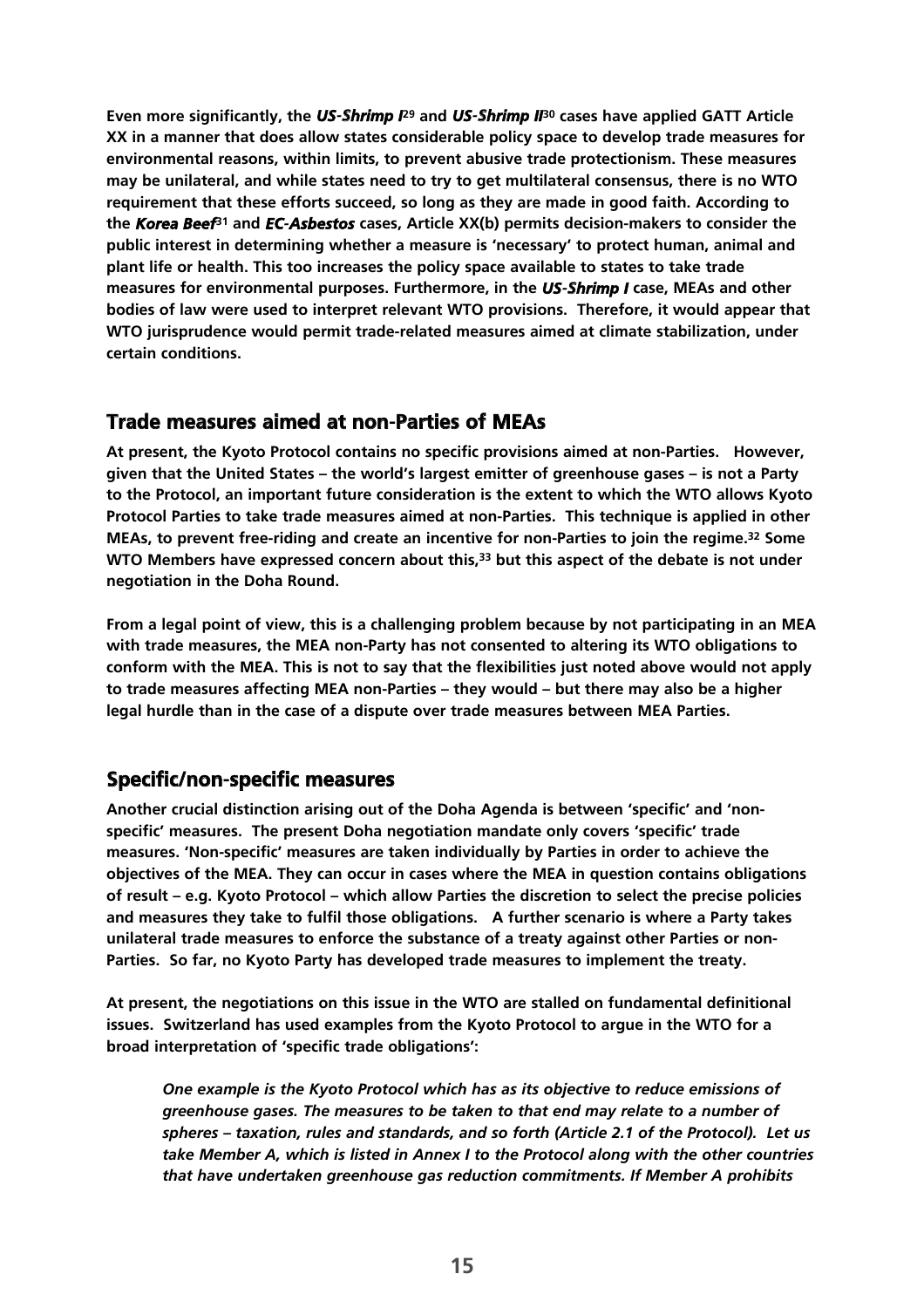*the importation and use of emission filters for industry on the grounds that they do not meet national standards in terms of retention of substances that adversely affect the concentration of greenhouse gases, such a measure should be regarded as a specific trade obligation covered by the solution negotiated among WTO Members under paragraph 31(i). Indeed, it contributes to the implementation and achievement of the object of the Protocol, which provides for an* **'obligation de résultat'** *(obligation to achieve results). This second category thus encompasses MEAs which specify:*

- *an obligation to achieve results, and*
- *the spheres in which a measure may be taken. Measures that may be adopted in order to fulfil the obligation to achieve results are thus not explicitly named but implicitly derive from the sphere in which they should be taken (e.g. the fiscal sphere implies fiscal measures).***<sup>34</sup>**

**Other countries, such as Canada, have rejected the breadth of this interpretation, whereby the Kyoto Protocol provisions would not be considered as containing specific trade obligations.35**

#### **Dispute settlement**

**Another issue in the WTO/MEA interface is what happens when a dispute settlement body in an MEA rules in a manner that diverges from the WTO. So far this has not happened. The closest case was when Chile and the EU lodged parallel complaints in the WTO and the Tribunal of the UN Convention on the Law of the Sea over Chilean landing requirements for swordfish.36 However, that case was settled before a ruling in either body occurred.**

**International law is unclear on whether there would be primacy by the WTO or an MEA. The rules governing conflicts between treaties in the Vienna Convention on the Law of Treaties are unhelpful in this context, because they do not fully anticipate the complexities in the relationships between the WTO and MEAs (Tarasofsky, 1997). However, the WTO Committee on Trade and Environment has made a non-binding recommendation regarding competing dispute settlement systems, urging Parties to MEAs to settle their dispute in the MEA framework prior to taking them to the WTO.37 The WTO has not yet been able to find consensus on how to handle trade disputes between a party and a non-Party to an MEA.**

*The CTE recognizes that WTO Members have not resorted to WTO dispute settlement with a view to undermining the obligations they accepted by becoming Parties to an MEA, and the CTE considers that this will remain the case. While WTO Members have the right to bring disputes to the WTO dispute settlement mechanism, if a dispute arises between WTO Members, Parties to an MEA, over the use of trade measures they are applying between themselves pursuant to the MEA, they should consider trying to resolve it through the dispute settlement mechanisms available under the MEA. Improved compliance mechanisms and dispute settlement mechanisms available in MEAs would encourage resolution of any such disputes within the MEA.***<sup>38</sup>**

**The dispute settlement mechanism of the Kyoto Protocol and the UNFCCC has not yet been used, so it has not been possible to apply the CTE's policy. It may also be permissible for UNEP, or another UN body, to seek a non-binding advisory opinion from the International Court of Justice about the compatibility of the Kyoto Protocol with the WTO.39**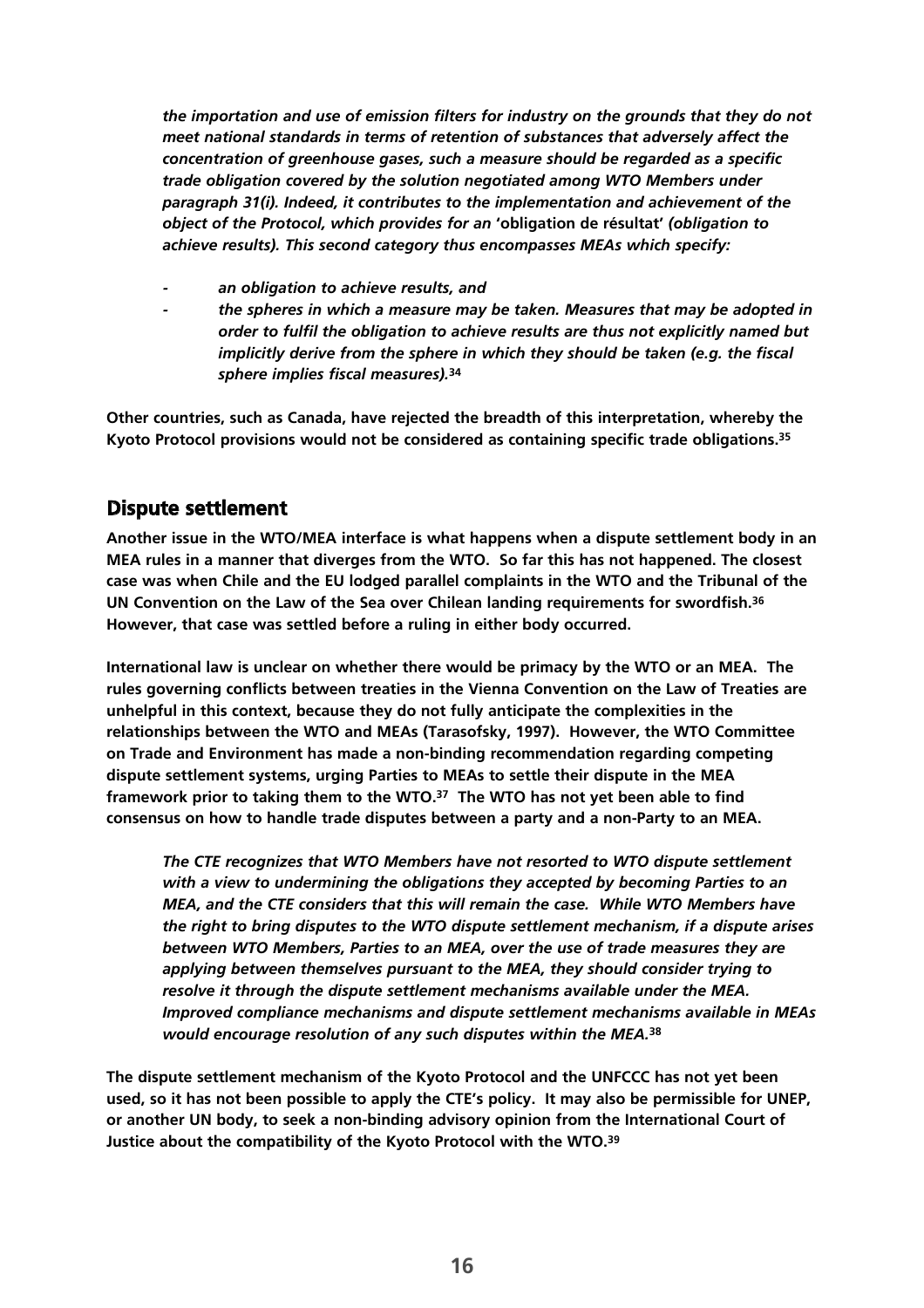#### **Specific issues in the WTO–Kyoto Protocol Relationship**

#### **Tarriffs and trade restrictions**

**A lot of recent discussion has taken place around the question of whether countries can unilaterally raise their import tariffs for goods with a high carbon content. For example, in the WTO negotiations on MEAs, the issue came up in the context of who would bear the burden of proof in challenging such a move:**

*The representative of Australia wondered whether Switzerland would consider the following scenario as involving only a procedural change: Australia obtains from Japan a tariff binding on coal in exchange for certain concessions which Australia makes, but following the entry into force of the Kyoto Protocol, Japan decides to raise that tariff. Australia asked, if according to the Swiss proposal, it would be up to Australia to convince a Panel that the measure was inconsistent with WTO rules, and if such a change on current practice could simply be called 'procedural.' Such a change in rights and obligations could not be accepted.***<sup>40</sup>**

**Raising tariffs and other trade restrictions are increasingly raised as an option in Europe as a means of inducing compliance by non-Parties to the Protocol.41 However, the WTO jurisprudence has frowned on explicit efforts to influence the environmental policies of other countries. For example, the first two environment related trade disputes in the WTO, the** *Venezuela Gasoline* **case42 and** *US-Shrimp I* **case, have ruled that Article XX cannot be used to exempt provisions that contravene other parts of the GATT, if their purpose is to influence the policies of other WTO members. However, it could be argued that this logic is counter to the reasoning of trade measures in MEAs, which are often part of a package of carrots and sticks aimed at inducing countries to join the regime (Stilwell and Tarasofsky, 2001).**

**Could the 'precautionary principle', referred to in the UNFCCC, be a defence for such trade measures? For example, could a Kyoto Party adopt policies and measures to restrict the availability of certain goods in the market-place on the basis of a precautionary approach to stabilizing the climate, and then restrict imports of such goods? WTO law is unclear on this. It is arguable that the results in the** *EC-Asbestos* **case provide states with the ability to determine their own level of health protection. Indeed, in that case, the Appellate Body referred to its decision in** *Hormones***<sup>43</sup> in interpreting Article XX to assert that governments may act in good faith, even if the scientific opinion diverges from the majority, so long as that opinion comes from qualified and respected sources.44 The** *Korea Beef* **case suggests that precaution may play a role in determining whether a measure is 'necessary', under Article XX, insofar as it is encompassed by 'common interests or values'.45 If the dispute involved two parties to the Kyoto Protocol, and if the precautionary principle were to be considered as part of customary international law, then under the Vienna Convention on the Law of Treaties, WTO rules would need to be interpreted in a manner that considered 'other rules of international law applicable between the parties'.46**

**So far, the Kyoto Protocol does not provide any explicit multilateral basis for taking any economic action against non-Parties. However, were it to do so in the future, it would strengthen the argument of those countries unilaterally implementing such measures as being** *bona fide* **in the context of Article XX of the GATT. Even if those measures were ultimately deemed incompatible with WTO rules, there is always the possibility for WTO Members to grant a waiver to cover those measures, similar to the one granted in 2003 for the Kimberley Process controlling trade in conflict diamonds. This requires a two-thirds majority vote.**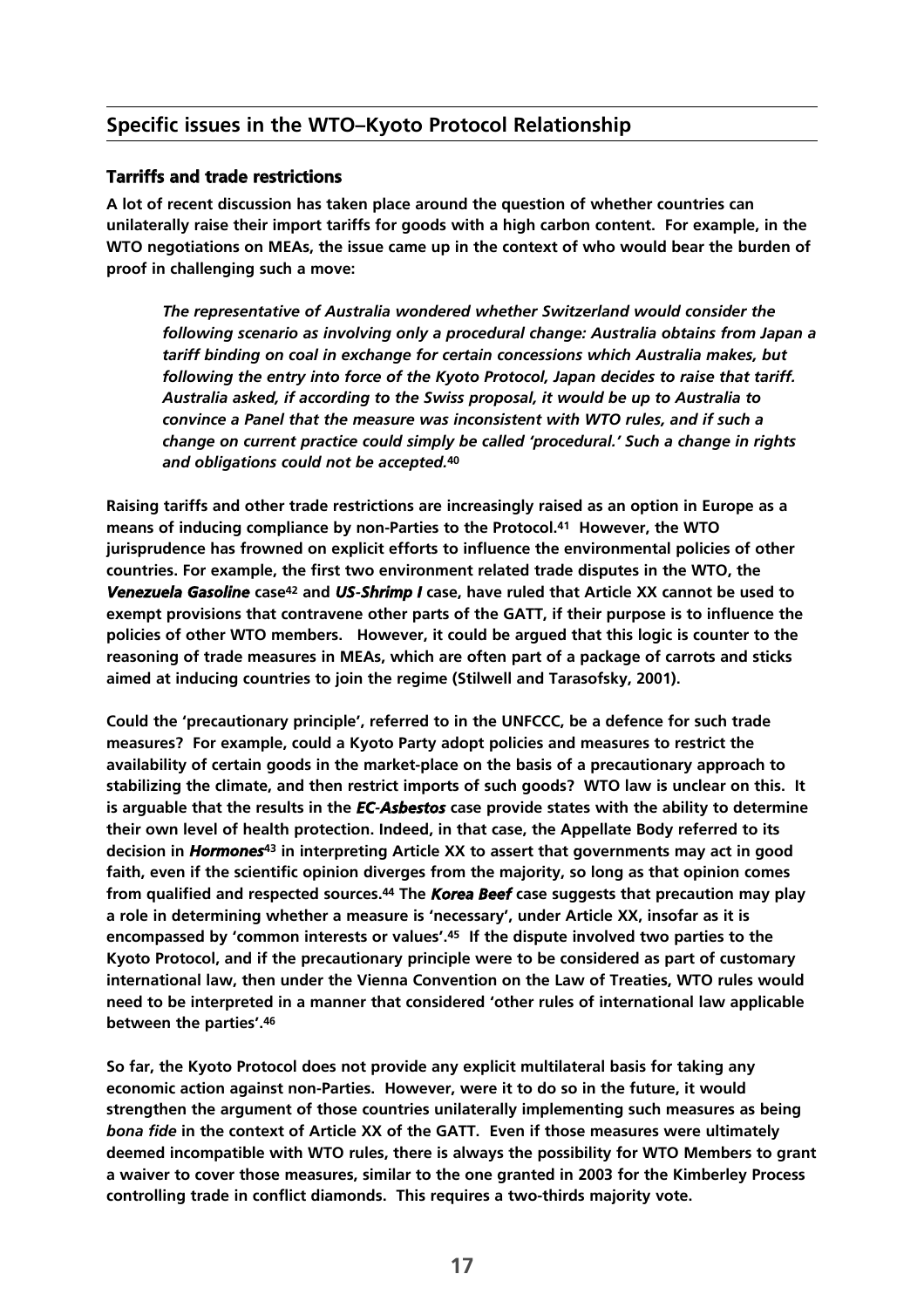## **Environmental goods and services**

**One of the possible 'win-wins' for trade liberalization and environment was the mandate in Paragraph 31(3) of the Doha Agenda to negotiate 'the reduction or, as appropriate, elimination of tariff and non-tariff barriers to environmental goods and services'. The European Union's Commissioner for Trade has suggested that certain goods specifically linked to reducing climate change, such as clean power generation and renewable energy, ought to be subject to a 0% tariff deal.47 However, to date, WTO Members have been bogged down over definitional issues, as there is little consensus as to what is encompassed by the term 'environmental goods and services'. There is agreement on goods and services whose end use is for an environmentally beneficial purpose. However, processes and production methods (PPMs) and 'environmentally preferable products' are particularly difficult, especially as regards 'environmental goods'. There is some degree of agreement on the content of 'environmental services', since that has been under negotiation since the end of the Uruguay Round. Lists drawn up under the auspices of Asia-Pacific Economic Cooperation (APEC) and the OECD have been starting points for some proposals, but developing countries have resisted these because most of the items were developed-country exports. As a result, UNCTAD has developed an approach aimed at including items of export interest to developing countries.48 Another approach has been to consider goods and services on the basis of whether they contribute to fulfilling international environmental and sustainable development priorities – e.g. as expressed by MEAs or the Millennium Development Goals (MDGs) – or which have a triple win: trade, environment and poverty relief. India has suggested an approach that is different from a listbased one, which is to identify environmental goods and services in the context of particular projects.49 Argentina has responded with an approach that integrates lists and projects.50**

**Some of the WTO discussions so far on this topic have focused on areas relevant to the Kyoto Protocol. The APEC and the OECD lists contained goods aimed at improving energy efficiency.51 Some members, such as Japan, have included energy-efficient products in their proposals.52 Some proposals, including those of the European Communities53 and Brazil,54 have included renewable energy, such as ethanol and bio-diesel. In addition, Qatar has proposed including 'efficient, lower-carbon and pollutant-emitting fuels and technologies' as environmental goods, which would include natural gas.55 The project-based approach may also be applicable to CDM projects.** 

**Some commentators have raised the possibility of biofuels being considered as environmental goods (International Food and Agricultural Trade Council, 2006). But the structural intricacies of the WTO negotiations make this difficult, because the products involved are clustered under the agricultural negotiations, not those on goods and services (Singh, 2005).** 

#### **Subsidies**

**Subsidies of energy-efficient products might run afoul of the WTO Agreement on Subsidies only in a few instances. One is where the subsidy is contingent on export performance.56 Another is where the subsidy requires the use of domestic goods over foreign ones.57 A further instance is where a subsidy has the effect of being available only to certain enterprises and causing injury to a domestic industry of another Member or prejudging the interests of another Member.58 The determination of both the specificity of the subsidy and the injury caused by it is complex and done through a case-by-case analysis – although some guidance and presumptions are provided in the Agreement.59**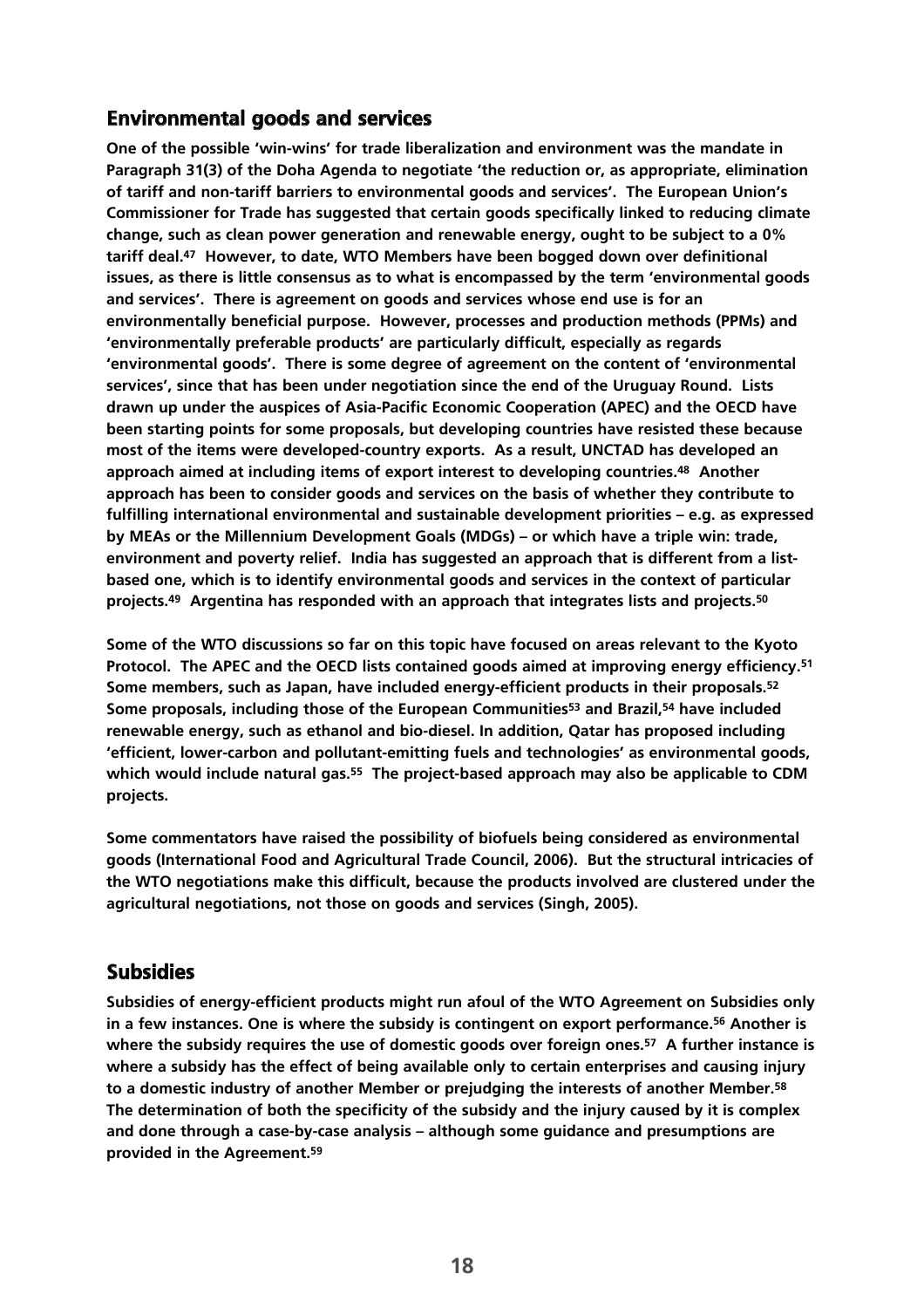**The Subsidies Agreement did provide that assistance to existing facilities to promote adaptation to new environmental requirements may be non-actionable, provided that it:**

- **is a one-time non-recurring measure;**
- **is limited to 20% of the cost of adaptation;**
- **does not cover the cost of replacing and operating the assisted investment;**
- **is directly linked to and proportionate to a firm's planned reduction of nuisance and pollution, and does not cover any manufacturing cost savings that may be achieved; and • is available to all firms, which can adopt the new equipment and/or production processes.60**

**However, this provision was time-bound, and is no longer operational, as a consensus did not emerge among WTO Members to renew it. It has been asserted that were this provision to be reinstated, it might be useful to promote renewable energy, which often requires high levels of up-front investment (Sell et al., 2005).** 

**Another complex area of interaction arises when countries subsidize the development and export of biofuels, which emit far fewer carbon emissions than fossil fuels. These are considered promising, especially since they can be used alone or mixed with other conventional fuels. Ethanol can be made from many farm crops, including maize, wheat, sugarcane, beet and tapioca, while biodiesel can be made from a variety of vegetable oils (Bullion, 2005). This provides important export potential for many developing countries; at present, the exporters include Brazil and several Central American countries. Some countries, such as the European Union, are committed to increasing the role of biofuels within their overall energy mix.61 But the trade and environmental policy issues are complex. First, the agricultural products involved are the subject of very intricate negotiations on agriculture. In certain cases, the domestic support rules of the WTO Agreement on Agriculture might become applicable, either currently or in the context of a revised 'Green Box'. In this context, the law is continuously being clarified through WTO cases, which have emerged since the expiry of the 'peace clause' that had previously prevented such cases. Secondly, concerns have been expressed about the environmental impact of planting biofuel crops, such as the conversion of forest land for these purposes, the impact of any genetically modified crops used, and the use of pesticides.**

#### **Border tax adjustments**

**Some Kyoto Parties, such as Japan and Switzerland, are creating fiscal instruments – i.e. carbon taxes – as incentives to mitigate carbon emissions. Depending on the severity of the charges, countries imposing carbon taxes may wish to offset some of the international competitiveness losses through border tax adjustments (BTAs). BTAs are taxes imposed on imports or tax-relief granted to exports, used to level the playing field between taxed domestic industries and untaxed foreign competitors. They are commonly used for goods that are subject to indirect taxes such as sales tax, value added tax and so on.**

**BTAs for these sorts of taxes are permitted under the GATT,62 but the extent to which they can apply to energy inputs is unclear. This raises fundamental debates, still not completely resolved, as to whether the WTO permits distinctions based on the method by which a good is produced, rather than just on the product as such (Chaytor and Cameron, 1995). The original draft of what is now Article III: 2 referred to taxes or charges 'applied on or in connection with like products', which would have bolstered the argument that BTAs for taxes on processes were permitted. But this draft was rejected because it was considered too difficult to translate into**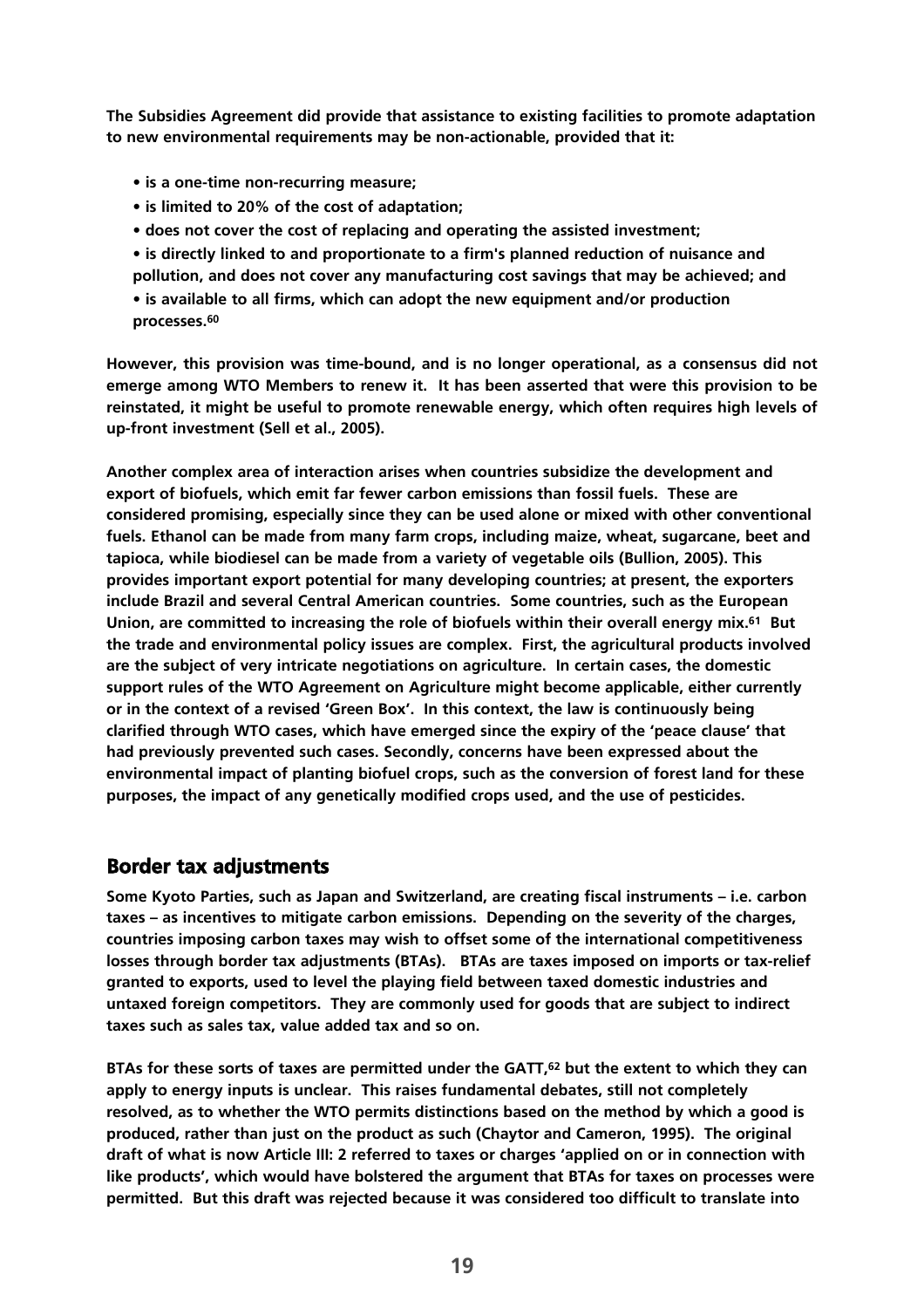**French (Hoerner and Muller, 1996). The final draft, by contrast, refers to taxes or charges applied 'directly or indirectly, to like domestic products'. During the negotiations, some of the drafters, such as the US negotiator, asserted that the word 'indirectly' was intended to permit BTAs on processes.63**

**However, the WTO website states that unlike product taxes, process taxes 'by and large cannot' be adjusted at the border, and that 'a tax on the energy consumed in producing a ton of steel (a tax on the production process) cannot be applied to imported steel, even if it is charged on domestically produced steel, which could make the imported steel cheaper (and presumably less environmentally friendly)'.64 In addition, the GATT Working Party on BTAs in 1970 was unable to agree that adjustments on '***taxes occultes***', which include taxes on consumed energy, should be permitted:**

*There was a divergence of views with regard to the eligibility for adjustment of ... (a)* **'Taxes occultes'** *which the OECD defined as consumption taxes on capital equipment, auxiliary materials and services used in the transportation and production of other taxable goods. Taxes on advertising, energy, machinery and transport were among the more important taxes which might be involved.***<sup>65</sup>**

**There is some WTO jurisprudence to consider, although none of it is conclusive. In the** *Superfund***<sup>66</sup> case of 1987, the panel stated that the United States could legally tax imported goods based on chemicals used during production – that is, that a process-based BTA was legal, as long as it was non-discriminatory. But the panel did not determine whether countries could tax imports based on inputs unincorporated into the final product, leaving the implications for carbon taxes unclear (Biermann and Brohm, 2003). More recent cases under the GATT/WTO suggest that there is some flexibility in the international trade rules to allow such adjustments in this context. For example, in** *United States – Taxes on Automobiles***<sup>67</sup> the GATT Panel found that tax differentiation on the basis of gasoline consumption, as well as differences in application of a luxury tax, were not inconsistent with GATT Article III, even though they applied differently to cars that were otherwise similar. Although that case is not a direct parallel to a BTA for a tax on process, since it involved physically discernible difference in the final product characteristics, it is nonetheless instructive that the Panel considered the environmental purposes of the tax as relevant, which is in contrast to the approach in the** *Tuna–Dolphin* **cases,68 and earlier cases involving taxes.69 Furthermore, if the BTA failed on the text of Article III, the new flexibility in Article XX might still save the measure, although this is contentious (Charnovitz, 2003).** 

**The argument from the WTO, cited above, is perhaps a little too certain on an issue where certainty is impossible. In the end, while the GATT allows BTAs to adjust for direct taxes in the case of both imports and exports, it is unclear and has never been tested whether such adjustment is permissible for indirect taxes ('***taxes occultes***') on an input that is fully consumed during production. A carbon tax, based on the energy consumed in the production of a product, falls squarely into the latter category.**

**BTAs may have less flexibility under the General Agreement on Trade in Services (GATS), which applies if they are taxes on services, such as air travel. Difficulties may arise in cases where domestic service providers are treated differently for tax purposes than foreign providers – which may happen in the case of cross-border services. The General Exceptions provision of the GATS is narrower than in the GATT and, in any event, may not cover the object of compensating for loss of competitive advantage.**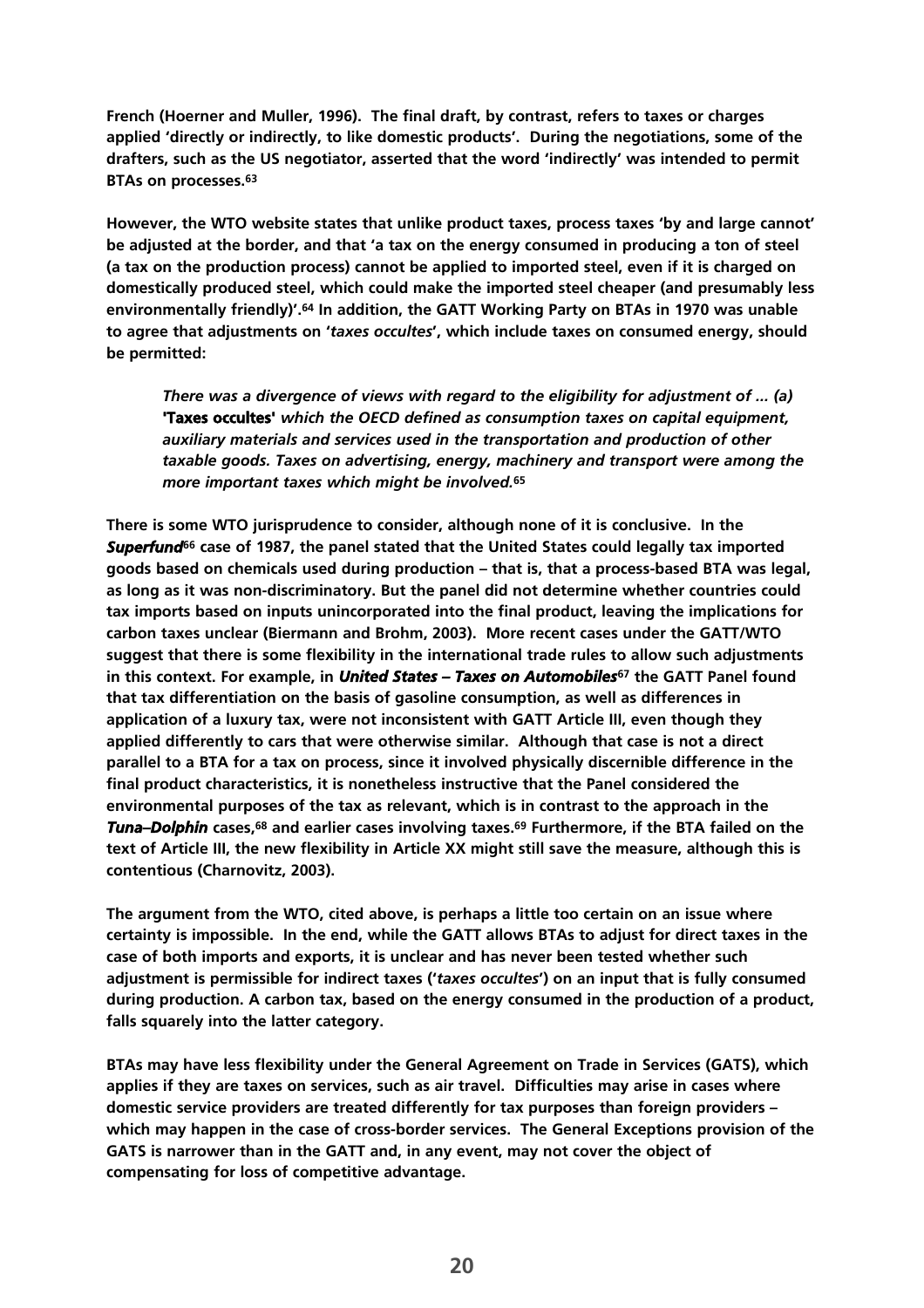## **Energy standards**

**Many countries have developed energy standards that aim at reducing carbon emissions; several of these have been notified to the WTO. The key WTO instrument governing these standards is the Agreement on Technical Barriers to Trade. The preamble of the TBT Agreement states the following:**

*Recognizing that no country should be prevented from taking measures necessary to ensure the quality of its exports, or for the protection of human, animal or plant life or health, of the environment or for the prevention of deceptive practices, at the levels it considers appropriate, subject to the requirement that they are not applied in a manner which would constitute a means of arbitrary or unjustifiable discrimination between countries where the same conditions prevail or a disguised restriction on international trade, and are otherwise in accordance with the provisions of this Agreement;* 

**Thereby, the TBT Agreement seeks to establish a balance between the ability of countries to establish standards and the desire to eliminate barriers to trade.**

**The TBT Agreement applies to a 'document' that sets mandatory standards (referred to in the Agreement as 'technical regulations') or voluntary standards (referred to as 'standards') for products. The TBT Agreement covers not only the products themselves, but also the processes and production methods, as these are explicitly included in the definitions of standards and technical regulations. However, it remains in dispute precisely what PPMs are covered: those relating only to the product or also to non-product PPMs? An example of a product-related PPM is a requirement that recycled materials go into the product. A non-product PPM example is a policy which requires that the process for making a product be energy-efficient.** 

**The Agreement fosters the harmonization of technical requirements by favouring the use of international standards. When a Member adopts or expects to adopt technical regulations for a product, it is required to participate, within the limits of its resources, in efforts to set international standards for that product. If 'relevant international standards' exist, then Members must use them as a basis for their technical regulations, unless these standards would be 'ineffective or inappropriate means for the fulfilment of the legitimate objectives pursued'. Article 2.2 explicitly recognizes the protection of human health or safety, animal, plant life or health, or the environment as legitimate objectives. A technical regulation for legitimate objectives that is based on international standards is 'rebuttably presumed not to create an unnecessary obstacle to international trade'. 70**

**Members may, however, choose not to follow international standards. In that event, the TBT Agreement imposes both procedural and substantive requirements. The former are aimed at fostering transparency. Members must provide prior notice and opportunity to comment on draft regulations and must publish promptly final technical regulations.71 They must also establish enquiry points to which other Members and interested parties may turn for information.72**

**At the substantive level, technical regulations and conformity assessment procedures must obey the MFN and national treatment obligations.73 In addition, such regulations 'shall not be more trade-restrictive than necessary to fulfil a legitimate objective, taking account of the risks nonfulfilment would create'.74**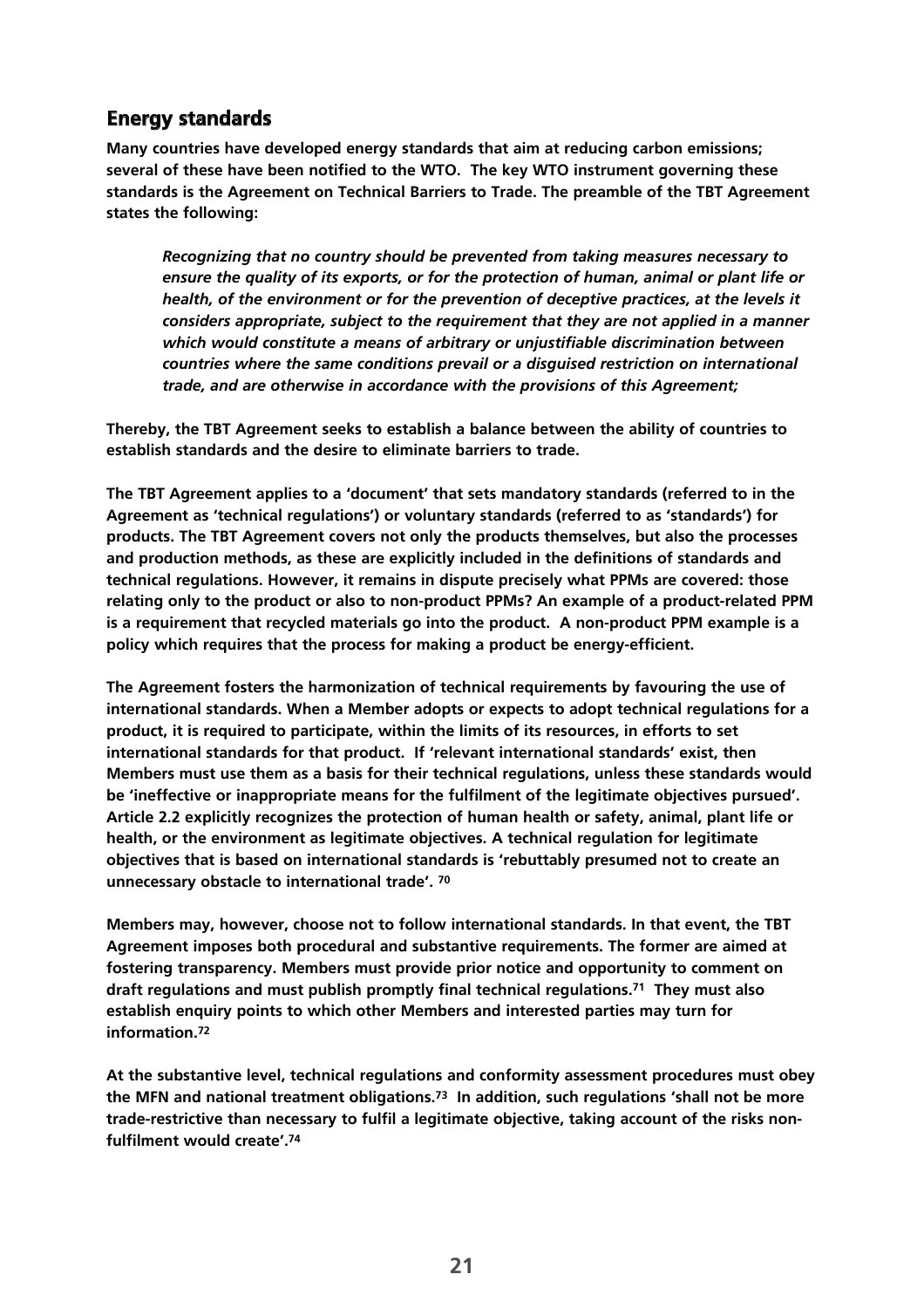**The TBT Agreement applies only to central governments. A Code of Good Practice is annexed, to which non-governmental bodies establishing standards may adhere. Central governments are required to take reasonable measures to ensure that local government and non-governmental standardizing bodies comply with the Code of Good Practice. However, the extent to which the Code of Good Practice applies to voluntary eco-labelling programmes is still a matter of dispute.**

**All this suggests that using energy standards to implement the Kyoto Protocol may be a useful technique. The TBT Agreement should influence the design of these standards, but ultimately does not create rules that would have an impact on their effectiveness. The more these standards are harmonized, the more immune they will be from WTO challenge.** 

**It should also be noted that energy standards have been the subject of negotiations in the WTO on non-agricultural market access. Several such non-tariff barriers have been officially notified, and include fuel efficiency standards for automobiles and energy efficiency measures (Friends of the Earth International, 2005). There is no consensus yet on these negotiations.** 

## **Energy-related labelling**

**One of the key market instruments aimed at enhancing environmentally positive behaviour is the use of labelling. This can be applied in pursuit of Kyoto objectives, particularly those aimed at energy efficiency. As labels can have a trade distorting effect, they have been the subjects of GATT/WTO disputes. The first** *Tuna–Dolphin* **case upheld the voluntary eco-labelling scheme for 'dolphin safe' tuna under GATT. However, considerable controversy exists over the WTO compatibility of such labels with the TBT Agreement, whether they issue from state programmes or from independent voluntary initiatives. A fundamental controversy is the extent to which the TBT Agreement actually covers voluntary independent labelling schemes. Assuming the TBT Agreement does apply, its Code of Good Practice calls on central governments to take reasonable measures to ensure that independent standard-setters comply with the TBT rules. However, so far it has not been determined what such measures might be. There have been no cases yet that decided the applicability of the TBT Agreement to ecolabelling schemes.** 

**However, the decision in** *Sardines***<sup>75</sup> is instructive in addressing how the TBT Agreement might be interpreted in relation to such schemes. First, the decision affirmed the obligation to base standards on established international standards, except where they would be ineffective or inappropriate to achieve a legitimate objective. Secondly, it appears that the Appellate Body will not shy away from interpreting the content of these standards. Finally, it should be noted that the** *Sardines* **case concerned a mandatory regulation; a label based on a voluntary standard might not be subject to such stringent scrutiny, since the requirements for standards are less stringent than for regulations.**

**Although the TBT Agreement expresses a preference for international standards, if none exist, or those that do are considered unsatisfactory, there is still scope for countries to develop national standards relating to eco-labelling. There is an ongoing debate in the WTO as to whether the TBT disciplines allow labelling for so-called 'non-product PPMs', which are PPMs that are not detectable in the end product (Appleton, 1999; Abdel, 1999). From the perspective of exporting countries there are legitimate worries about labelling standards and regulations based on non-product PPMs creating unreasonable competitive disadvantages for some products. This is particularly so if these standards and regulations were developed in a nontransparent manner, without the participation of exporters, especially from developing countries, or entail high costs of producers from developing countries.**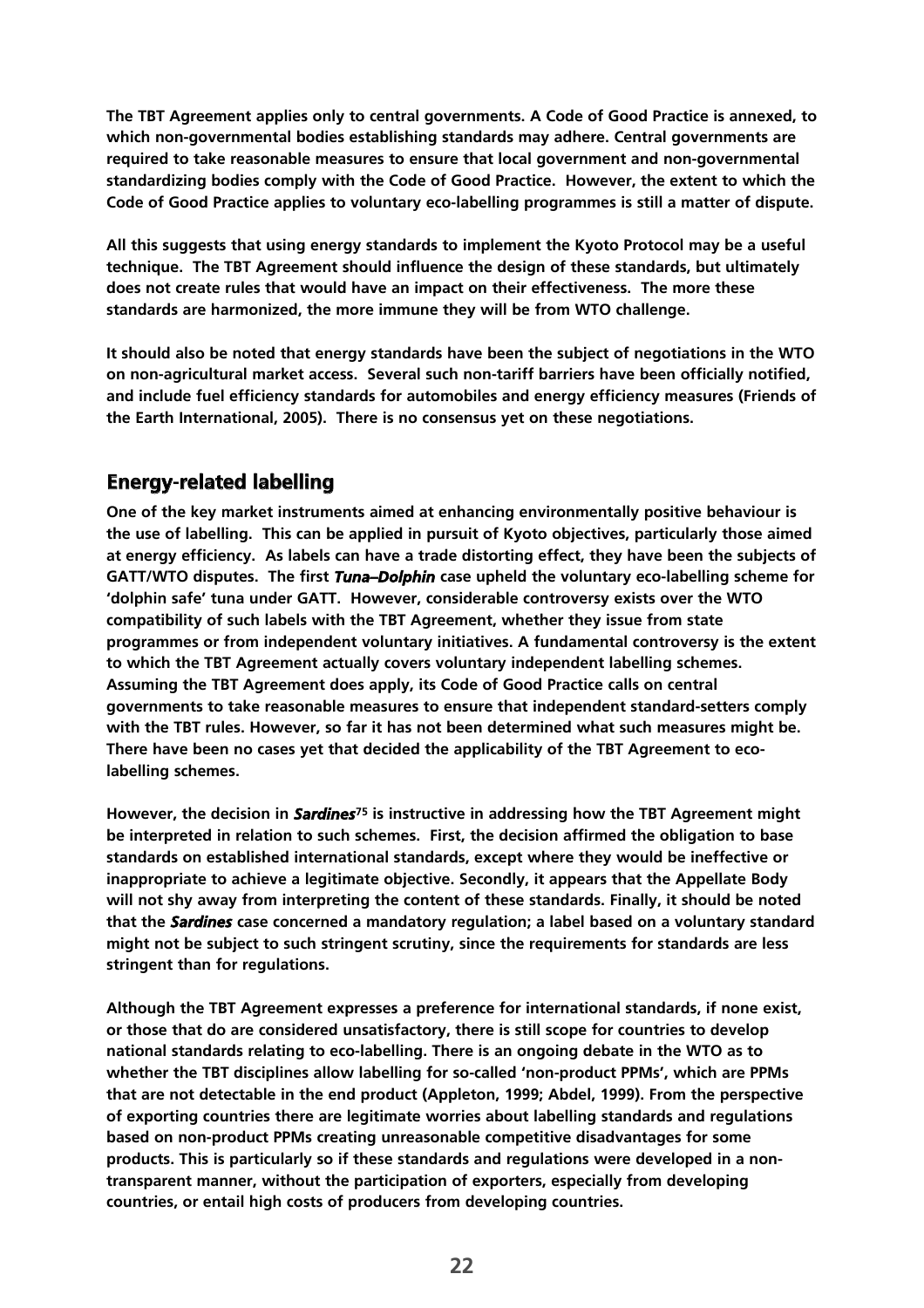## **Government procurement policies in support of the Kyoto Protocol**

**Kyoto Parties could, conceivably, use their public procurement policies to influence suppliers to act in a manner that conforms to the objectives of the Kyoto Protocol – e.g. are energy-efficient. The main WTO instrument governing public procurement is the Agreement on Public Procurement (AGP). By its very nature as a plurilateral agreement, the AGP does not cover all WTO Members,76 but its substantive scope is limited to monetary thresholds and countryspecific Annexes.** 

**So far, in the literature, there has been a general discussion about whether sustainable development conditions could be added to public procurement tenders. It would appear that the AGP does allow considerable flexibility to procurement authorities. It allows national technical specifications to include '… marking or labelling requirement as applied to a product, service process or production method …'.77 Although the use of particular labels appears to be frowned on, unless there is no sufficiently precise or intelligible way of describing a procurement requirement, where there is a reference to a particular 'trademark, etc.' the words 'or equivalent' are to be included in the tender documentation. However, it is also worth noting that the definitions of technical specifications and standards provided for in the footnote of Article VI.2 are the same as in the TBT Agreement. There has been much discussion in the WTO TBT Committee about whether these provisions cover 'non-product related PPMs'.** 

**WTO procurement rules rest on principles of non-discrimination against products deriving from parties to the AGP. In theory this could give rise to a WTO challenge to procurement policies covering only some countries (e.g. Kyoto Parties). Another type of challenge may come from an AGP Party that is closely aligned with a certification scheme not favoured by a national procurement policy.** 

**Finally, even if a procurement rule was found to have fallen foul of such a substantive provision, there is an exception for the protection of human, animal and plant life (Article XXIII). As suggested by the jurisprudence around GATT Article XX, this may cover measures aimed at tackling climate change – having multilateral cover, through the Kyoto Protocol, could contribute to the defence of the measure.** 

## **Emissions trading under the Kyoto Protocol**

**There seems to be general agreement among many, although not all, commentators that tradable emissions allowances are neither goods nor services, and therefore are not directly covered by the WTO.**

**However, there are some aspects of the emissions trading regime which may bring in WTO aspects. For example, it has been argued, but not universally accepted, that allocation of emissions permits that do not reflect their market value may be considered to be subsidies under the terms of the WTO Subsidies Agreement.78 This view is supported by the ruling the** *US Softwood Lumber* **case, which indicated that subsidies include in-kind transfer of resources that can be valued.79 Indeed, the EU approach explicitly seeks to ensure that the allocations do not violate the EU rules on state aid, suggesting that there may be concerns over subsidies in this connection.80**

**Some commentators have also asserted that the financial services provisions of the GATS may be applicable.81 For example, emissions allowances will inevitably have a financial value, and thereby might be considered to be a negotiable instrument under GATS – although this view is not universally shared. Similarly, derivatives, such as contracts for future transactions, may also**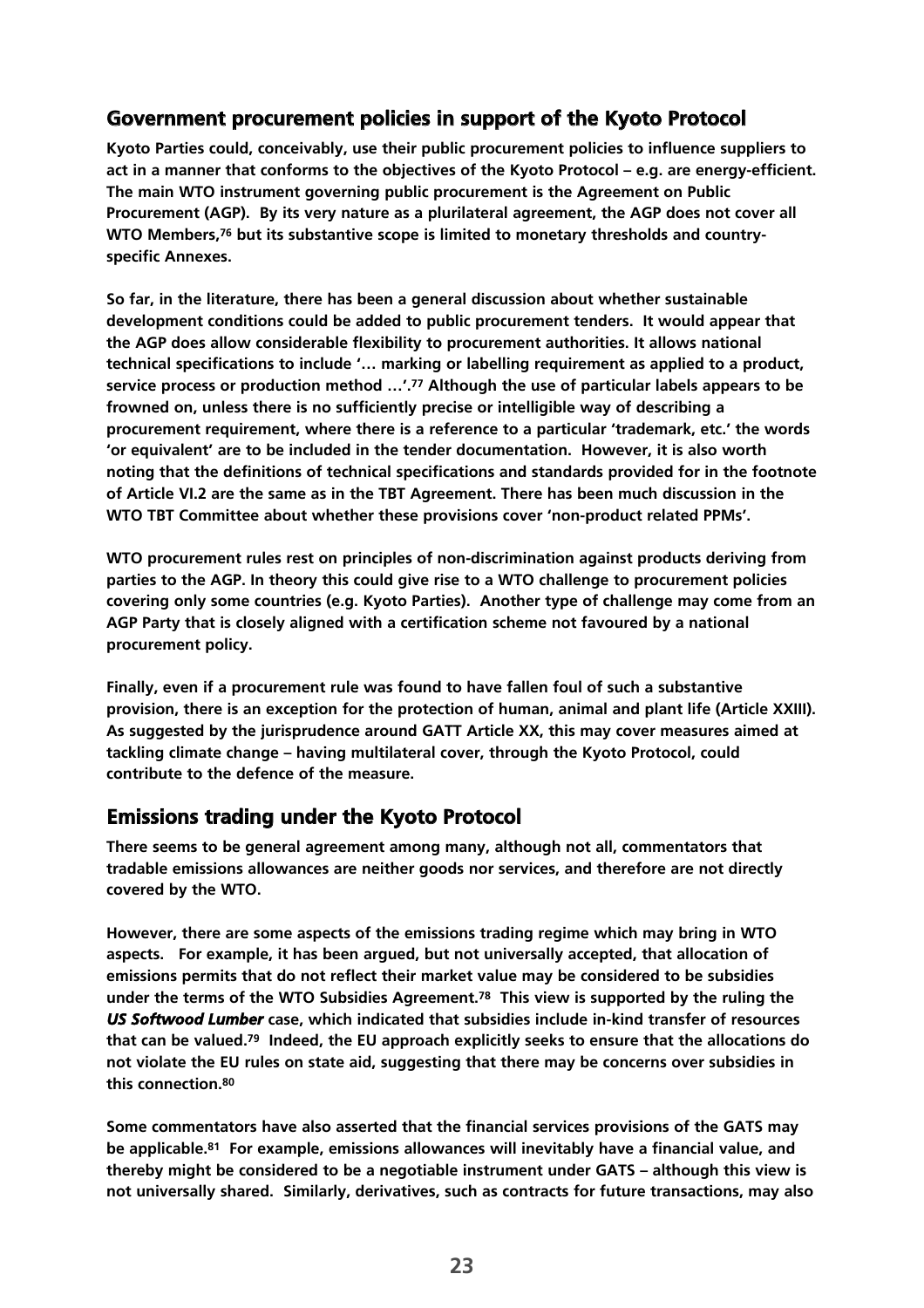**come under GATS. Thus countries with liberalized financial services sectors would not be able to limit the imports of these instruments, although they would not need to accord them any validity. In principle, a domestic cap and trade emissions trading scheme would not encounter GATS issues, since there is no concept of 'importation', but the legal situation may become more complex when domestic emissions trading schemes link with schemes from some but not all other countries. At the very least, it is clear that the GATS will prevent any discrimination against foreign traders of such instruments, for example by refusing them the right of establishment.** 

### **The Clean Development Mechanism**

**Parties involved in CDM projects may face some issues relating to the GATS and the Agreement on Trade Related Investment Measures (TRIMS Agreement). Both involve the extent to which host countries can determine who participates in such projects, and under what conditions.**

**For example, the GATS could become relevant for CDM projects involving services coming from more than one country, were the host country to limit providers to those who are Parties to the Protocol. However, the more likely scenario is that projects involving non-Party investors may not have CDM status, which is limited to Kyoto Parties. This scenario ought not to conflict with GATS, since it would not be a limitation on whether the project can take place in such circumstances – it would only relate to the status of the project under the Kyoto Protocol.** 

**In the case of TRIMS, host countries need to take care in attaching conditions relating to national development priorities, such as local content requirements. For example, in the WTO case on** *Indonesia – Certain Measures Affecting the Automobile Industry***<sup>82</sup> a tax credit aimed at encouraging local manufacturing was held to be inconsistent with Article 2.1 of the TRIMS Agreement. That provision requires the application of the GATT 'national treatment' principle, such that encouraging local industry is not permitted. What is particularly striking is that the measure at issue in that case did not even require any specific action, but was an incentive for voluntary pursuit of a national objective (Werksman et al., 2001). However, in practice, this does not yet appear to be an issue, since CDM recipient countries are not making establishment of the investment conditional upon such stipulations. As in the case of GATS, such criteria appear to be applicable only in the granting of CDM status to a project, which does not in itself raise TRIMS issues.** 

## **Incentives to implement Kyoto through use of the Generalized System of Tariff Preferences**

**For a number of years, the EU GSP programme has sought to create extra preferences for developing countries meeting certain environmental and social standards. An earlier version of the programme was successfully challenged by India in the WTO, but the Appellate Body ruling suggested that such schemes based on differentiation would be permissible provided they involved equal access and objective criteria.83 Accordingly the EU refined its approach.**

**The new scheme was the subject of the 2004 trade policy review of the EC, where a link to the Kyoto Protocol was made:**

*Q34. The EC is poised to launch a new trade-preference scheme aimed at giving dutyfree access for about 7,200 product lines originating in smaller countries with vulnerable and poorly diversified economies. The new scheme, which is to take effect from January*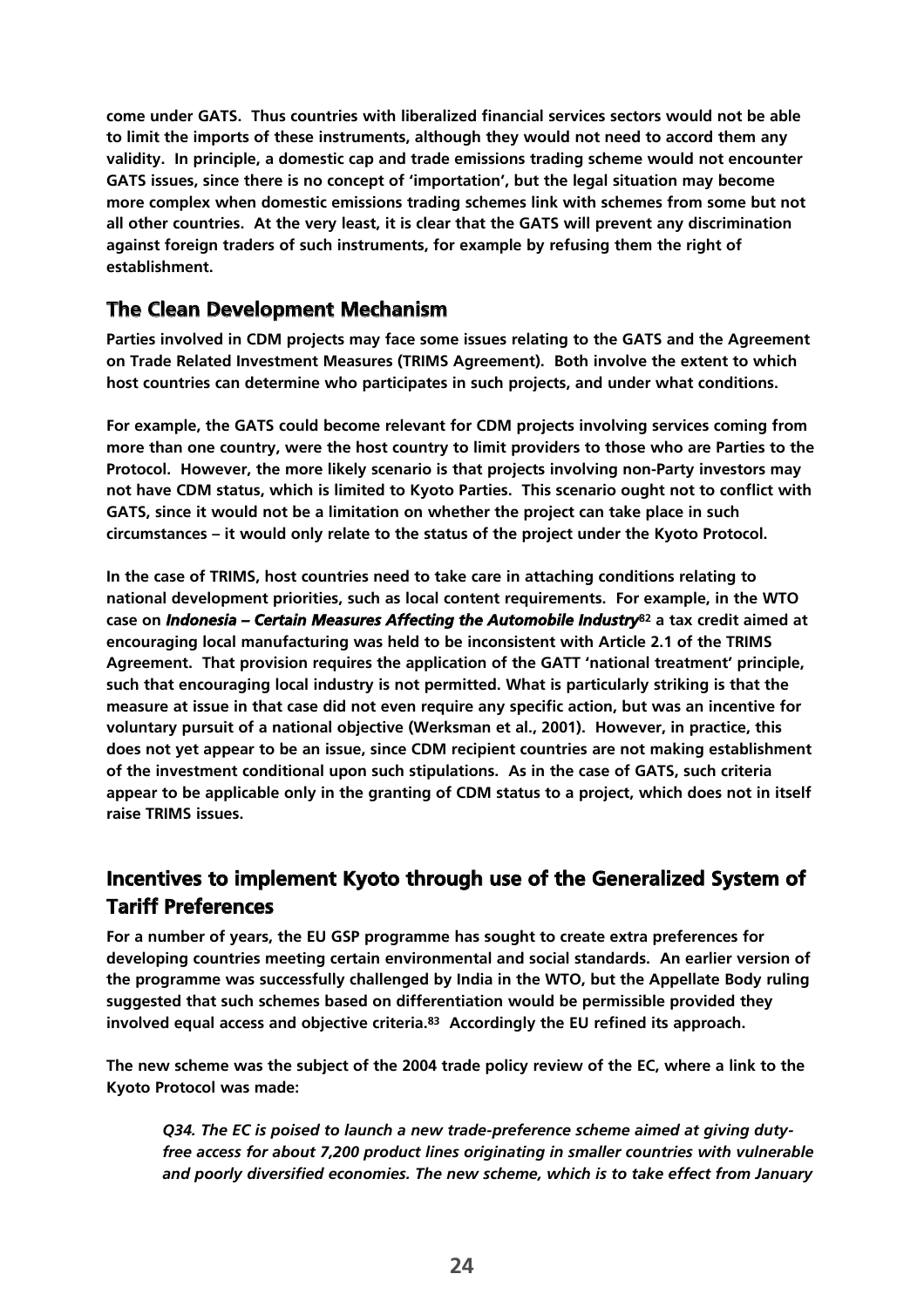*2006, is geared towards developing countries that implement the Kyoto protocol and other international treaties on human rights, labour standards and the environment. In this regard, we would be interested in receiving further information about the new trade-preference scheme, as well as the EC views as to how it will ensure the scheme's full compliance with WTO's rules and regulations.*

*A: As stated in question 1, the new regime Thailand is referring to is the so-called future 'GSP+'. It will provide a positive discrimination (better preferential treatment) to those of the beneficiaries facing 'special development needs'. The beneficiaries that are both the most vulnerable ones on one hand, and that accept to pave the way for a more sustainable development on the other, have to face special burdens/costs, that may hamper their economic development. Because of this situation, the EC considers that it is fully in line with the WTO's ruling, which allows for any special treatment as far as they are based on 'objective criteria' and are not discriminatory between countries being in the same conditions.***<sup>84</sup>**

#### **Conclusions**

**The discussion above raises several questions and points to several possible ways forward. Fundamentally, it suggests that the extent of the potential problems varies according to the specific kind of measures, and that in many cases, the potential problems relate more to the design of a Kyoto trade measure than to whether such a measure is incompatible** *ab initio* **with the WTO. In other words, there is little inherent legal conflict between the WTO and the UNFCCC, but care needs to be taken in both fora to ensure that particular measures conform to both regimes. This involves clarifying WTO law, and Kyoto Parties taking care to ensure that their policies and measures remain within those boundaries.** 

**Specifically, the paper suggests certain useful strategies that Parties to both the Kyoto Protocol and the WTO might wish to preserve to ensure conformity with the WTO. For example, they could revive the expired exception in the Subsidies Agreement that allows for subsidization for environment purposes. More generally, they could also continue to pursue win-win solutions in the WTO, such as improved market access for environmental goods and services, GSP incentives, and the inclusion of climate-related considerations in their negotiations on tariff bindings.**

**There are a few areas where Kyoto Parties may wish to act. First, to enhance the information base, it would be useful for Parties to include trade impacts in their national reports. Second, they could decide to establish international standards on energy efficiency, although this would probably need to be done in another international standard-setting body and then perhaps referred to a decision of the Kyoto Meeting of Parties. Third, it would appear to be in the Parties' interest for the Kyoto Protocol dispute settlement mechanism to become operational as soon as possible, so as to be able to handle disputes that might otherwise end up at the WTO.**

**Parties to the Protocol that are also WTO Members can take steps to help ensure that the current negotiations on the WTO/MEA relationship do not undermine the Kyoto Protocol. They can either craft a formula for an expansive notion of 'specific measures' that might include fiscal measures, but that also include appropriate safeguards against economic protectionism. Or, they can complete the current negotiations in a rather narrow fashion and set the stage for a more meaningful negotiation, perhaps outside the confines of WTO negotiating bodies. Other important WTO negotiations include labelling and agriculture.**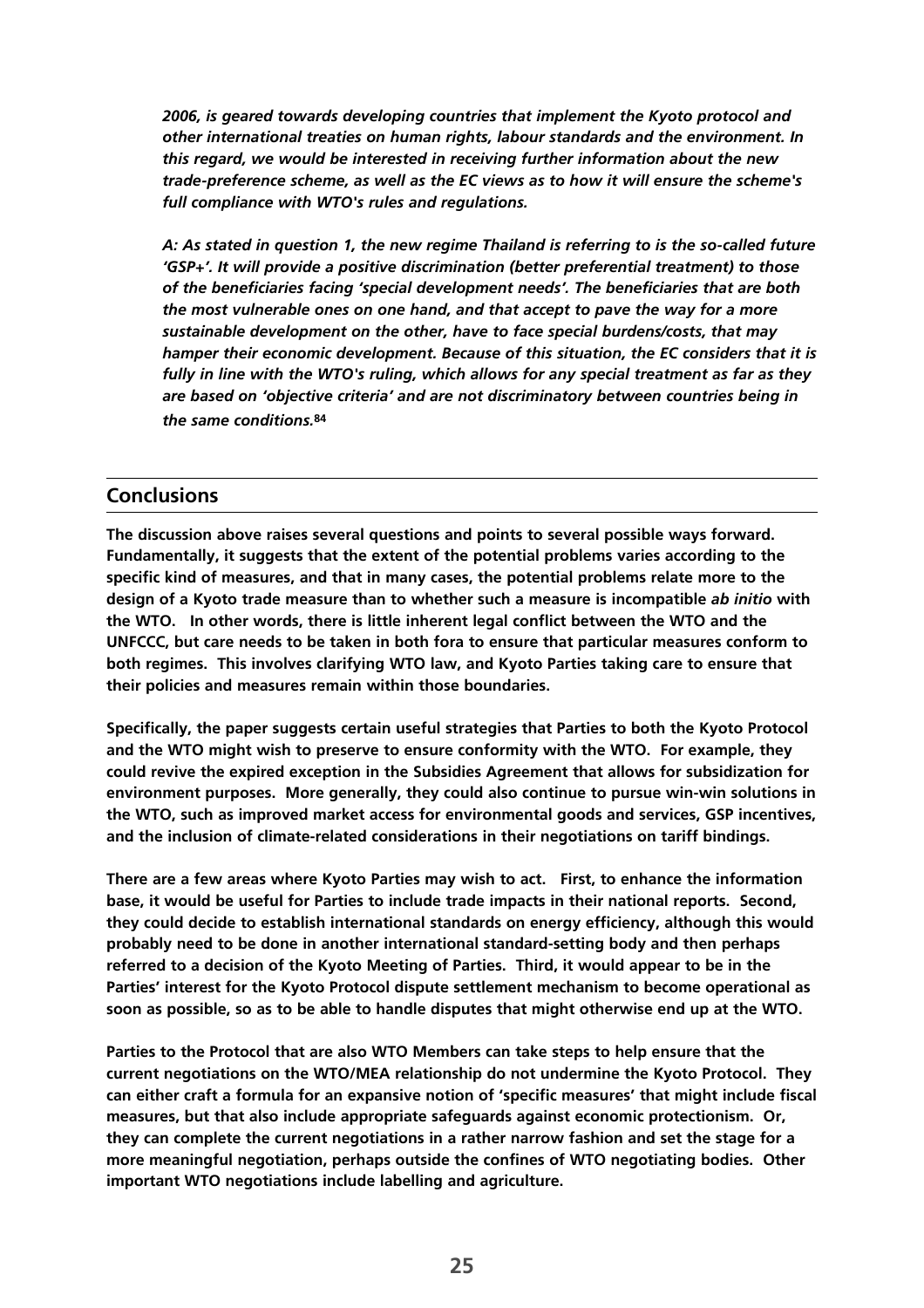#### **NOTES**

**1 CBI, Stern Review on Climate Change – CBI Response, available at** 

*http://www.hm-treasury.gov.uk/media/FC6/5C/climatechange\_cbi\_1.pdf.* 

**2 See**

*http://www.nytimes.com/2007/02/01/world/europe/01climate.html?ei=5090&en=718095d16a7c2e7f&ex=1327986000***. 3 See in particular Chapter 12.**

**4 Note, for example, the enormous cost differences between the domestic action case and the trading case expressed in Wigle (2001). This finding is widely replicated in the theoretical literature.**

**5 For a survey of the research 'explosion' spanning the years 1999–2001, see Environment Canada (2002).**

**6 This study assumed that implementation would be the same in all EU member states, so its conclusions centred on the non-Party problem, in isolation from the implementation problem considered below.**

**7 The study did, however, find potential concerns over costs in some cases, but notes that these are likely to be overstated for a number of reasons; the report is pitched at giving an outside boundary picture of costs.** 

**8 Canada and the US are bound by the North American Free Trade Agreement (NAFTA), and a number of related initiatives to reduce non-tariff barriers to trade and investment.**

**9 A fourth question is whether environmental regulations become 'stuck in the mud' (Zarsky, 1997). The hypothesis is that regulators collectively fail to raise standards out of fear of competitiveness impacts. This hypothesis is not examined here, though the desire to avoid this dilemma is clearly what motivates the analysis in this paper. The difficulty of attributing causation to a failure to act has meant that there is a dearth of empirical studies in this area. 10 A comprehensive survey of the early literature is Jaffe et al., (1995). See also Low and Yeats (1992); Tobey (1990); McConnell and Schwab (1990); Lucas et al. (1992: 67–86); Birdsall and Wheeler (1993); Eskeland and Harrison (1997).**

**11 See, in particular, Brunnermeier and Levinson (2004); Copeland and Taylor (2004); and Levinson and Taylor (2004).**

**12 Such an effect is found in Ederington et al. (2003).**

**13 The cement sector is an obvious example.**

**14 For surveys of this body of work, see Brunnermeier and Levinson (2004); Copeland and Taylor (2004); Levinson and Taylor (2004); Taylor (2004); and SQW Ltd (2006).**

**15 See Ederington and Minier (2003); Ederington, Levinson and Minier (2003); Cole and Elliott (2003).**

**16 See Henderson (1996); Kahn (1997); Becker and Henderson (2000); List and Kunce (2000); Greenstone (2002); Keller and Levinson (2002); and List et al. (2003).**

**17 This is the clear conclusion of the seminal literature survey in Copeland and Taylor (2004).**

**18 Reinaud (2005) has similar findings, specifically with respect to the EU.**

**19 Annex B Parties are those Parties with quantitative emission reduction commitments under the Kyoto Protocol.**

**20 Like Reinaud (2005), it singles out aluminium as vulnerable to non-Party competitiveness impacts, and predicts**

**eventual leakage. A number of studies coming to similar conclusions are summarized in Frontier Economics Ltd (2006). 21 Based on Carbon Trust (2004).**

**22 See High-Level Group on Competitiveness, Energy and the Environment (2006: Para. 12); 'France's Chirac Says Wants EU Carbon Tax Post-2012', Reuters, 1 January 2007; and 'French Plan Would Tax Imports from Non-Signers of Kyoto Pact',** *New York Times***, 14 November 2006, p. 6.**

**23 Preamble, Agreement Establishing the World Trade Organization.** 

**24 See, e.g. Swedish Board of Trade, Climate and Trade Rules – Harmony of Conflict, 2004, available at**

*http://www.kommers.se/binaries/attachments/2501\_Climate\_and\_Trade\_Rules.pdf***.** 

**25 See** *Bridges Weekly Digest***, 2 June 2004,** *http://www.ictsd.org/weekly/04-06-02/story5.htm***; and Korppoo et al., eds (2006).** 

**26 See, for example, Mitchell (2005).** 

**27 See 'French PM wants to hit Canada with carbon tax', reported in** *The Globe and Mail***, 15 November 2006, available at** *http://www.theglobeandmail.com/servlet/story/RTGAM.20061115.wnairobi15/BNStory***.** 

**28** *European Communities – Measures Affecting Asbestos and Asbestos-Containing Products***, Report of the Appellate Body adopted 5 April 2001, WT/DS135/AB/R ('***EC-Asbestos***'***).*

**29 See, e.g.** *United States—Import Prohibition of Certain Shrimp and Shrimp Products***, 12 October 1998, Report of the Appellate Body WT/DS58/AB/R ('***US-Shrimp I***'), paras 130, 132, 168.** 

**30** *United States – Import Prohibition Of Certain Shrimp And Shrimp Products, Recourse To Article 21.5 of the DSU by Malaysia***, Report of the Appellate Body, 22 October 2001, WT/DS58/AB/RW (***'US-Shrimp II'***).**

**31** *Korea – Measures Affecting Imports of Fresh, Chilled and Frozen Beef,* **Report of the Appellate Body adopted on 10 January 2001, WT/DS161/AB/R; WT/DS169/AB/R, ('***Korea-Beef***').**

**32 A prominent example is Article 4.1 of the Montreal Protocol on Substances that Deplete the Ozone Layer.**

**33 See, e.g., discussion of environmental issues on WTO website,**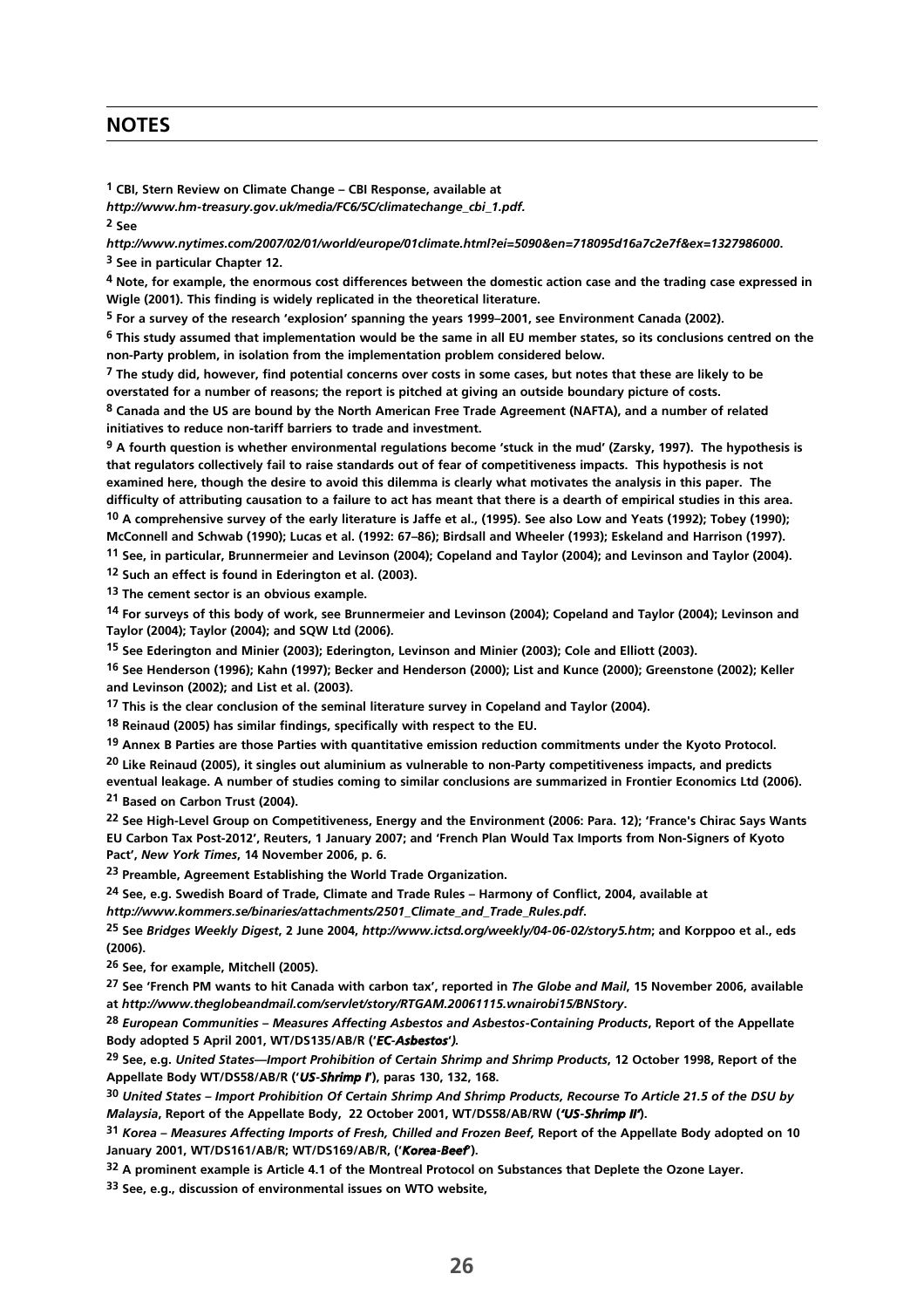*http://www.wto.org/english/tratop\_e/envir\_e/envir\_backgrnd\_e/c5s1\_e.htm***, last accessed on 22 December 2006. Meeting of the Special Session of the Committee on Trade and Environment, 12–13 February 2003, Contribution by Switzerland, Paragraph 31(i), WTO Doc. TN/TE/W/21, 10 February 2003.**

**TN/TE/W/22, 10 February 2003, Committee on Trade and Environment Special Session,**

**Discussion Paper on the Concept of Specific Trade Obligations (STOs), Submission by Canada, Paragraph 31(i).** *Chile – Measures Affecting the Transit and Importation of Swordfish,* **WTO Doc***.* **WT/DS193, and International Tribunal for the Law of the Sea (ITLOS),** *Case Concerning the Conservation and Sustainable Exploitation of Swordfish Stocks in the South-Eastern Pacific Ocean (Chile/European Community),* **Case No. 7, available at** *http://www.itlos.org/start2\_en.html***, accessed on 30 July 2006.**

**Report of the Committee on Trade and Environment, 12 November 1996, WT/CTE/1.**

**1996 Report of CTE to Singapore Ministerial Conference, para 178.**

**See Charter of the United Nations, Article 96.**

 **TN/TE/R/3, 31 October 2002, Committee on Trade and Environment Special Session, Summary Report on the third meeting of the committee on Trade and Environment Special Session, 10–11 October 2002.**

 **See** *http://www.carolinelucasmep.org.uk/parliament/pdfs\_and\_word/KyotoWTO\_220305.pdf***, and** *http://www.carolinelucasmep.org.uk/parliament/pdfs\_and\_word/KyotoWTO\_Ans\_220305.pdf***. But also see negative reaction of European Union Commissioner for Trade, Peter Mandelson, in 'Trade and climate change', speech given in**

 *United States – Standards for Reformulated and Conventional Gasoline***, Report of the Appellate Body adopted 20 May 1996, WT/DS2/AB/R 1996 WL 227476 (W.T.O.) ('Venezuela** *Gasoline***').**

 *EC Measures Concerning Meat and Meat Products (Hormones)* **Appellate Body Report, WT/DS26/AB/R, WT/DS48/AB/R, adopted 13 February 1998 ('***Hormones'***).** 

*EC-Asbestos***, paragraph 178.**

**Brussels on 18 December 2006.** 

*Korea Beef***, paragraph 164.**

**Article 31(3)(c).**

**See Mandelson, 'Trade and climate change' speech, 18 December 2006.** 

**See Note by UNCTAD Secretariat, Environmental Goods and Services in Trade and Sustainable Development,**

**TD/B/COM.1/EM.21/2, 5 May 2003.**

**See TN/TE/W/51, TN/TE/W/54 and TN/TE/W/60.** 

**Integrated Proposal on Environmental Goods for Development, TN/TE/W/62 of 14 October 2005.** 

 **See, e.g., 'Opening Markets for Environmental Goods and Services', OECD Policy Brief, September 2005, available at** *http://www.oecd.org/dataoecd/63/15/35415839.pdf***.** 

**See TN/MA/W/15.** 

**EC Submission on Environmental Goods, TN/TE/W/56 of 5 July 2005.**

**Environmental Goods for Development, TN/TE/W/59 of 8 July 2005.**

 **TN/TE/W/19, TN/MA/W/24, 28 January 2003, Committee on Trade and Environment Special Session, Negotiating Group on Market Access Negotiations on Environmental Goods: Efficient, Lower-Carbon and Pollutant-Emitting Fuels and Technologies, Submission by Qatar, Para 31 (iii).** 

**Article 3.1(a).**

**Article 3.1(b).** 

**Part III.** 

**Article 15.** 

**Article 8 (2)(c).**

**Directive 2003/30/EC of 8 May 2003 on the promotion of the use of biofuels or other renewable fuels for transport.**

**Article III: I and III: 2.**

**Quotations from EPCT/A/PV/9, pp. 18–19, cited in Hoerner and Muller (1996).** 

**World Trade Organization, 'CTE On: How Environmental Taxes and Other**

**Requirements Fit In',** *http://www.wto.org/english/tratop\_e/envir\_e/cte03\_e.htm***.** 

*Working Party Report on Border Tax Adjustment,* **BISD 18S/97, p. 101, para 15 (1970).**

 *United States – Taxes on Petroleum and Certain Imported Substances***, Report of the Panel adopted 17 June 1987, BISD 34S/136 ('***Superfund***').**

*United States – Taxes on Automobiles***, Report of the Panel, 29 September 1994 (not adopted) DS31/R**

 *United States – Restrictions of Imports of Tuna***, Report of the Panel, GATT Docs dated 3 September 1991 (DS21/R) and 16 June 1994 (DS/29/R) (neither panel report adopted).** 

*Superfund* **case, note 66 above.** 

**Article 2.5.**

**Article 2.9.**

**Article 10.1.**

**Article 2.1.**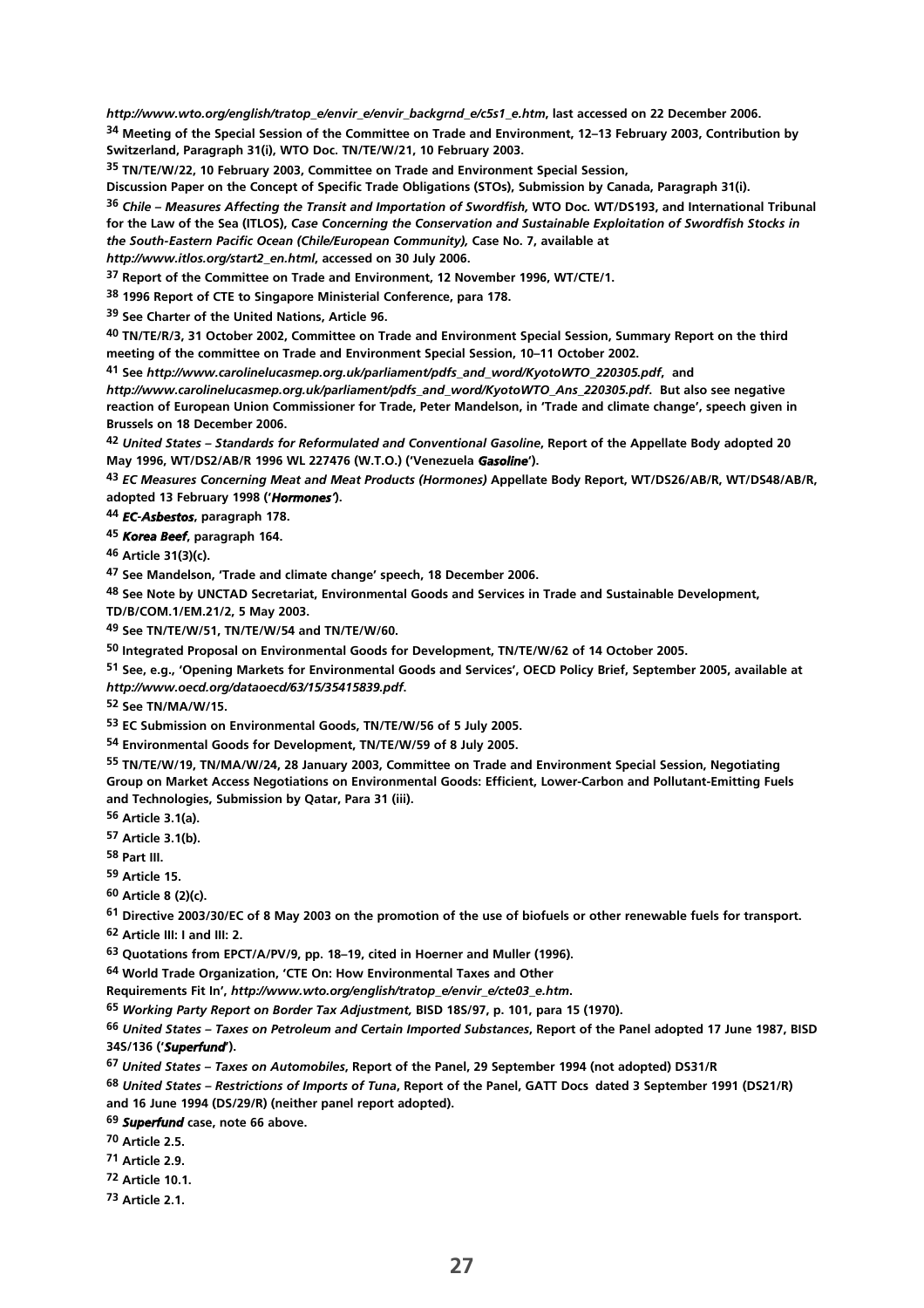**74 Article 2.2.** 

**75** *European Communities – Trade Description of Sardines***, Report of the Panel 29 May 2002 (WT/DS231/R) and Report of the Appellate Body 26 September 2002 (WT/DS231/AB/R) ('***Sardines***').**

**76 Current signatories are mainly OECD countries.** 

**77 Article VI(1).**

**78 See Articles 1 and 2 of the Agreement on Subsidies and Countervailing Measures.** 

**79** *United States – Softwood Lumber III***, Report of the Panel adopted 1 November 2002, WT/DS236/R and United States – Softwood Lumber IV, Report of the Appellate Body adopted 17 February 2004, WT/DS257/AB/R. Cf. Petsonk (1999).** 

**80 See, for example, 'Emissions trading: Commission clears over 5,000 plants to enter emissions market next January', available at**

*http://europa.eu.int/rapid/pressReleasesAction.do?reference=IP/04/862&format=HTML&aged=0&language=EN&guiLangua ge=en***.** 

**81 See, for example, Green (2005).** 

**82** *Indonesia – Certain Measures Affecting The Automobile Industry***, Report of the Panel adopted 2 July 1998, WT/DS54/R, WT/DS55/R, WT/DS59/R, WT/DS64/R.**

**83** *EC – Tariff Preferences***, WT/DS246/AB/R, Appellate Body report of 7 April 2004.**

**84 Trade Policy Review** *–* **European Communities, WT/TPR/M/136/Add. 2, 24 January 2005, Trade Policy Review Body, 25 and 27 October 2004. The new EC scheme is found in Council Regulation (EC) No. 980/2005, 27 June 2005: applying a scheme of generalized tariff preferences.**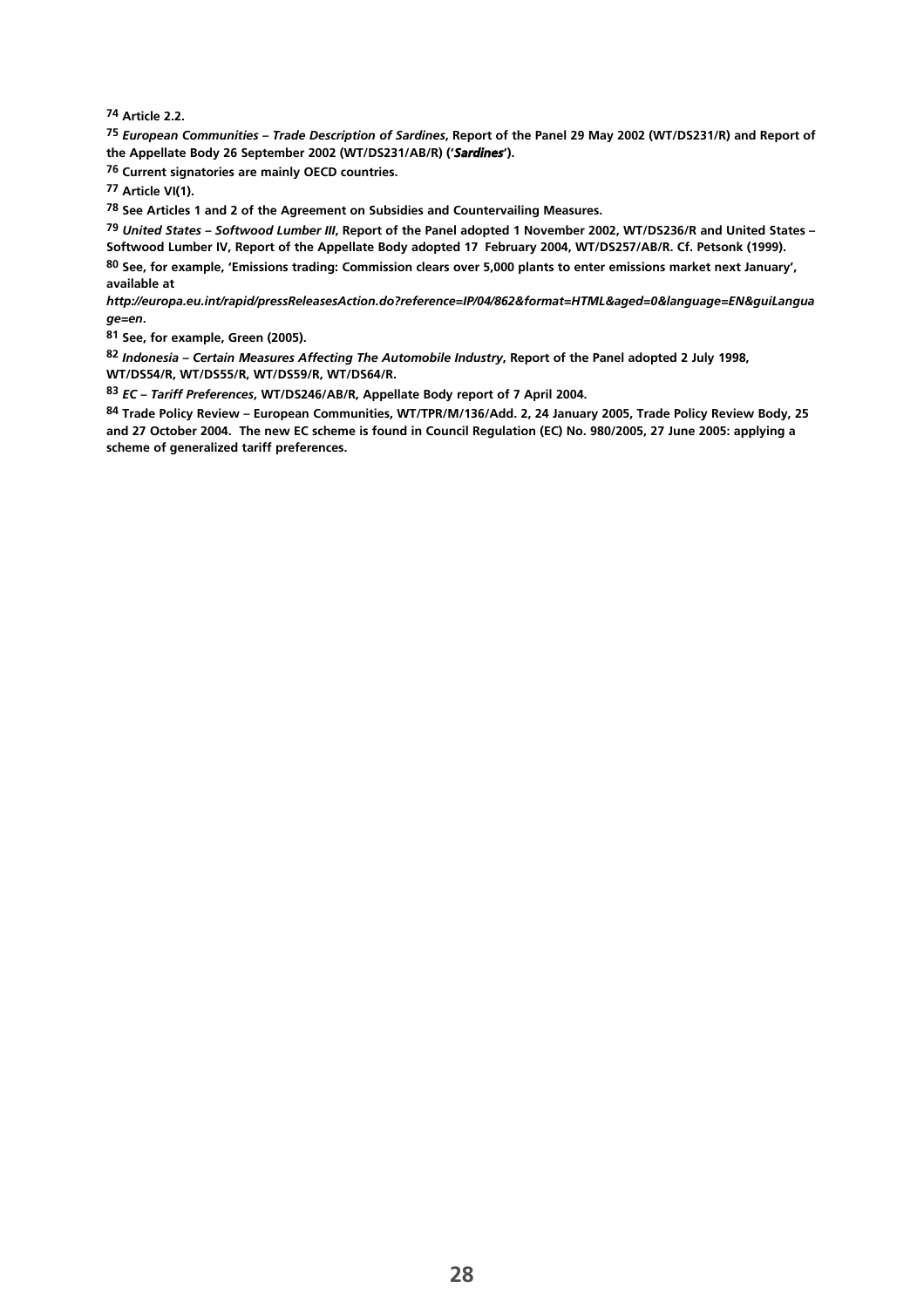- **Abdel, Doaa (1999), 'The Agreement on Technical Barriers to Trade, the Committee on Trade and Environment, and Eco-labelling', in Sampson and Chambers (eds),** *Trade, Environment and the Millennium* **(New York: United Nations University Press).**
- **Appelton, Arthur (1999), 'Environmental Labelling Schemes: WTO Law and Developing Country Implications', in Sampson and Chambers (eds)** *Trade, Environment and the Millenium* **(New York: United Nations University Press).**
- **Becker, Randy and Vernon Henderson (2000), 'Effects of Air Quality Regulations on Polluting Industries',** *Journal of Political Economy***, 108(2): 379–421.**
- **Bernstein, Stephen and Christopher Gore (2001), 'Policy Implications of the Kyoto Protocol for Canada',** *ISUMA* **(Canadian Journal of Policy Research), 2(4).**
- **Biermann, Frank and Rainer Brohm (2003), 'Implementing the Kyoto Protocol without the United States: The Strategic Role of Energy Tax Adjustments at the Border' (Potsdam: The Global Governance Project).**
- **Birdsall, Nancy and David Wheeler (1993), 'Trade Policy and Industrial Pollution in Latin America: Where are the Pollution Havens?'** *Journal of Environment & Development***, 2(1): 137–49.**
- **Brack, Duncan and Kevin Gray (2003),** *Multilateral Environmental Agreements and the WTO***, Royal Institute of International Affairs and International Institute for Sustainable Development, available at** *http://www.chathamhouse.org.uk/pdf/research/sdp/MEAs%20and%20WTO.pdf.*
- **Brunnermeier, Smita and Arik Levinson (2004), 'Examining the Evidence on Environmental Regulations and Industry Location',** *Journal of Environment and Development***, 13(1): 6–41.**
- **Bullion, A. (2005), 'Farming Fuel',** *The World Today***, December.**
- **Canadian Manufacturers and Exporters (2003), 'Pain Without Gain: Canada and the Kyoto Protocol'.**
- **Carbon Trust (2004), 'The European Emissions Trading Scheme: Implications for Industrial Competitiveness'.**
- **Charnovitz, Steven (2003), Trade and Climate: Potential Conflicts and Synergies, in** *Beyond Kyoto – Advancing the International Effort against Climate Change***, Pew Center for Global Climate Change, available on** *http://www.pewclimate.org/global-warming-indepth/all\_reports/beyond\_kyoto/index.cfm***.**
- **Chaytor, Beatrice and James Cameron (1995),** *Taxes or Environmental Purposes: The Scope of Border Tax Adjustments under WTO Rules,* **WWF.**
- **Chemical Industries Association (UK) (2004a), 'CIA Seeks Greater Clarity on Draft UK Emissions Plan', 19 January.**
- **Chemical Industries Association (UK) (2004b), 'CIA Highlights Differences in EU National Allocation Plans', 25 March.**
- **Cole, M.A. and R.J.R. Elliott (2003), 'Do Environmental Regulations Influence Trade Patterns? Testing Old and New Trade Theories',** *The World Economy***, 26(8): 1163–86.**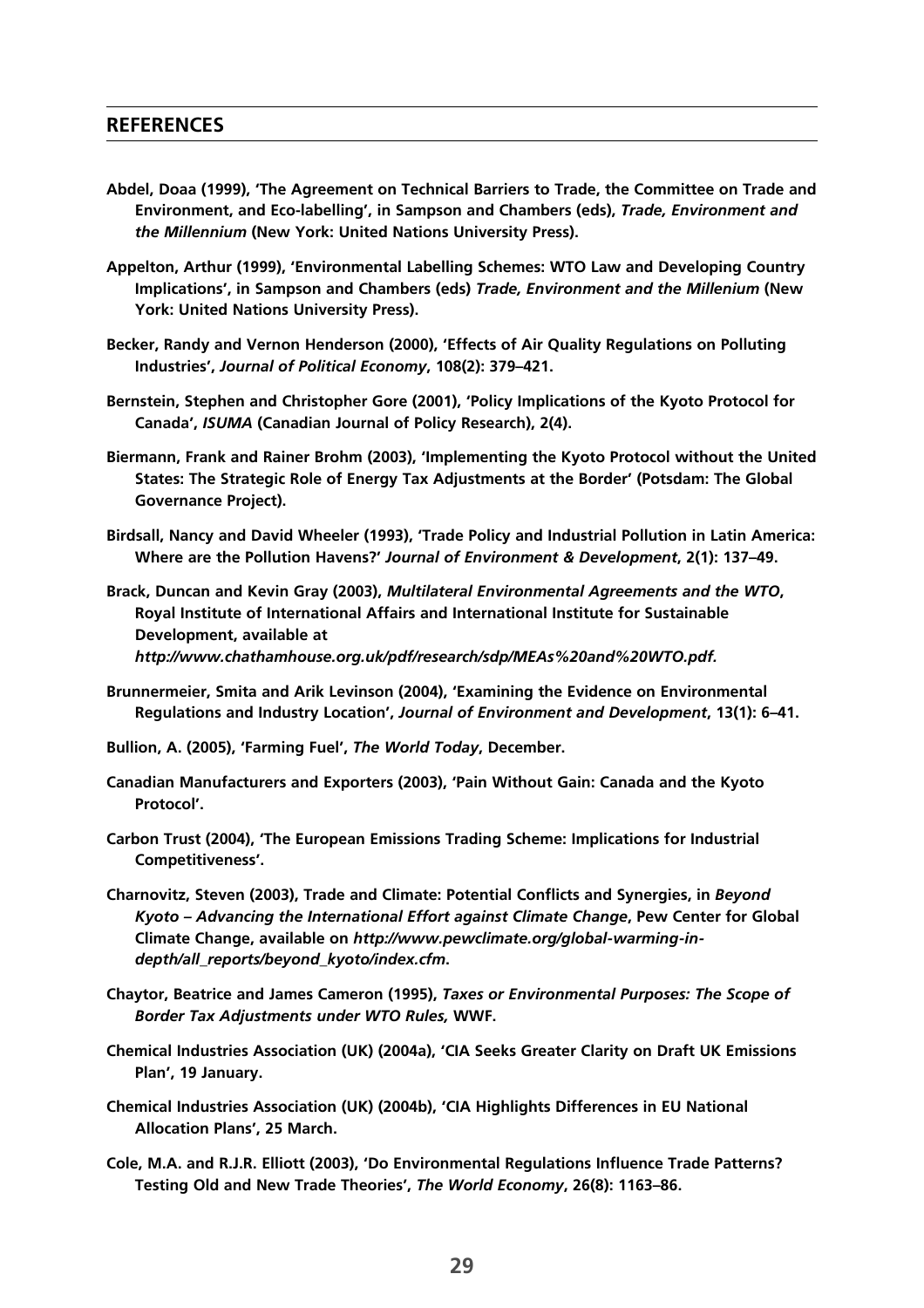- **Cooper, Adrian, Scott Livermore, Vanessa Rossi, Alan Wilson and John Walker (1999), 'A Cross Country Quantitative Investigation using the Oxford Global Macroeconomic and Energy Model',** *Energy Journal,* **21(3): 335–66.**
- **Copeland, Brian R. and M. Scott Taylor (2004), 'Trade, Growth and the Environment,'** *Journal of Economic Literature***, 42(1): 7–71.**
- **Ederington, Josh and Jenny Minier (2003), 'Is Environmental Policy a Secondary Trade Barrier? An Empirical Analysis',** *Canadian Journal of Economics***, 36(1): 137–54.**
- **Ederington, Josh, Arik Levinson and Jenny Minier (2003), 'Footloose and Pollution-Free', NBER Working Paper No. W9718 (Cambridge, MA: National Bureau of Economic Research).**
- **Environment Canada (2002), 'Costs of Kyoto: What We Know' (Ottawa: Environment Canada).**
- **Eskeland, Gunnar S. and Ann E. Harrison (1997),** *'***Moving to Greener Pastures? Multinationals and the Pollution Haven Hypothesis,' World Bank Policy Research Working Paper No. 1744 (Washington, DC: World Bank).**
- **Friends of the Earth International (May 2005), 'Summary of analysis of notifications of non-tariff measures (NTMs) in Non-Agricultural Market Access (NAMA) negotiations of the World Trade Organization', revised. Available at** *http://www.foe.co.uk/resource/media\_briefing/ntbsanalysis.pdf.*
- **Frontier Economics Ltd (2006), 'Competitiveness Impacts of the EU ETS: A Comprehensive Literature Review', Report prepared for the Department of Environment, Food and Rural Affairs/Department of Trade and Industry, UK.**
- **Gilbert, Alyssa, Jan-Willem Bode and Dian Phylipsen (2004), 'Analysis of the National Allocation Plans for the EU Emissions Trading Scheme', Ecofys UK.**
- **Green, Andrew James (2005), Climate Change, Regulatory Policy and the WTO: How Constraining are Trade Rules?, Legal Studies Research Paper No. 05-01, available at** *http://papers.ssrn.com/sol3/Delivery.cfm/SSRN\_ID702444\_code603.pdf?abstractid=702444&mir id=1.*
- **Greenstone, Michael (2002), 'The Impacts of Environmental Regulations on Industrial Activity: Evidence from the 1970 and 1977 Clean Air Act Amendments and Census of Manufactures',** *Journal of Political Economy***, 110(6): 1175–1219.**
- **Grubb, Michael and Karsten Neuhoff (2006), 'Allocation and Competitiveness in the EU Emissions Trading Scheme: Policy Overview',** *Climate Policy,* **6: 7–30.**
- **Henderson, John Vernon (1996), 'Effects of Air Quality Regulation',** *American Economic Review,* **84(4): 789–813.**
- **High-Level Group on Competitiveness, Energy and the Environment (2006), 'Second Report of the High-Level Group on Competitiveness, Energy and the Environment' (Brussels: European Commission).**
- **Hoerner, J. Andrew and Frank Muller (1996), 'Carbon Taxes for Climate Protection in a Competitive World', available on** *http://www.ies.unsw.edu.au/about/staff/franksFiles/Papers,%20etc/Hoerner%20&%20Muller %201996.pdf.*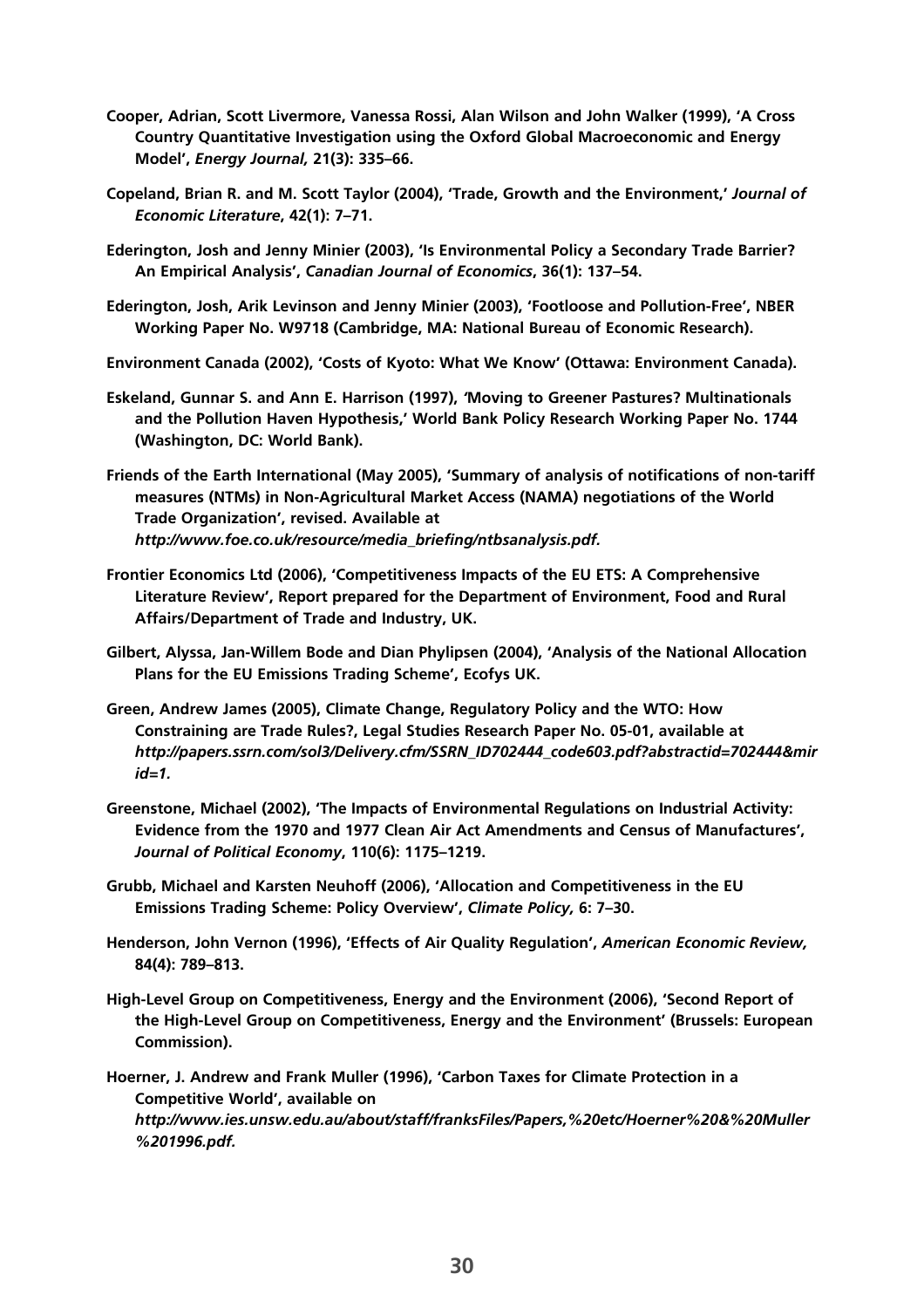- **International Food and Agricultural Trade Council (2006), 'WTO Disciplines and Biofuels: Opportunities and Constraints in the Creation of a Global Marketplace', available at** *http://www.agritrade.org/Publications/DiscussionPapers/WTO\_Disciplines\_Biofuels.pdf***.**
- **Jaffe, A.B., S.R. Peterson, P.R. Portney and R.N. Stavins (1995), 'Environmental Regulation and the Competitiveness of U.S. Manufacturing: What Does the Evidence Tell Us?'** *Journal of Economic Literature.* **33: 132–63.**
- **Kahn, Matthew (1997), 'Particulate Pollution Trends in the United States',** *Regional Science and Urban Economics***, 27(1): 87–107.**
- **Keller, Wolfgang and Arik Levinson (2002), 'Pollution Abatement Costs and Foreign Direct Investment Flows to US States',** *Review of Economic Statistics***, 84(4): 691–703.**
- **Korppoo, Anna, Jacqueline Karas and Michael Grubb (2006),** *Russia and the Kyoto Protocol: Opportunities and Challenges* **(London: Royal Institute of International Affairs).**
- **Krugman, Paul (1994), 'Competitiveness: A Dangerous Obsession,'** *Foreign Affairs***, March–April: 28–44.**
- **Levinson, Arik and Scott Taylor (2004), 'Unmasking the Pollution Haven Effect',** *NBER* **Working Paper No. W10629 (Cambridge, MA: National Bureau of Economic Research).**
- **List, John A. and Mitch Kunce (2000), 'Environmental Protection and Economic Growth: What Do the Residuals Tell Us?',** *Land Economics***, 76(2): 267–82.**
- **List, John A., W. Warren McHone and Daniel L. Millimet (2003), 'Effects of Environmental Regulations on Manufacturing Plant Births: Evidence from a Propensity Score Matching Estimator',** *Review of Economic Statistics***, 85(4): 944–52.**
- **Low, Patrick and Alexander Yeats (1992), 'Do "Dirty" Industries Migrate?', in Patrick Low (ed.)** *International Trade and Environment***, World Bank Discussion Paper No. 159, pp. 89–103.**
- **Lucas, Robert E.B., David Wheeler, and Hemamala Hettige (1992), 'Economic Development, Environmental Regulation, and International Migration of Toxic Industrial Pollution: 1960–1988', in Patrick Low (ed.),** *International Trade and Environment***, World Bank Discussion Paper No. 159, pp. 67–86.**
- **McConnell, Virginia D. and Robert M. Schwab (1990), 'The Impact of Environmental Regulation on Industry Location Decisions: The Motor Vehicle Industry',** *Land Economics***, 66(1): 67–81.**
- **Mitchell, John (2005),** *Producer-Consumer Dialogue. What Can Energy Ministers Say to One Another?* **(London: Royal Institute of International Affairs). Available at** *http://www.chathamhouse.org.uk/pdf/research/sdp/Nov05energy.pdf***.**
- **Nordhaus, William (2001), 'The Economics of the Kyoto-Bonn Accord',** *Science***, 294: 1283–4, 9 November.**
- **Petsonk, Annie (1999), 'The Kyoto Protocol and the WTO: Integrating Greenhouse Gas Emissions Trading into the Global Marketplace', Duke Environmental Law and Policy Forum, 10: 185–20.**
- **Porter, Michael and Claas von der Linde (1995), 'Green and Competitive',** *Harvard Business Review***: 120–34.**
- **Reinaud, Julia (2005), 'Industrial Competitiveness under the EU Emissions Trading Scheme' (Paris: International Energy Agency).**